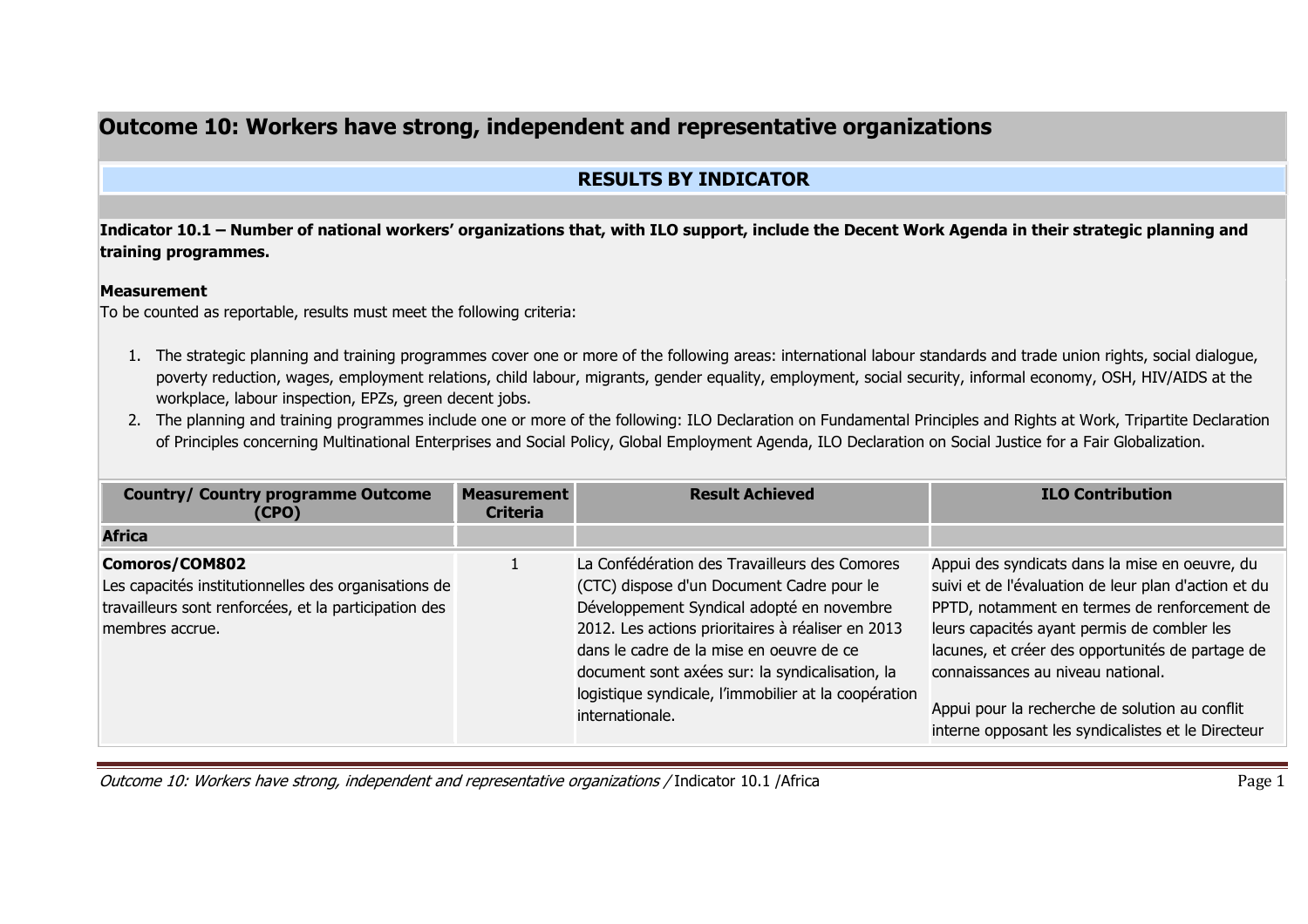|                                                                                     |                | La CTC dispose d'un programme de formation<br>contenant la résolution de conflit, le dialogue<br>social et les normes internationales du travail.                                                                                                                                                                                                                                              | de la MAMWE, et l'encadrement technique de<br>l'atelier syndical (mars 2013) avec la CTC fiancé<br>par le CO Antananarivo.                                                                                                                                                                                                                                                                                                                            |
|-------------------------------------------------------------------------------------|----------------|------------------------------------------------------------------------------------------------------------------------------------------------------------------------------------------------------------------------------------------------------------------------------------------------------------------------------------------------------------------------------------------------|-------------------------------------------------------------------------------------------------------------------------------------------------------------------------------------------------------------------------------------------------------------------------------------------------------------------------------------------------------------------------------------------------------------------------------------------------------|
|                                                                                     | $\overline{2}$ | La CTC a un planning de mise en oeuvre de son<br>programme de formation. On peut mentionner<br>qu'une application effective a été réalisée à travers conflit les responsables gouvernementaux<br>la résolution de conflits internes résultant des<br>mesures disciplinaires et de redressement prises<br>par le nouveau Directeur de la société d'électricité<br>et d'eau des Comores (MAMWE). | Appuie de la CTC par la réalisation d'une<br>médiation qui a impliqué dans la résolution du<br>concernés, et le Président de la République.                                                                                                                                                                                                                                                                                                           |
| Ethiopia/ETH802<br>Institutional capacity of workers' organizations<br>Strengthened | $\mathbf{1}$   | The Confederation of Ethiopian Trade Unions<br>CETU has adopted a 3 years strategic plan and<br>annual training programme developed in line with<br>needs assessment.                                                                                                                                                                                                                          | Technical support to plan and conduct training<br>programmes for CETU staff in the following areas:<br>- Transformational leadership and communication<br>(38 persons)<br>- Collective bargaining (40 persons)<br>- Organizing informal economy operators (41<br>persons including affiliated federation staff)<br>- Design of DWCP (7 persons)<br>- Human trafficking and forced labour (40 CETU<br>leaders and 507 workers from basic trade union). |
|                                                                                     | $\overline{2}$ | The training programme included sessions on the<br>ILO Declaration on Fundamental Principles and<br>Rights at Work.                                                                                                                                                                                                                                                                            |                                                                                                                                                                                                                                                                                                                                                                                                                                                       |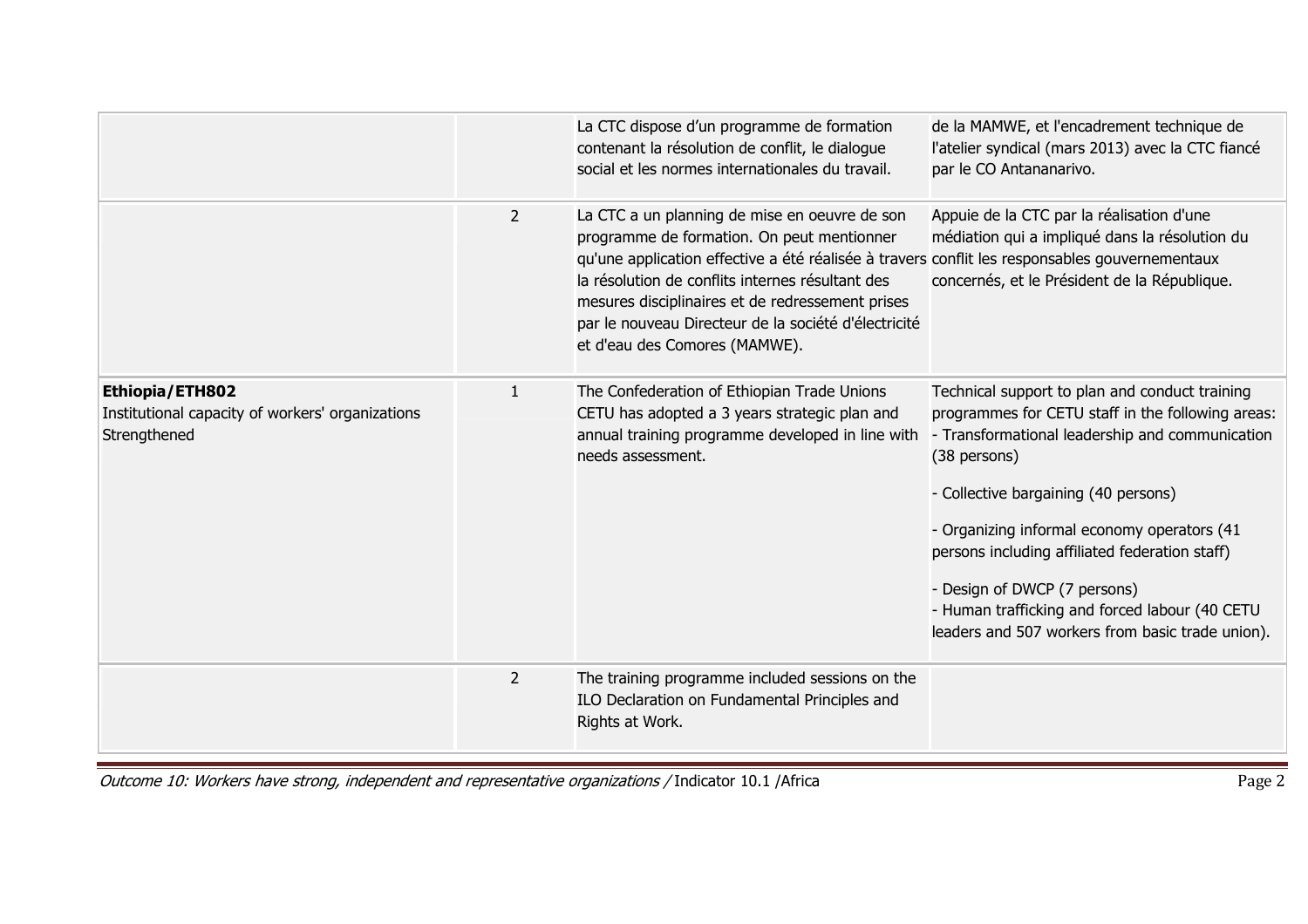| Kenya/KEN802<br>Strengthened institutional capacity of workers'<br>organizations                                                                                                                     | $\mathbf{1}$   | Specific training on collective bargaining, human<br>trafficking and organizing the informal economy<br>operators included sessions on the ILO Declaration<br>on Fundamental Principles and Rights at Work.<br>Industrial Court ruling (Jun 2013) endorsed the<br>establishment of the Kenya Police Union.<br>Training programme for national trade union<br>leaders, including interim police force<br>representatives, on police-management relations,<br>social dialogue and fundamental principles and<br>rights at work. The training was also attended by<br>industrial court justices and employers'<br>representatives. | Technical support in training the constituents and<br>their relevant sectoral organs, including the<br>Industrial Court Judges, on the principles of<br>freedom of association and collective bargaining.<br>This contributed to the understanding of<br>international normes Kenya has subscribed to and<br>consequently prompting rights holders to follow<br>due process in claiming rights and duty bearers<br>ruling in their favour. |
|------------------------------------------------------------------------------------------------------------------------------------------------------------------------------------------------------|----------------|---------------------------------------------------------------------------------------------------------------------------------------------------------------------------------------------------------------------------------------------------------------------------------------------------------------------------------------------------------------------------------------------------------------------------------------------------------------------------------------------------------------------------------------------------------------------------------------------------------------------------------|--------------------------------------------------------------------------------------------------------------------------------------------------------------------------------------------------------------------------------------------------------------------------------------------------------------------------------------------------------------------------------------------------------------------------------------------|
|                                                                                                                                                                                                      | $\overline{2}$ | Through court litigations and use of ILO<br>jurisprudence and International Labour Standards,<br>including Conventions No. 87, 98, 151 and 154, all<br>allow ratifying member states to determine<br>through laws and regulations the extent to which<br>their guarantees will apply to the police.                                                                                                                                                                                                                                                                                                                             | Technical support in training.<br>Study visits to South Africa and Norway.                                                                                                                                                                                                                                                                                                                                                                 |
| Madagascar/MDG802<br>Les capacités organisationnelle et technique des<br>organisations des travailleurs sont renforcées pour<br>un meilleur respect des droits fondamentaux au<br>travail et des NIT | $\mathbf{1}$   | Le plan de développement stratégique de la<br>Conférence des travailleurs de Madagascar (CTM)<br>couvre plusieurs thèmes de l'agenda du travail, y<br>compris le dialogue social, la promotion du droit<br>des travailleurs, le respect des normes<br>internationales du travail, le VIH et le Sida, la                                                                                                                                                                                                                                                                                                                         | L'expertise pour développer et mettre en oeuvre<br>son plan stratégique, l'organisation d'un atelier, et<br>les échanges et les conseils donnés dans le cadre<br>des activités.                                                                                                                                                                                                                                                            |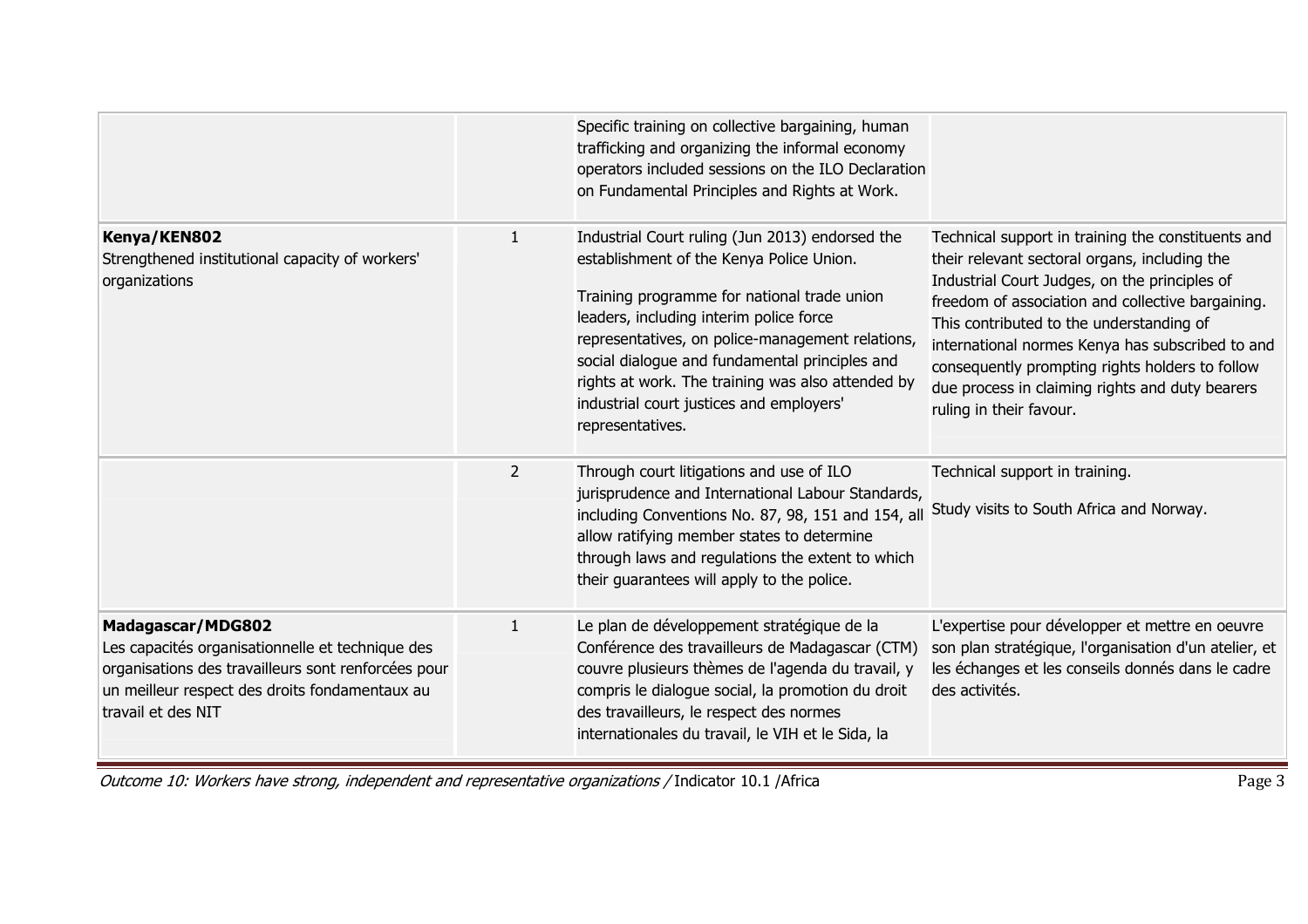|                | promotion de la santé et sécurité au travail.<br>Dans la mise en oeuvre de ce plan, la CTM a mis<br>en place le syndicat des artistes pour mieux cerner s'intègre dans le plan de développement de la<br>les besoins des artistes et apporter les soutiens<br>nécessaires.<br>Le programme de formation de la CTM est axé sur<br>la lutte contre le travail des enfants, la lutte contre<br>le VIH et le Sida en milieu de travail, la promotion<br>des normes internationales du travail, la réflexion<br>et définition d'actions pour la protection de<br>l'emploi face à la crise. | Accompagnement de la CTM dans la mise en place<br>du syndicat des artistes et orientations techniques<br>pour assurer que le syndicat nouvellement crée<br>CTM.                                                                                                                                                                                                                                                                                                                                                                                                                                                       |
|----------------|---------------------------------------------------------------------------------------------------------------------------------------------------------------------------------------------------------------------------------------------------------------------------------------------------------------------------------------------------------------------------------------------------------------------------------------------------------------------------------------------------------------------------------------------------------------------------------------|-----------------------------------------------------------------------------------------------------------------------------------------------------------------------------------------------------------------------------------------------------------------------------------------------------------------------------------------------------------------------------------------------------------------------------------------------------------------------------------------------------------------------------------------------------------------------------------------------------------------------|
| $\overline{2}$ | Le plan de développement stratégique et le<br>programme de formation mettent l'accent sur les<br>normes internationales du travail, particulièrement internationales du travail et le Leadership syndical<br>la liberté syndicale et la négociation collective.                                                                                                                                                                                                                                                                                                                       | Séminaire de formation sur les Principes des Droits<br>Fondamentaux du Travail, les normes<br>pour les dirigeants de la Fédération des syndicats<br>des artistes (nov 2012).<br>Participation de la CTM aux formations dispensées<br>dans le cadre des différents programmes ciblant<br>les mandants tripartites (les normes<br>internationales du travail, le travail domestique<br>des enfants (par PAMODEC), le travail des enfants<br>(le projet TACKLE), la R200, le VIH et le Sida en<br>milieu de travail).<br>Appui technique (sep 2013) à la CTM pour la<br>syndicalisation des travailleurs dans les EPZ et |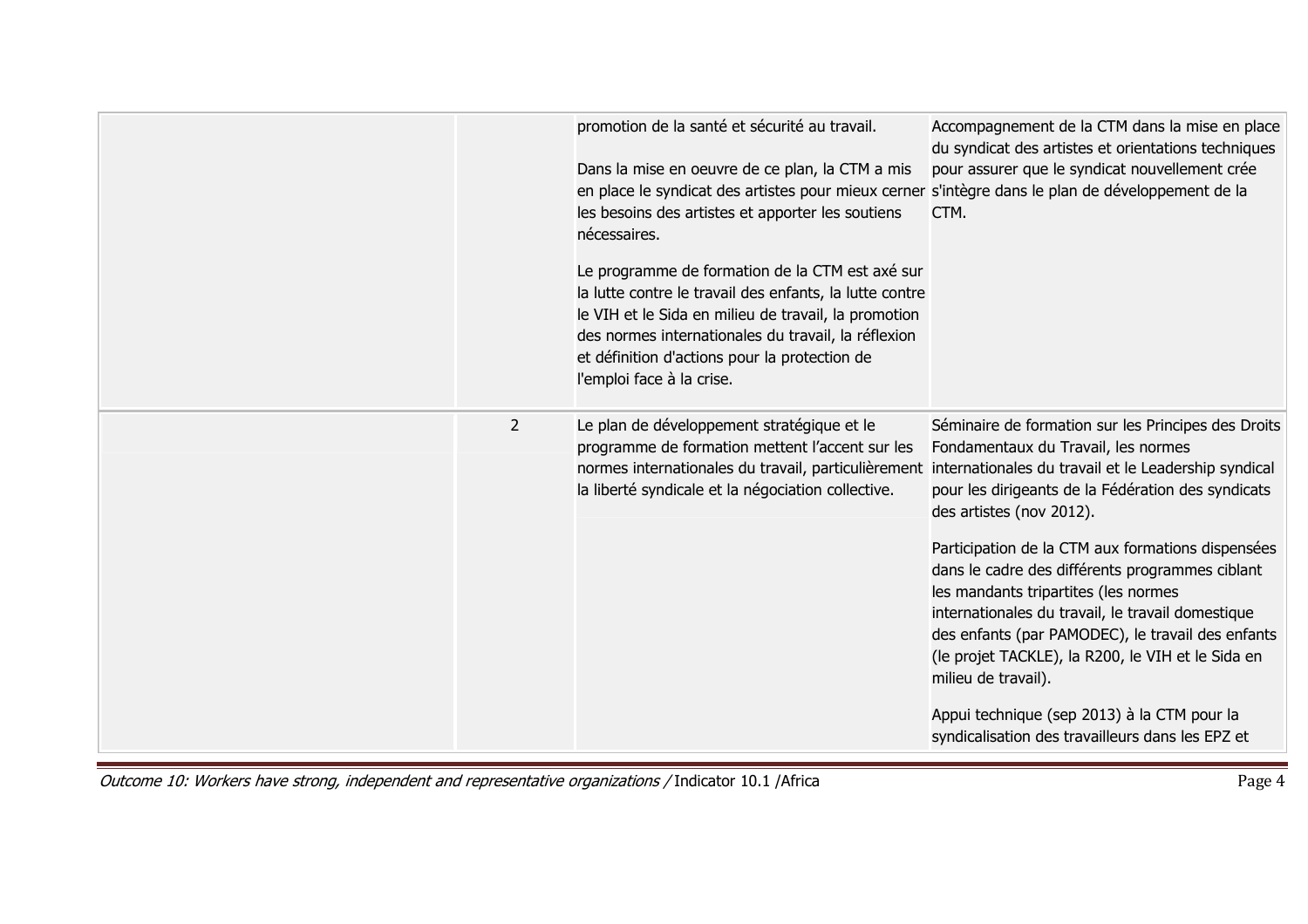|                                                                                   |                |                                                                                                                                                                                                                                                                                                                                                                                                                                                                                                                                                                         | dans le mégaprojet minier d'Ambatory. L'accent a<br>été mis sur la liberté syndicale et la négociation<br>collective.                                                                                                                                                                                                                                                                                                        |
|-----------------------------------------------------------------------------------|----------------|-------------------------------------------------------------------------------------------------------------------------------------------------------------------------------------------------------------------------------------------------------------------------------------------------------------------------------------------------------------------------------------------------------------------------------------------------------------------------------------------------------------------------------------------------------------------------|------------------------------------------------------------------------------------------------------------------------------------------------------------------------------------------------------------------------------------------------------------------------------------------------------------------------------------------------------------------------------------------------------------------------------|
| Uganda/UGA802<br>Strengthened institutional capacity of workers'<br>organizations | $\mathbf{1}$   | Trade union leaders from two national centres; the Capacity building workshops on international<br>National Organization of Trade Unions and the<br>Central Organization of Free Trade Unions adopt<br>modalities for the coexistence of unions under the<br>principles of freedom of association and agree to a<br>memorandum of understanding on joint activities.                                                                                                                                                                                                    | labour standards, freedom of association and<br>fundamental principles and rights at work.<br>Dissemination of related materials.                                                                                                                                                                                                                                                                                            |
|                                                                                   | $\overline{2}$ | International labour standards and especially the<br>fundamental principles and rights at work were<br>utilized to show their application in the case of<br>coexistence of multiple unions.                                                                                                                                                                                                                                                                                                                                                                             | Faciliattion and techincal support to the<br>development of papers and themes presented and<br>discussed.                                                                                                                                                                                                                                                                                                                    |
| Egypt/EGY802<br>Strengthened institutional capacity of workers'<br>organizations  | $\mathbf{1}$   | Egyptian Federation of Independent Trade Union<br>(EFITU) and Egyptian Democratic Labour<br>conference (EDLC) managed to convene its<br>founding congress on Jan 2012 and April 2013<br>adopted by the congress based on the new<br>constitution. The capacity of both federations has<br>been increased to actively participate in drafting<br>the new trade union law (to replace the old law<br>No. 35) in conformity with ILO standards,<br>particularly C87 and C98.<br>EFITU and EDLC have been instrumental in<br>defining a trade union minimum wage policy and | Workshop on "The informal sector between reality<br>and Decent work" (May 2012) (41 participants, 34<br>men and 7 women).<br>Workshop on "Women's fundamental rights and<br>democratization" (Mar 2013) (30 participants, 10<br>men and 20 women).<br>Two Workshops on "Freedom of association in<br>Egypt for a new TU law" (Oct 2012 and Apr 2013).<br>In each workshop there were 27 participants, 22<br>men and 5 women. |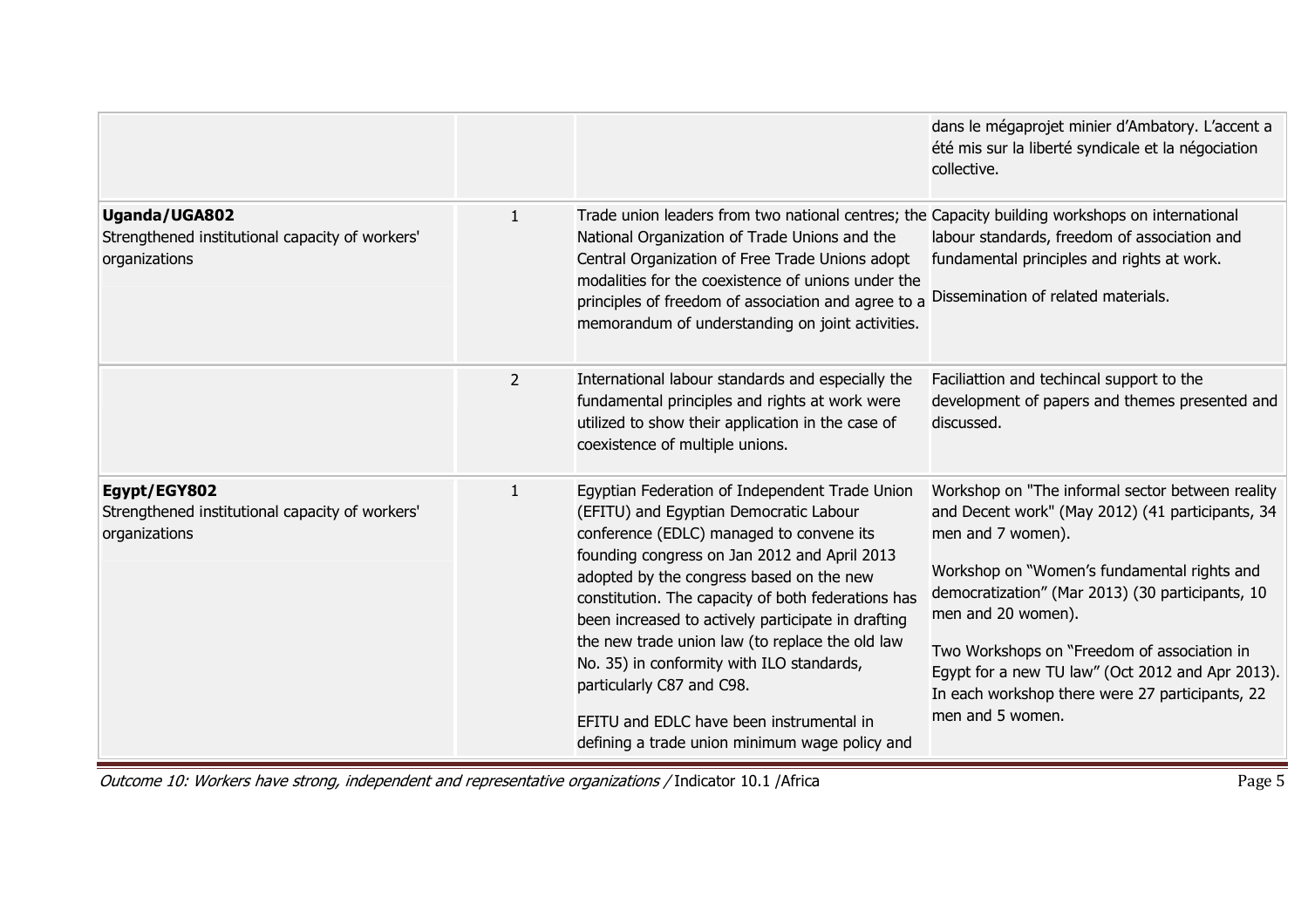|                                                                                  |                | in establishing a minimum wage.<br>The EFITU and the EDLC are playing an active and<br>central role in formulating proposals and<br>mechanisms as well as in building national<br>alliances with other civil society organizations to<br>impact the drafting of the new Constitution.               |                                                                                                                                                                                                                                                                                                                                                                                                                                                               |
|----------------------------------------------------------------------------------|----------------|-----------------------------------------------------------------------------------------------------------------------------------------------------------------------------------------------------------------------------------------------------------------------------------------------------|---------------------------------------------------------------------------------------------------------------------------------------------------------------------------------------------------------------------------------------------------------------------------------------------------------------------------------------------------------------------------------------------------------------------------------------------------------------|
|                                                                                  | $\overline{2}$ | National trade union confederations have<br>broadened the outreach to cover almost 120 new<br>affiliates which doubled the total number of<br>affiliates since 2011 to reach 300 and that was<br>through promoting the Fundamental Principles and<br>Rights at Work and social justice declaration. | Seminar with EFITU on the role of trade unions in<br>a democratic society (Jan 2012) (41 participants,<br>38 men and 3 women).<br>Support to holding of the Statutory Congress of<br>the Egyptian Federation of Independent Trade<br>Unions (EFITU) (Jan 2012) (461 participants, 3<br>women among 21 were elected in the executive<br>board).<br>Workshop on "Fundamental rights and SD in<br>Egypt" (Feb 2013) (280 participants, 240 men and<br>40 women). |
| Sudan/SDN802<br>Strengthened institutional capacity of workers'<br>organizations | $\mathbf{1}$   | A road map (plan) for establishing effective social<br>dialague in Sudan and a proposed mechanism for<br>institutionalizing social dialogue was developped<br>through tripartite consultations. This has been<br>submitted to the Government for endorsement                                        | Training Workshop organized for 42 participants<br>(including 27 women) on Social Dialogue in Sudan<br>and the role of trade unions to influence<br>government and other partners to institutionalize<br>it.                                                                                                                                                                                                                                                  |
|                                                                                  | $\overline{2}$ | As a result of the advocacy and awareness raising ILO Declaration on the fundemental principles and<br>activities, the trade unions submitted a proposal to rights at work was translated into Arabic and                                                                                           |                                                                                                                                                                                                                                                                                                                                                                                                                                                               |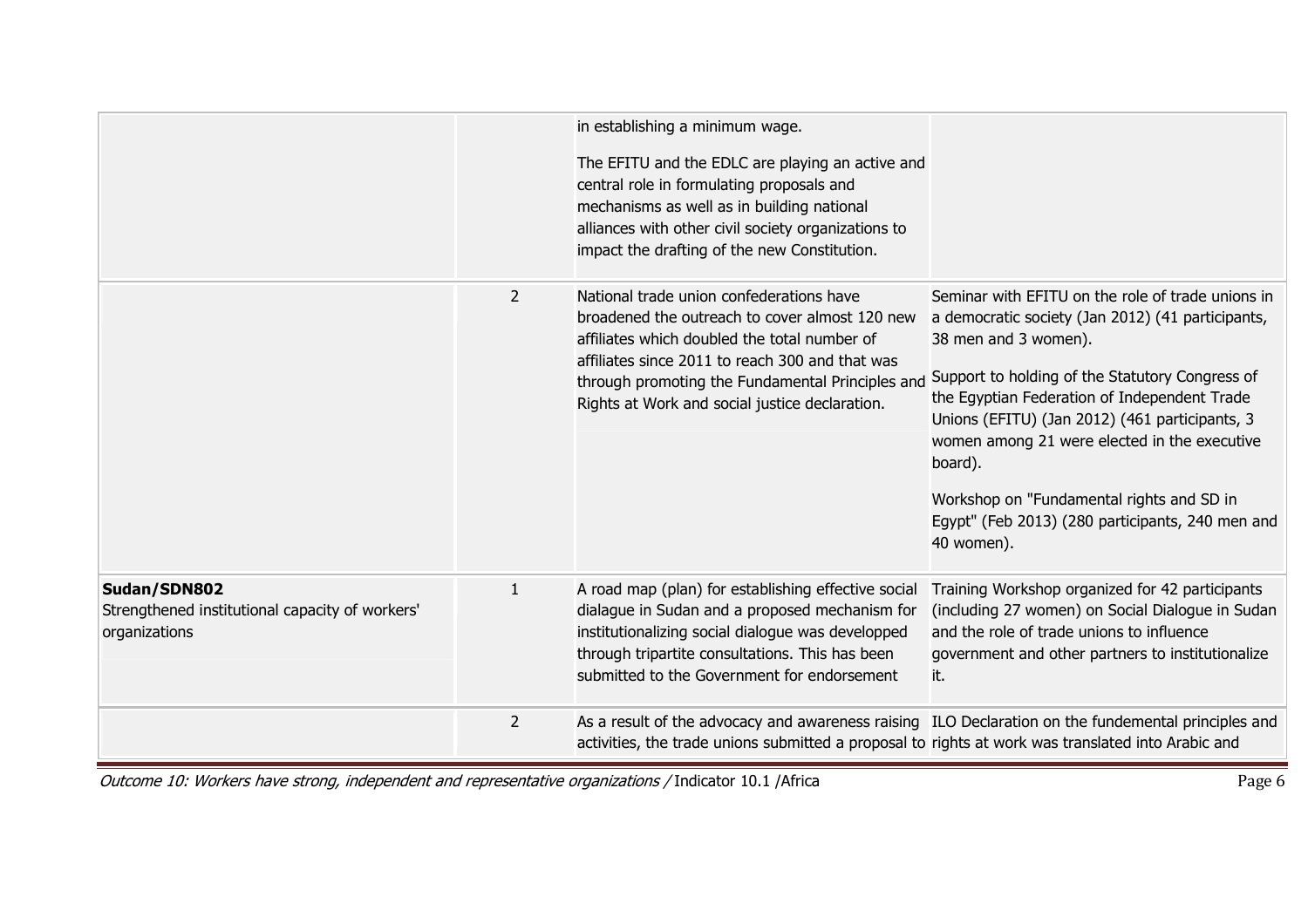|                                                                                   |              | the Government for the ratification of C87, C144<br>and C135.<br>A tripartite committee is currently under<br>establishment to discuss the procedures and<br>obligations of ratifying C 87, C 144 and C135 in<br>line with the ILO Declaration on Social Justice for<br>Fair Globalization.                                                                                                                            | promoted among the trade unions.<br>Awareness raising on collective bargaining and<br>conflict resolution was conducted for the trade<br>unions.                                                                                                                                                                                                                                       |
|-----------------------------------------------------------------------------------|--------------|------------------------------------------------------------------------------------------------------------------------------------------------------------------------------------------------------------------------------------------------------------------------------------------------------------------------------------------------------------------------------------------------------------------------|----------------------------------------------------------------------------------------------------------------------------------------------------------------------------------------------------------------------------------------------------------------------------------------------------------------------------------------------------------------------------------------|
| Malawi/MWI802<br>Strengthened institutional capacity of workers'<br>organizations | $\mathbf{1}$ | Malawi Congress of Trade Unions (MCTU)<br>developed Strategic Plan (2012-2015) aligned to<br>the country's DWCP priorities. The strategic plan<br>defined a road map towards the establishment of<br>a strong, independent and democratic workers'<br>organization.<br>An organizational assessment was carried out to<br>provide an overview of existing capacities within<br>MCTU to deliver its strategic plan.     | Technical support in the development of the<br>strategic plan, including printing and<br>dissemination.<br>Technical support in guiding the process for the<br>undertaking of the organizational assessment<br>report, the capacity assessment and the alignment<br>of structures to ensure effective service delivery.                                                                |
|                                                                                   | 2            | Areas identified in the strategic plan and<br>organizational assessment for further capacity<br>building and MCTU training programmes include:<br>social dialogue to strengthen MCTU capacity to be<br>able to influence inclusion of the ILO Declaration<br>on Fundamental Principles and Rights at Work as<br>well as the ILO Declaration on Social Justice for a<br>Fair Globalisation in policy dialogue outcomes. | Capacity building of MCTU secretariat to deliver on<br>the strategic plan and in the development of an<br>action plan to deliver trainings covering the decent<br>work agenda and the following areas: international<br>labour standards, social dialogue, child labour,<br>gender equality, employment, poverty reduction,<br>social security, informal economy, OSH and<br>HIV/AIDS. |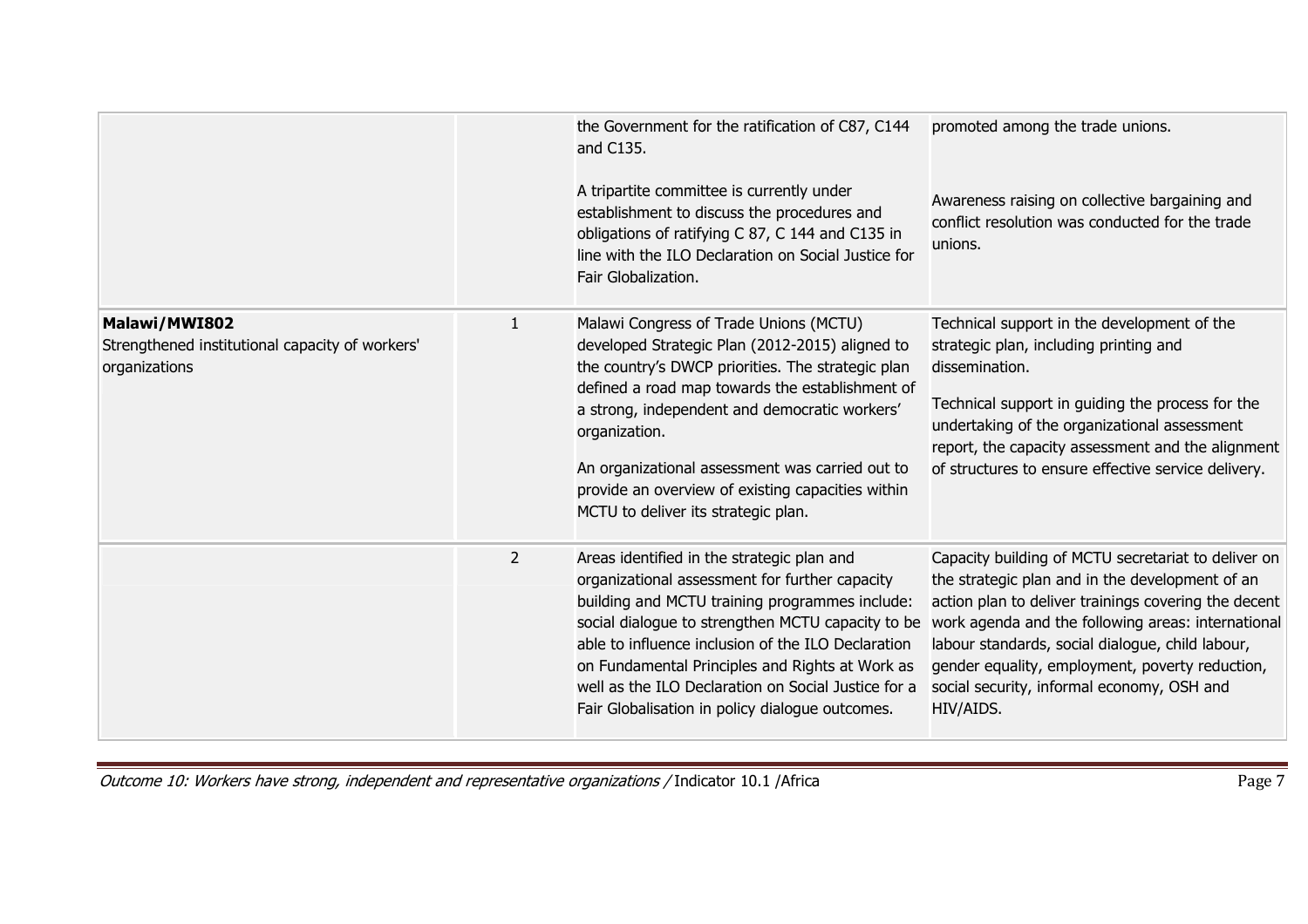|                                                                                                              |                |                                                                                                                                                                                                                                                                                                                                                                                                                                                                                                                                                                                                                                                                                                                                                             | Support in the next biennium will build on the<br>ongoing work to ensure the strategic plan and<br>action plan are implemented.                                               |
|--------------------------------------------------------------------------------------------------------------|----------------|-------------------------------------------------------------------------------------------------------------------------------------------------------------------------------------------------------------------------------------------------------------------------------------------------------------------------------------------------------------------------------------------------------------------------------------------------------------------------------------------------------------------------------------------------------------------------------------------------------------------------------------------------------------------------------------------------------------------------------------------------------------|-------------------------------------------------------------------------------------------------------------------------------------------------------------------------------|
| Swaziland/SWZ802<br>Workers' organizations promote worker rights<br>through participation in policy dialogue | $\mathbf{1}$   | The Trade Union Congress of Swaziland<br>(TUCOSWA) developed its Strategic Plan for the<br>period 2012-2016. The Strategic Plan is anchored<br>in the Decent Work Agenda, seeking to promote<br>the effective participation of unions in tripartite<br>social dialogue on economic and political issues<br>affecting the country, defending workers' rights in<br>the face of an absolute monarchy, advocacy for a<br>living wage, informal economy, promoting<br>employment and international labour standards.<br>The plan was developed after the merger of two<br>national trade union centres and the national<br>teachers union in March 2012 and the adoption of<br>resolutions guiding its development.<br>A training programme has been developed. | Technical support for convening the founding of<br>the TUCOSWA (Mar 2012).<br>Techncial support for the convening of the<br>TUCOSWA Strategy Workshop (Manzini, May<br>2012). |
|                                                                                                              | $\overline{2}$ | The strategic plan and training programme is<br>focussed on the promotion of international labour<br>standards anchored in the ILO Declaration on<br>Fundamental Principles and Right at work and the<br>Declaration on Social Justice for a Fair<br>Globalization.                                                                                                                                                                                                                                                                                                                                                                                                                                                                                         | Techncial support for the development and the<br>implementation of the training workshop on<br>international labour standards.                                                |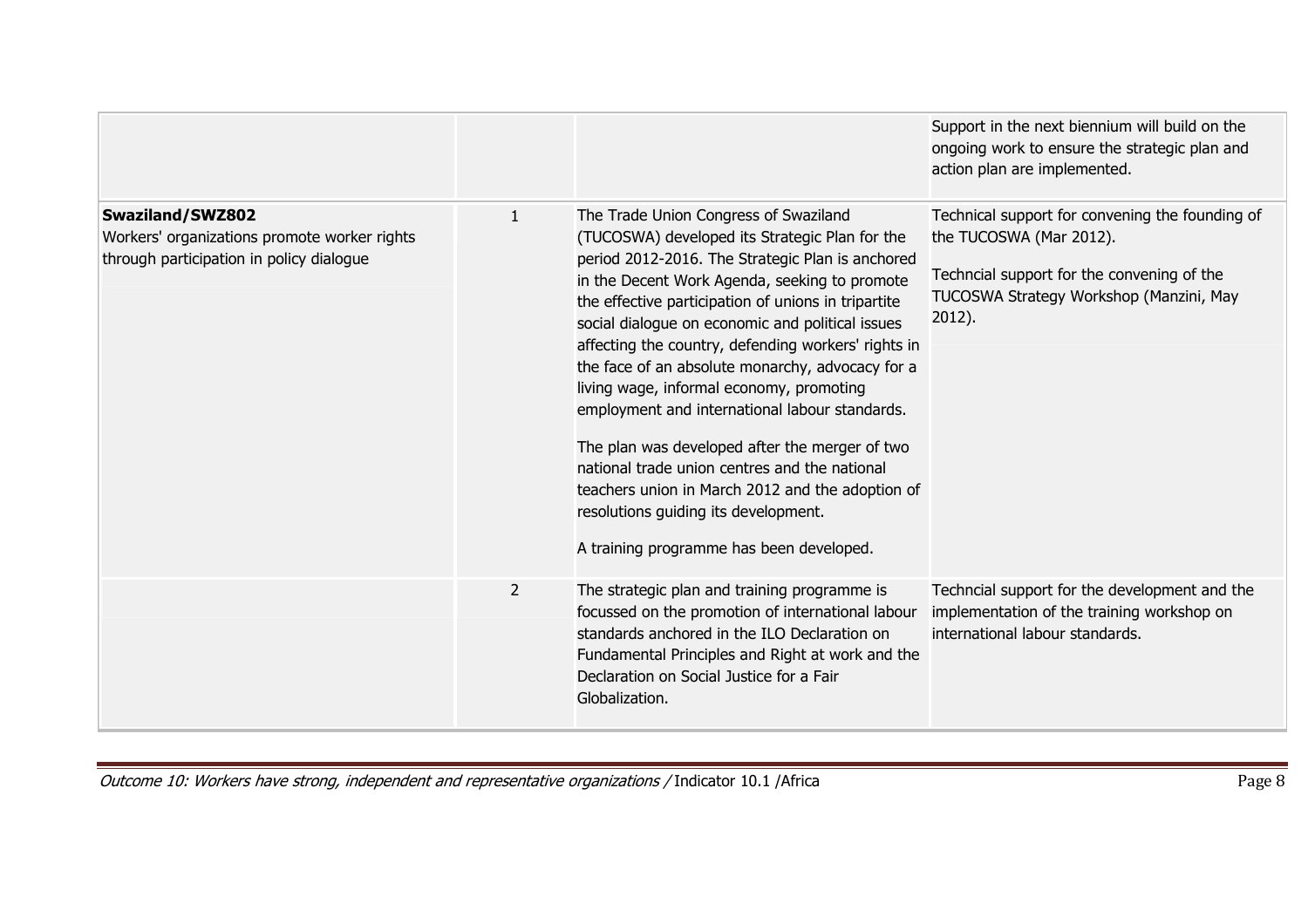| Zimbabwe/ZWE802<br>Strengthened institutional capacity of workers'<br>organizations | $\mathbf{1}$   | The Zimbabwe Congress of Trade Unions (ZCTU)<br>developed a Strategic Plan 2012-16 integrating the that discussed and formulated the strategic plan.<br>Decent Work Agenda. ZCTU departments (legal,<br>education, OSH/HIV-AIDS, gender) developed one<br>year action plans aligned to the strategic plan.<br>ZCTU contribution to national socio-economic<br>development policies and programmes:<br>- The DWCP 2012-15 for Zimbabwe.<br>- Submission of complaints on violation of workers' unions and their officials.<br>rights to the ILO.<br>- Bipartite dialogue and advocacy on minimum<br>wage policy and the use of productivity and<br>Poverty Datum Line (PDL) as determinants of<br>wages.<br>- Advocacy for Workers' rights under the new<br>Constitution of Zimbabwe.<br>- Review of OSH legislation. | Technical support to the strategic planning retreat<br>Facilitation for constituents to participate in the<br>formulation of the DWCP.<br>Training activities on HIV/AIDS, gender equality,<br>skills and entrepreneurship development for<br>creation of green jobs.<br>Capacity building workshops/courses for trade<br>Gender mainstreaming up-scaled through a<br>component on women workers' rights in the UN<br>Joint Programme on Gender Equality.<br>Technical support and paper on the use of the PDL<br>and other determinants of wages/salaries. |
|-------------------------------------------------------------------------------------|----------------|----------------------------------------------------------------------------------------------------------------------------------------------------------------------------------------------------------------------------------------------------------------------------------------------------------------------------------------------------------------------------------------------------------------------------------------------------------------------------------------------------------------------------------------------------------------------------------------------------------------------------------------------------------------------------------------------------------------------------------------------------------------------------------------------------------------------|-------------------------------------------------------------------------------------------------------------------------------------------------------------------------------------------------------------------------------------------------------------------------------------------------------------------------------------------------------------------------------------------------------------------------------------------------------------------------------------------------------------------------------------------------------------|
|                                                                                     | $\overline{2}$ | The strategic plan and training programmes are<br>using the ILO Declaration on Social Justice for a<br>Fair Globalization, ILO Declaration on<br>Fundamental Principles and Rights at Work and<br>Global Employment Agenda.<br>Through the UNDAF process, workers rights' were                                                                                                                                                                                                                                                                                                                                                                                                                                                                                                                                       | Technical presentations and briefs on the key ILO<br>tools, documents and processes including the<br>declarations on FPRW and SJFG, the Global Jobs<br>Pact, etc.                                                                                                                                                                                                                                                                                                                                                                                           |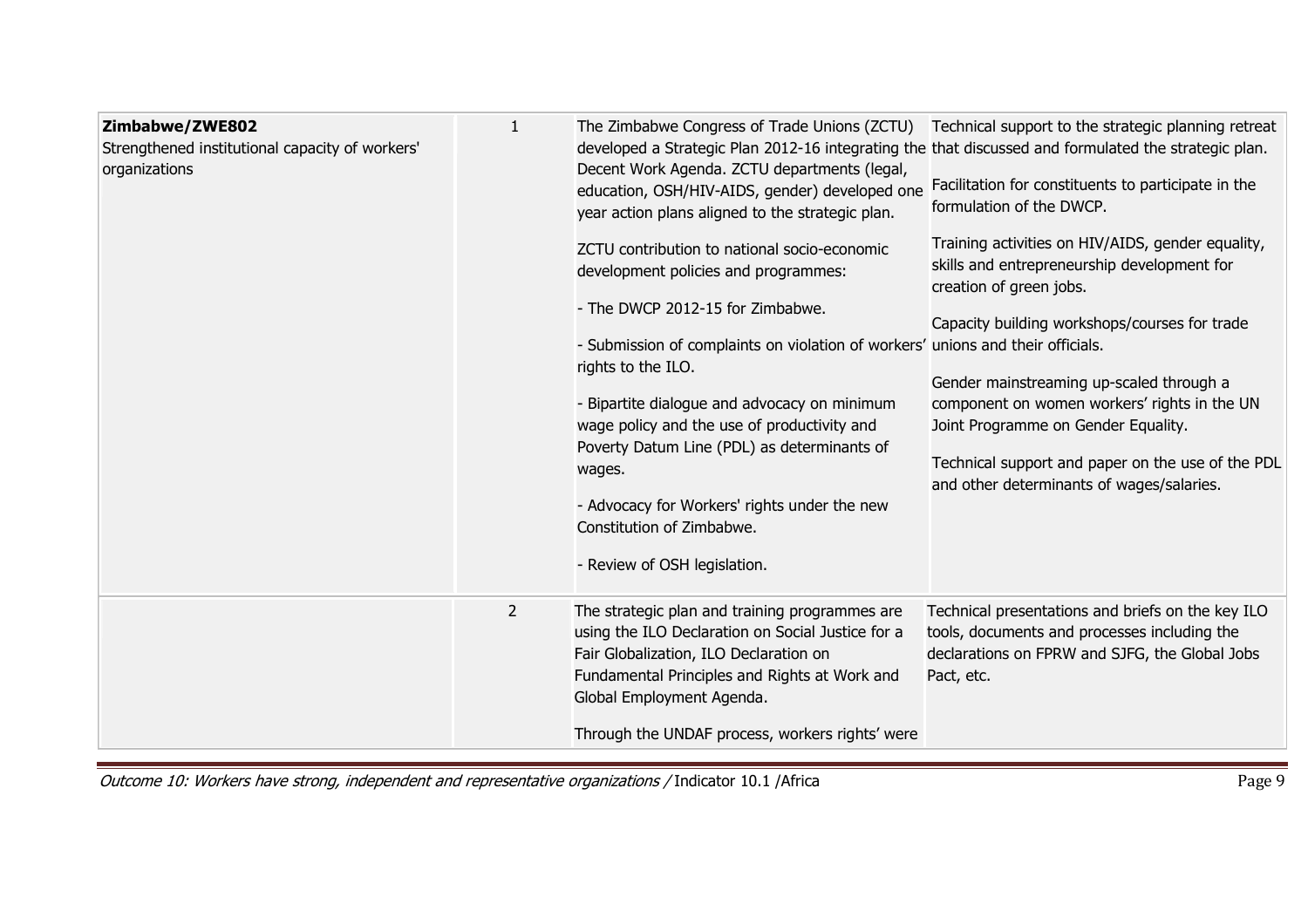|                | integrated in the new constitution of Zimbabwe,<br>section 65 on Labour Rights (C87 and C98).                                                                                                                                                                                                                                                                                                                                                                                                                                                                                                                                                         |                                                                                                                                                                                                                                                          |
|----------------|-------------------------------------------------------------------------------------------------------------------------------------------------------------------------------------------------------------------------------------------------------------------------------------------------------------------------------------------------------------------------------------------------------------------------------------------------------------------------------------------------------------------------------------------------------------------------------------------------------------------------------------------------------|----------------------------------------------------------------------------------------------------------------------------------------------------------------------------------------------------------------------------------------------------------|
| $\mathbf{1}$   | A trade union Action Plan for the elimination of<br>the Worst Forms of Child Labour in the informal<br>sector has been developed.<br>A number of trade union organizations (national<br>and local) with focal points on child labour are<br>undertaking child labour initiatives. Child labour<br>issues and concerns are promoted at the<br>workplace.<br>Efforts to combat child labour, including its worst<br>forms, have also been undertaken with the<br>employers. An agenda and policy plan lead to the<br>signing of a bipartite declaration between the<br>Ghana Trade Union Congress (GTUC) and the<br>Ghana Employers' Association (GEA). | Training for 30-35 trade unions leaders to address<br>child labour, especially the worst forms.<br>Workshop "Workers and Employers in Ghana"<br>organized to fight against child labour, including its<br>worst forms (Dec 2012).                        |
| $\overline{2}$ | The Action Plan for the elimination of the Worst<br>Forms of Child Labour in informal sector includes<br>improvements in their application.                                                                                                                                                                                                                                                                                                                                                                                                                                                                                                           |                                                                                                                                                                                                                                                          |
| $\mathbf{1}$   | Adoption d'une feuille de route pour la promotion<br>du dialogue social par les syndicats du Bénin.<br>Les organisations des travailleurs du Bénin :                                                                                                                                                                                                                                                                                                                                                                                                                                                                                                  | « Manuel sur le travail dangereux des enfants à<br>l'intention des travailleurs et des employeurs »<br>produit par ACTEMP/ACTRAV, contribuent a la<br>sensibilisation, l'information et communication<br>avec les membres des organisations d'employeurs |
|                |                                                                                                                                                                                                                                                                                                                                                                                                                                                                                                                                                                                                                                                       | references to Conventions 138 and 182, calling for                                                                                                                                                                                                       |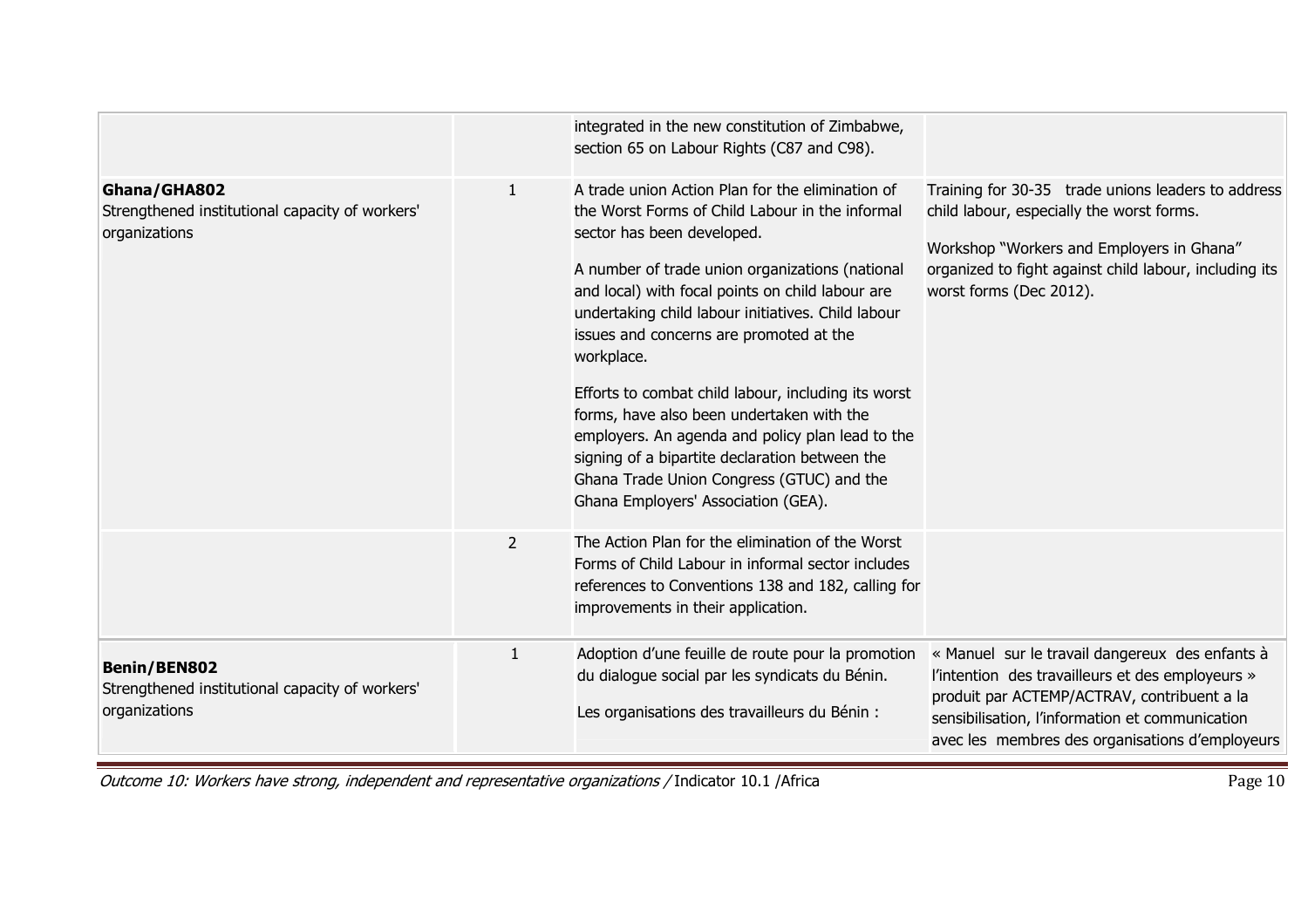|                | - Dispose des recommandations sur la contribution et de travailleurs du Bénin, des membres des<br>des travailleurs au dialogue social.<br>- Contribuent à l'élaboration de la charte sur le<br>dialogue social.<br>- Participent efficacement au processus de<br>création d'un organe de dialogue social autonome<br>à composition tripartite.                                                                                                                                                                          | structures de l'Etat, société civile, les ONG et les<br>medias. |
|----------------|-------------------------------------------------------------------------------------------------------------------------------------------------------------------------------------------------------------------------------------------------------------------------------------------------------------------------------------------------------------------------------------------------------------------------------------------------------------------------------------------------------------------------|-----------------------------------------------------------------|
| $\overline{2}$ | Grâce aux capacités des centrales syndicales en<br>matière de dialogue sur la liberté syndicale, à une<br>meilleure connaissance sur la loi sur le droit de<br>grève au Bénin, et l'application des normes<br>internationales du travail, les organisations des<br>travailleurs du Bénin contribuent à l'instauration de<br>relations professionnelles apaisées dans le monde<br>du travail, notamment dans la Fonction publique<br>béninoise.<br>Une meilleure application des conventions ratifiées<br>est constatée. |                                                                 |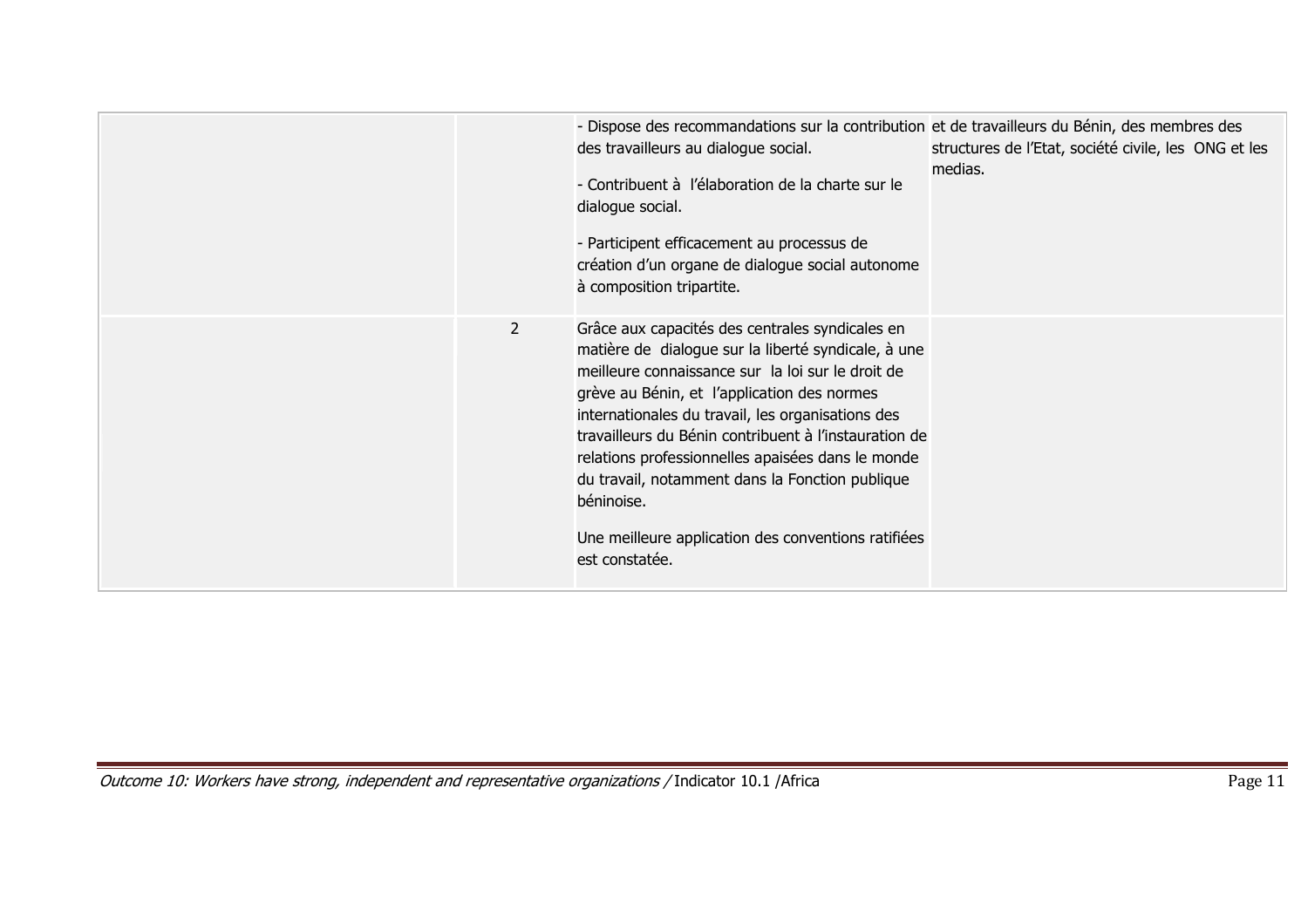| <b>Arab States</b>                                                                |                |                                                                                                                                                                                                                                                                                                                                                                                                                                                                                                                                   |                                                                                                                                                                                                                                                                                                                                                                                                                                                                                                                                                                                                    |
|-----------------------------------------------------------------------------------|----------------|-----------------------------------------------------------------------------------------------------------------------------------------------------------------------------------------------------------------------------------------------------------------------------------------------------------------------------------------------------------------------------------------------------------------------------------------------------------------------------------------------------------------------------------|----------------------------------------------------------------------------------------------------------------------------------------------------------------------------------------------------------------------------------------------------------------------------------------------------------------------------------------------------------------------------------------------------------------------------------------------------------------------------------------------------------------------------------------------------------------------------------------------------|
| Jordan/JOR802<br>Strengthened institutional capacity of workers'<br>organizations | 1              | The emerging trade unions established an<br>independent federation, the Jordanian Federation<br>of Independent Trade Unions (JFITU), based on<br>the Jordanian Constitution and Convention 87.<br>The General Federation of Jordanian Trade Unions<br>(GFJTU) and emerging new trade union groups<br>developed a joint trade union vision towards the<br>DWCP in Jordan and was actively involved in the<br>development of the DWCP 2012-2015.<br>The GFJTU and the JFITU, developed an action<br>plan to organize youth workers. | Technical support to JFITU to establish the<br>federation in line with ILS and holding its founding<br>Congress.<br>Technical assistance to GFJTU to revisit their<br>bylaws to be in conformity with the ILS.<br>Technical advice and strategic planning workshops<br>for the trade union leadership in the garment and<br>construction sectors to agree on the migrant<br>workers policy in cooperation with the Building<br>and Wood Workers International (BWI).<br>Technical advice and strategic planning workshops<br>for the trade union leadership concerning rights of<br>youth workers. |
|                                                                                   | $\overline{2}$ | A joint trade union committee was established<br>aiming to suggest amendments to the labour law<br>that allows an effective role for workers in Jordan<br>to influence socio-economic policies and impact<br>the transitional period in the country.<br>Two complaints were filed to the Committee on<br>Freedom of Association (CFA) concerning the<br>restriction on freedom of association and collective<br>bargaining.                                                                                                       | Workshop on the role of trade unions in Jordan<br>joining the GFJTU and the independent trade<br>unions.<br>Capacity development for workers' organization<br>(GFJTU and JFITU) in Jordan through the<br>socioeconomic and legal literacy project enabled<br>better and effective workers participation in policy<br>debates, influence public policies and the<br>ratification of C87.                                                                                                                                                                                                            |
| Lebanon/LBN802<br>Strengthened institutional capacity of workers'                 | 1              | The National Federation of Trade Unions of<br>Workers and Employees of Lebanon (FENASOL)                                                                                                                                                                                                                                                                                                                                                                                                                                          | Technical support to two workshops on: "The role<br>of trade unions in light of the socio-economic                                                                                                                                                                                                                                                                                                                                                                                                                                                                                                 |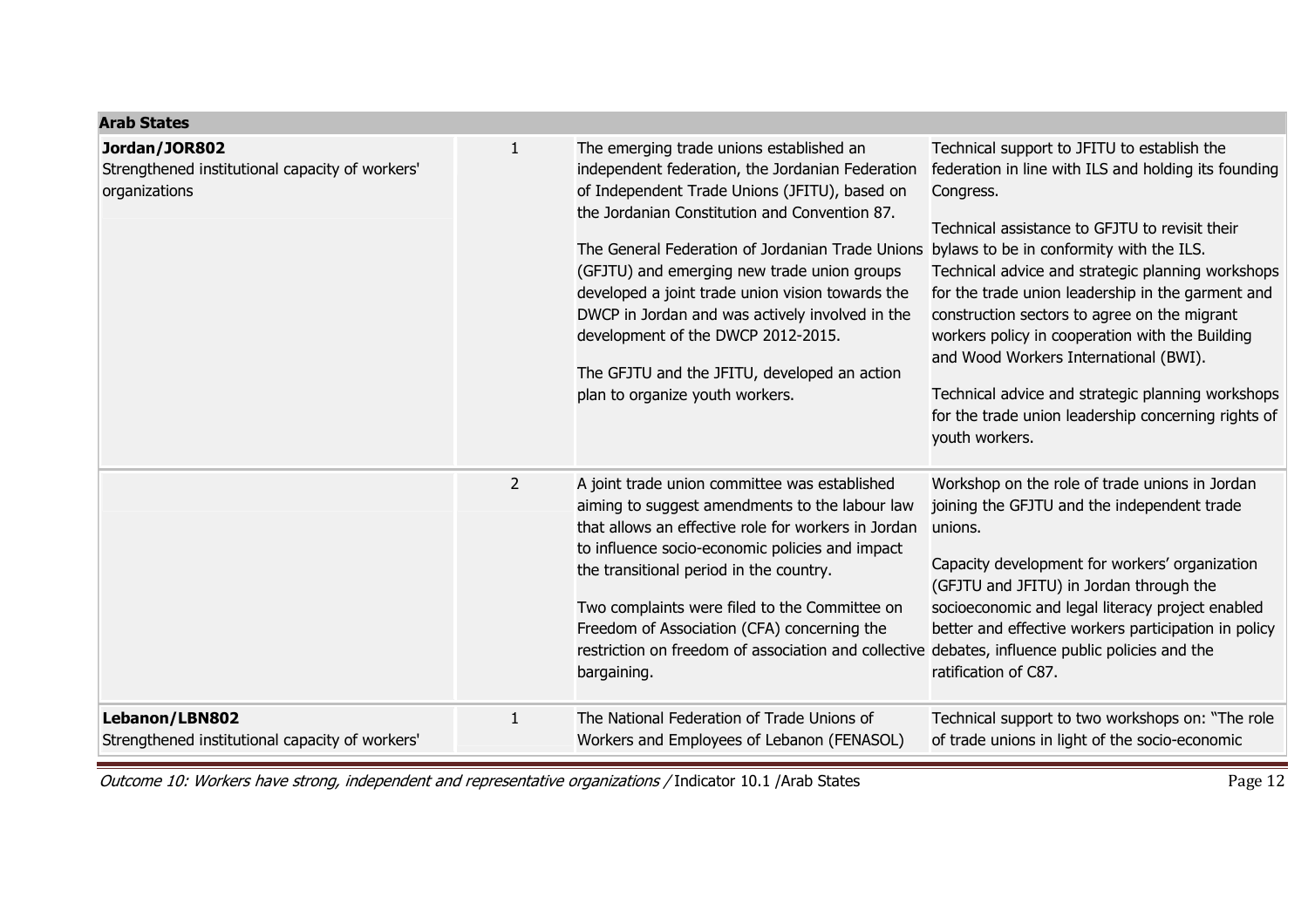| organizations |                | elaborated a strategy to become a national trade<br>union centre upholding international trade union<br>principles based on the fundamental principles and representative trade union movement"<br>rights at work.<br>FENASOL adopted and started the implementation<br>of an action plan to organize women migrant<br>domestic workers in Lebanon who are banned by<br>law to form their basic trade union rights.<br>FENASOL is implementing a strategy to organize<br>unorganized workers in public and private sectors.<br>The Trade Union Coordinating Committee (TUCC)<br>which organizes public sector employees and<br>private and public schools teachers announced its<br>work to create a new democratic and independent covering: trade union rights, wages, employment<br>trade union national centre in Lebanon.<br>Activation of the tripartite price index committee in<br>charge to look at minimum wage.<br>The Federation of Bank Employees participated in<br>developing and launching a joint campaign on<br>HIV/AIDS with Banks Association in Lebanon,<br>Ministry of Labour and Ministry of Health. | situation in Lebanon" and "The basis and<br>principles of a democratic, independent and<br>The ILO, through the PROWD project on migrant<br>domestic workers, linked FENASOL with domestic<br>workers and funded and supported a series of<br>meetings with domestic workers to form workers<br>committees.<br>Technical support to training on organizing for<br>newly formed workers committees in the public<br>and private sectors and coaching these<br>committees to implement their strategies<br>FENASOL conducted two training workshops<br>and the informal economy. |
|---------------|----------------|-----------------------------------------------------------------------------------------------------------------------------------------------------------------------------------------------------------------------------------------------------------------------------------------------------------------------------------------------------------------------------------------------------------------------------------------------------------------------------------------------------------------------------------------------------------------------------------------------------------------------------------------------------------------------------------------------------------------------------------------------------------------------------------------------------------------------------------------------------------------------------------------------------------------------------------------------------------------------------------------------------------------------------------------------------------------------------------------------------------------------------|--------------------------------------------------------------------------------------------------------------------------------------------------------------------------------------------------------------------------------------------------------------------------------------------------------------------------------------------------------------------------------------------------------------------------------------------------------------------------------------------------------------------------------------------------------------------------------|
|               | $\overline{2}$ | Two complaints were filed to the Committee on<br>Freedom of Association (CFA) concerning the<br>restriction on freedom of association for public                                                                                                                                                                                                                                                                                                                                                                                                                                                                                                                                                                                                                                                                                                                                                                                                                                                                                                                                                                            | Capacity development for workers' organizations<br>(CGTL and FENASOL) through the socioeconomic<br>and legal literacy project enabled better and                                                                                                                                                                                                                                                                                                                                                                                                                               |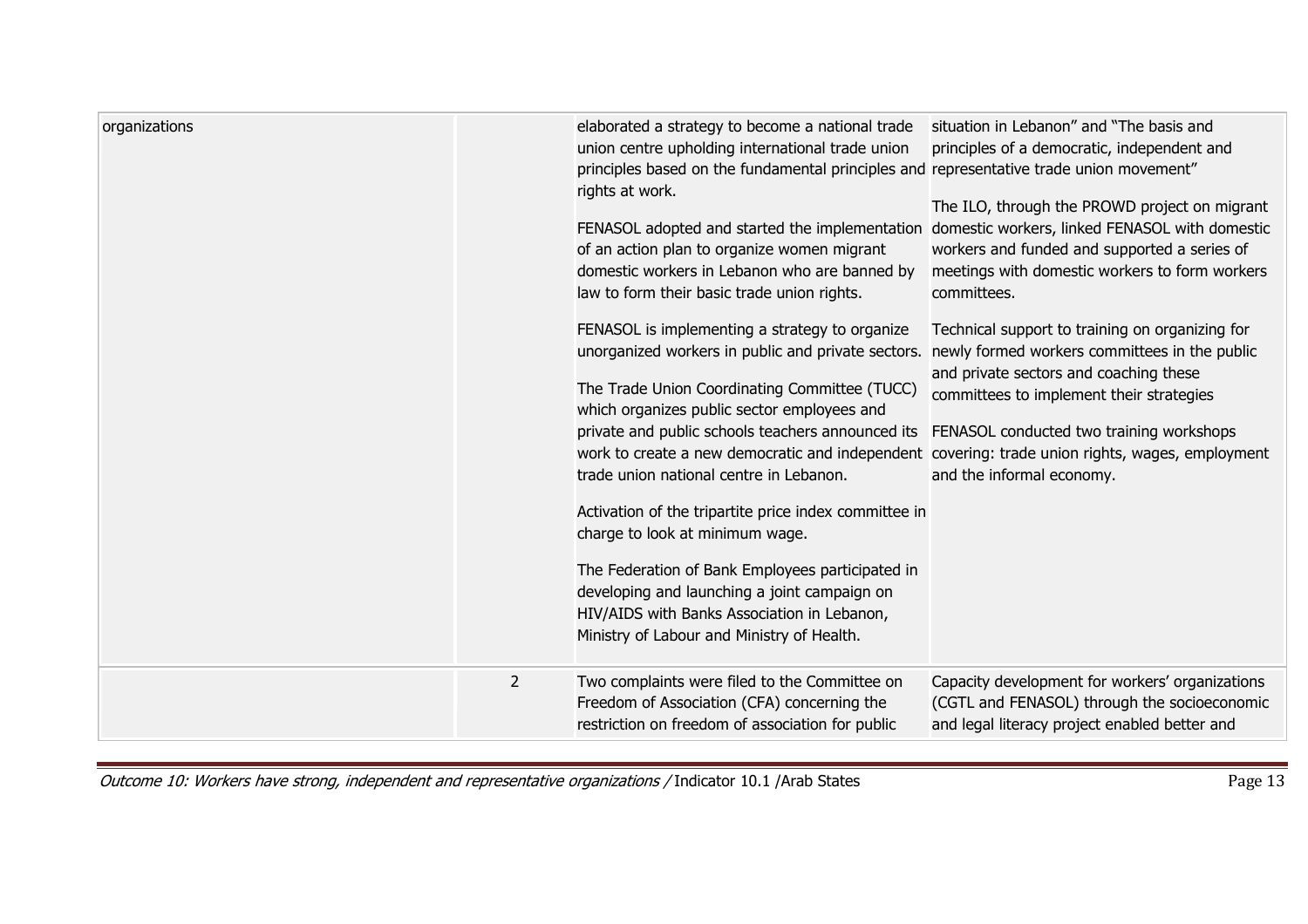|                                                                                                                               |   | sector employees. The government sent a request effective workers participation in policy debates,<br>to the parliament to ratify C87 (the core value of<br>which was reaffirmed in the 1998 ILO Declaration 87.<br>on Fundamental Principles and Rights at Work).                                                                                                                                                                                                                                                                                                                                                                                                                                                    | influence public policies and the ratification of C<br>Technical assistance to TUCC in drafting a new law<br>that guarantees the right to organize for public<br>sector employees in Lebanon.<br>The ILO is assisting FENASOL and TUCC to<br>develop a close cooperation and a common vision<br>in addition to amending their bylaws and<br>structures to be in conformity with ILS.                                                                                                                                                                                                                                                  |
|-------------------------------------------------------------------------------------------------------------------------------|---|-----------------------------------------------------------------------------------------------------------------------------------------------------------------------------------------------------------------------------------------------------------------------------------------------------------------------------------------------------------------------------------------------------------------------------------------------------------------------------------------------------------------------------------------------------------------------------------------------------------------------------------------------------------------------------------------------------------------------|---------------------------------------------------------------------------------------------------------------------------------------------------------------------------------------------------------------------------------------------------------------------------------------------------------------------------------------------------------------------------------------------------------------------------------------------------------------------------------------------------------------------------------------------------------------------------------------------------------------------------------------|
| <b>Palestine/PSE153</b><br>Strengthened capacities of workers' organizations<br>to provide improved services to their members | 1 | The Palestinian General Federation of Trade<br>Unions (PGFTU) has developed a minimum wage<br>policy based on C131 and R135 linking it to<br>eradicating poverty and fighting unemployment.<br>PGFTU used the developed minimum wage policy<br>to influence the minimum wage negotiations.<br>PGFTU has sufficient knowledge that enables it to<br>actively participate in the tripartite wage, child<br>labour and social security committees.<br>PGFTU held its central council meeting joining<br>trade unions from Gaza and West Bank where an<br>action plan was adopted including the pillars of the<br>Decent Work.<br>PGFTU extended its coordination with the<br>Teachers Union and UNRWA staff union, and a | Technical advice and assistance and capacity<br>building on minimum wage polices and social<br>security.<br>Technical advice and capacity building workshop<br>for PGFTU, Teachers Union, and UNRWA staff<br>Union, aimed at: i) fostering dialogue and<br>promoting collaboration and alliance among the<br>main representative parts of the Palestinian<br>Labour movement, and ii) defining the challenges<br>facing the labour movement in light of the recent<br>political and socio-economic development in<br>Palestine and the corresponding priorities and<br>actions.<br>Training on child labour for the PGFTU leaders and |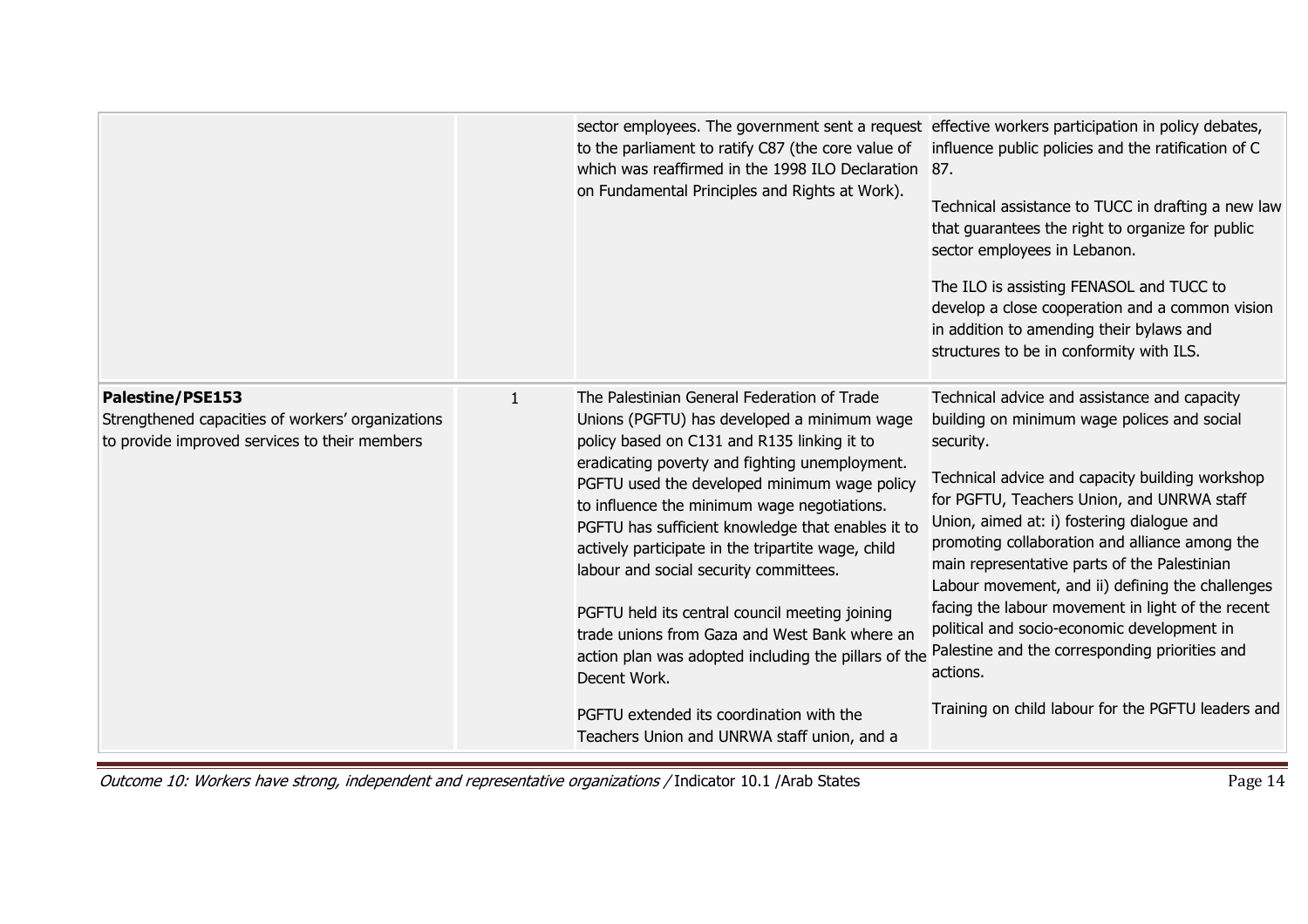|                | joint trade union committee was established.          | staff at the central and local levels.<br>Facilitation of the participation of PGFTU in a<br>regional training on participatory gender audit<br>$(PGA)$ .<br>Facilitation of the participation of PGFTU in the<br>regional workshop "Rethinking Informal Economy<br>in the Arab Region: a Human Rights-Based<br>Approach", which allowed for exchange of<br>knowledge and best practices amongst<br>participants. |
|----------------|-------------------------------------------------------|-------------------------------------------------------------------------------------------------------------------------------------------------------------------------------------------------------------------------------------------------------------------------------------------------------------------------------------------------------------------------------------------------------------------|
| $\overline{2}$ | The minimum wage policy is based on C131 and<br>R135. |                                                                                                                                                                                                                                                                                                                                                                                                                   |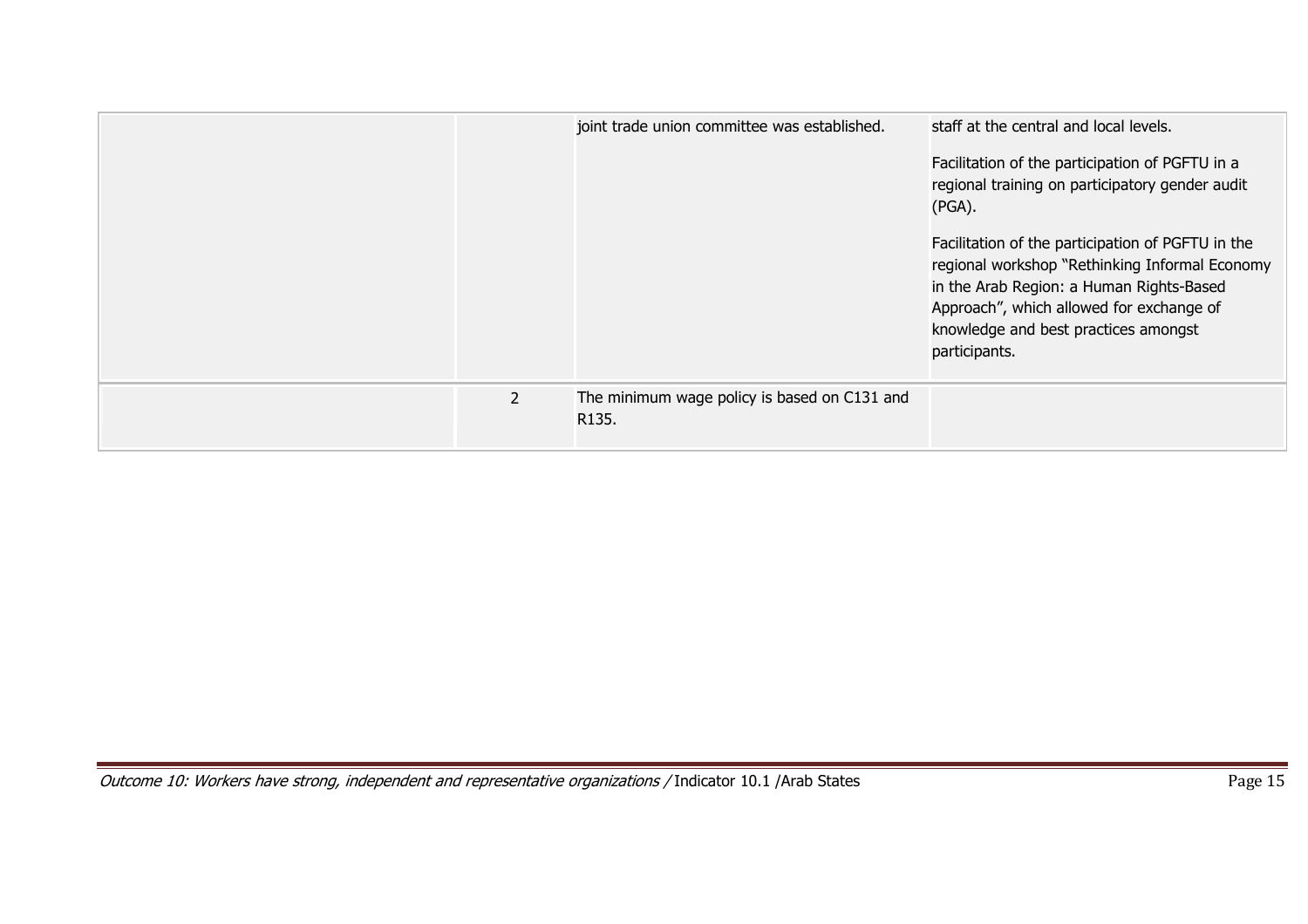| <b>Asia and the Pacific</b>                                                                         |              |                                                                                                                                                                                                                                                                                                                                                                                                                                                                                                                                                                                                                                                                                                                                                                                                                                                                                                                                                                                                     |                                                                                                                                                                                                                                                                                                                                                                                                                                                                                                                                                                                                                                                                                                                                                                               |
|-----------------------------------------------------------------------------------------------------|--------------|-----------------------------------------------------------------------------------------------------------------------------------------------------------------------------------------------------------------------------------------------------------------------------------------------------------------------------------------------------------------------------------------------------------------------------------------------------------------------------------------------------------------------------------------------------------------------------------------------------------------------------------------------------------------------------------------------------------------------------------------------------------------------------------------------------------------------------------------------------------------------------------------------------------------------------------------------------------------------------------------------------|-------------------------------------------------------------------------------------------------------------------------------------------------------------------------------------------------------------------------------------------------------------------------------------------------------------------------------------------------------------------------------------------------------------------------------------------------------------------------------------------------------------------------------------------------------------------------------------------------------------------------------------------------------------------------------------------------------------------------------------------------------------------------------|
| Cambodia/KHM131<br>Professional and technical capacities of workers'<br>organizations strengthened. | $\mathbf{1}$ | Trade unions developed:<br>Minimum wage (MW) strategy:<br>Adopted in February 2013. Success in tripartite<br>negotiation (Mar 2013) for an increase of the MW<br>to US\$80 from US\$61 (excluding \$5 for medical<br>allowance).<br>Gender equality action plan: Adopted by seven<br>union confederations (Feb 2013). Some 30<br>workplace trainings conducted (Mar-Jun 2013).<br>Employment strategy: Trade unions actively<br>engaged and provided inputs in the development<br>of a national employment strategy in 2013.<br>Cambodian Informal Economy Coordination<br>Council (CIECC): Formed by four unions (Oct<br>2012). It promotes education and advocacy and<br>launches a reach out campaign.<br>Action plan on protection of migrant workers<br>(2012-15): Adopted by four confederations:<br>Cambodia Confederation of Trade Unions (CCTU),<br>Cambodia Labour Confederation (CLC), Cambodia<br>Confederation Unions (CCU) and National Union<br>Alliance Chamber of Cambodia (NACC). | Forums on wages, including People's Tribunal on<br>minimum living wages (Feb 2012).<br>National Workshop on the Role of Trade Union in<br>Minimum Wage Setting (Apr 2012).<br>National Consultation Workshop for Wage Setting<br>Mechanism (Feb 2013).<br>Study on the role of trade unions in MW setting<br>(early 2012).<br>National Union Workshop on Inter Trade Union<br>Policy on Gender (Mar 2013).<br>Tripartite forums on employment with active<br>participation of union representatives.<br>A number of national regional forums on FDC<br>(2012 and 2013).<br>Training to the members of the CIECC (Nov 2012)<br>to strengthen its leadership and develop an action<br>plan.<br>ILO GMS Triangle project supported the unions to<br>implement their action plan. |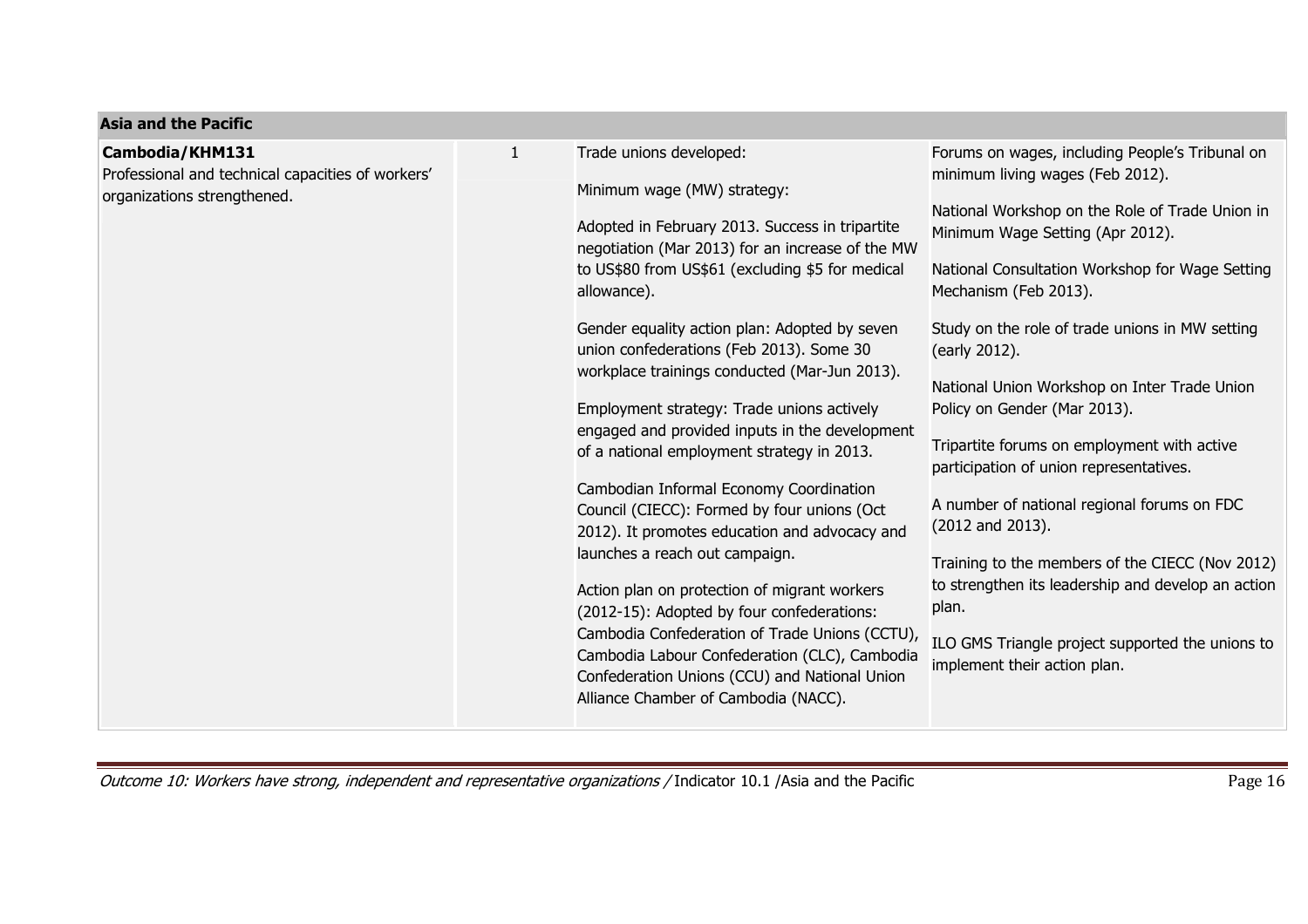|                                                                                  | $\overline{2}$ | Labour rights: Trade unions used ILO supervisory<br>mechanisms to improve labour standards in the<br>country. The June 2013 ILC CAS discussed the<br>violation of C87 in Cambodia and recommended<br>the government to amend certain legislative texts<br>to guarantee the full application of the<br>Convention.<br>International labour standards: Labour right Radio<br>Programme broadcasted (May 2012-Jul 2013) in<br>partnership with "Radio Voice of Democracy". It<br>discussed on FOA and CB, gender issues,<br>application of minimum wages, protection of<br>migrant workers, labour law, role of trade unions,<br>etc. It interviewed more than 100 guest speakers. | Training to 30 key union leaders to monitor the<br>violation of labour rights at workplace (Nov 2012).<br>ILO manual on FOA translated into Khmer and<br>published (Jul 2013).<br>ILO Project on Trade Union for Social Justice,<br>funded by the government of Norway, constantly<br>promotes international labour standards in the<br>country.                                                                               |
|----------------------------------------------------------------------------------|----------------|---------------------------------------------------------------------------------------------------------------------------------------------------------------------------------------------------------------------------------------------------------------------------------------------------------------------------------------------------------------------------------------------------------------------------------------------------------------------------------------------------------------------------------------------------------------------------------------------------------------------------------------------------------------------------------|--------------------------------------------------------------------------------------------------------------------------------------------------------------------------------------------------------------------------------------------------------------------------------------------------------------------------------------------------------------------------------------------------------------------------------|
| China/CHN802<br>Strengthened institutional capacity of workers'<br>organizations | $\mathbf{1}$   | The All-China Federation of Trade Unions (ACFTU)<br>has a training strategy aiming at training 55.000<br>negotiators (2011-2013) and covering 80% of<br>unionized enterprises. Negotiators of ACFTU<br>improved their bargaining skills and knowledge on<br>collective bargaining practices. ACFTU has<br>increased sectoral collective bargaining<br>agreements.<br>ACFTU adopted a higher minimum wage (MW)<br>policy, trained 30 union statistical officers to<br>develop MW setting formula, and influenced the                                                                                                                                                             | Technical assistance for capacity building activities<br>in: statistics, wage bargaining, minimum wage,<br>gender equality.<br>Technical assistance for an International Seminar<br>on Union Participation in Minimum Wage (Wuhan,<br>Apr 2012).<br>The ACTRAV/ACFTU Regional Trade Union<br>Seminar (Bali, Apr 2013) offered information on<br>various countries' wage policies.<br>ACFTU/ILO Workshop (Kunming, Apr 2013) to |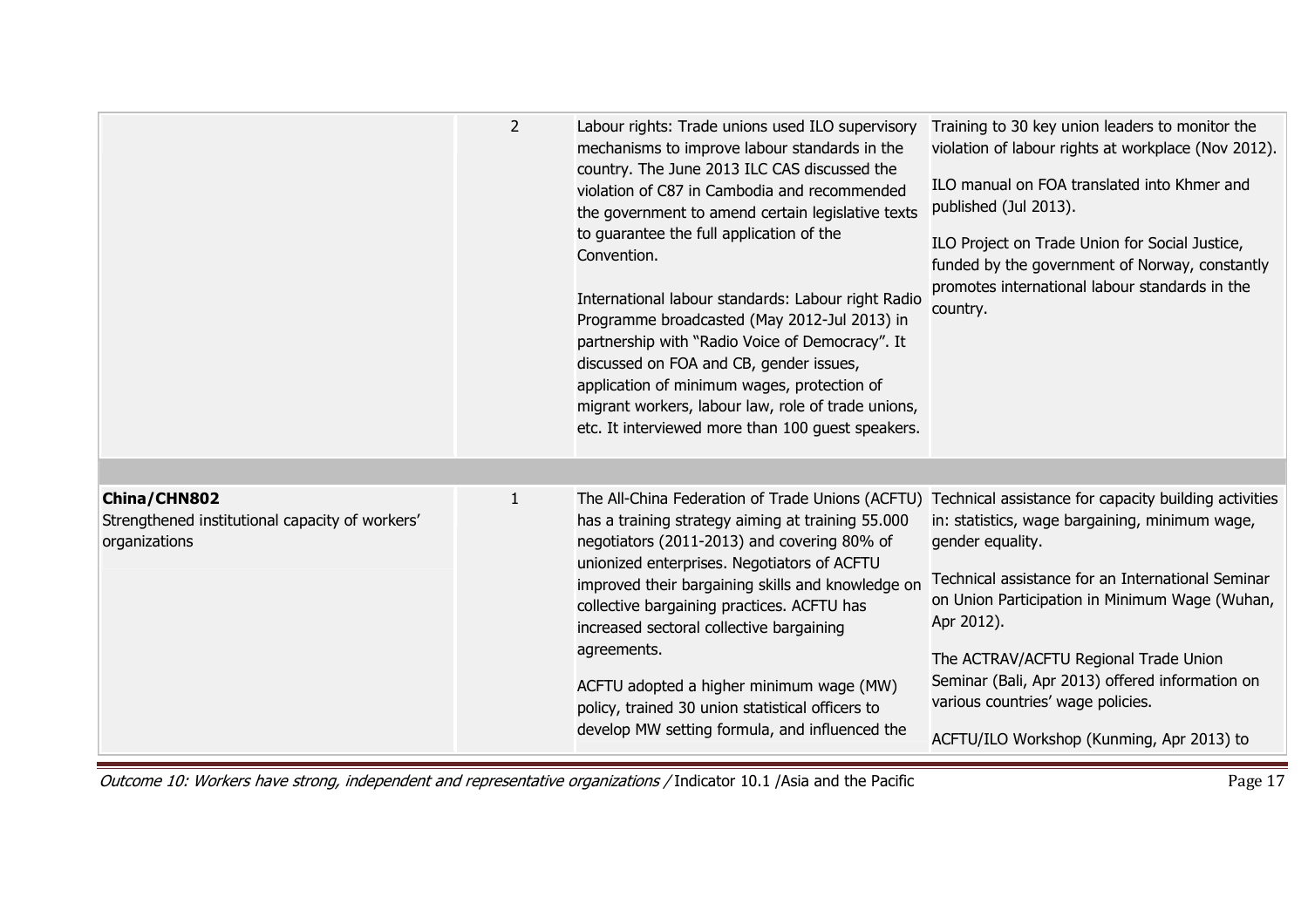|                                                                                             |                | government to effectively implement the<br>Regulation on Minimum Wage in Enterprises<br>(2003). MW increases exceeded the 13% target.<br>ACFTU aims to increase the unionisation of EPZs<br>from current 65% up to 75% as the nationwide<br>average rate in 2013, in order to improve labour<br>standards in the sector. A study on EPZs in China<br>was conducted and its report published.                                          | exchange national and international experiences of<br>trade unions in China, Cambodia, Sri Lanka and<br>ITUC on protection of labour rights and working<br>conditions in EPZs.                                                                                                                                                         |
|---------------------------------------------------------------------------------------------|----------------|---------------------------------------------------------------------------------------------------------------------------------------------------------------------------------------------------------------------------------------------------------------------------------------------------------------------------------------------------------------------------------------------------------------------------------------|----------------------------------------------------------------------------------------------------------------------------------------------------------------------------------------------------------------------------------------------------------------------------------------------------------------------------------------|
|                                                                                             | $\overline{2}$ | ACFTU has continued advocacy on Decent Work<br>for All. Promotions of the Decent Work Agenda<br>and of the Global Jobs Pact are explicitly<br>mentioned in the training strategy and are among<br>the priorities being covered in capacity building<br>activities in 2012-2014.                                                                                                                                                       | Technical assistance provided to promote the<br>concepts of decent work.<br>An ACTRAV/ACFTU MOU agreed (2012) on trade<br>union capacity building activities in the Asia-Pacific<br>region on trade union development, employment<br>promotion, industrial relations, OSH, etc.                                                        |
| <b>Indonesia/IDN802</b><br>Strengthened institutional capacity of workers'<br>organizations | $\mathbf{1}$   | Training program on international labour<br>standards and trade union rights, social dialogue,<br>wages, domestic workers, child labour, social<br>security, green decent jobs have been organized<br>for specific sectors such as garment and apparel,<br>tourism, and small medium enterprises.<br>Publication of union position paper on sustainable<br>enterprises in reference to the multinational<br>enterprises in Indonesia. | Assistance in organizing the training programmes<br>to the workers unions through various projects<br>such as BWI, Green Jobs, Score, MAMPU,<br>PROMOTE and Gender Mainstreaming Projects.<br>Facilitating the study and survey on sustainable<br>enterprise from union perspective. Including<br>capacity building on survey methods. |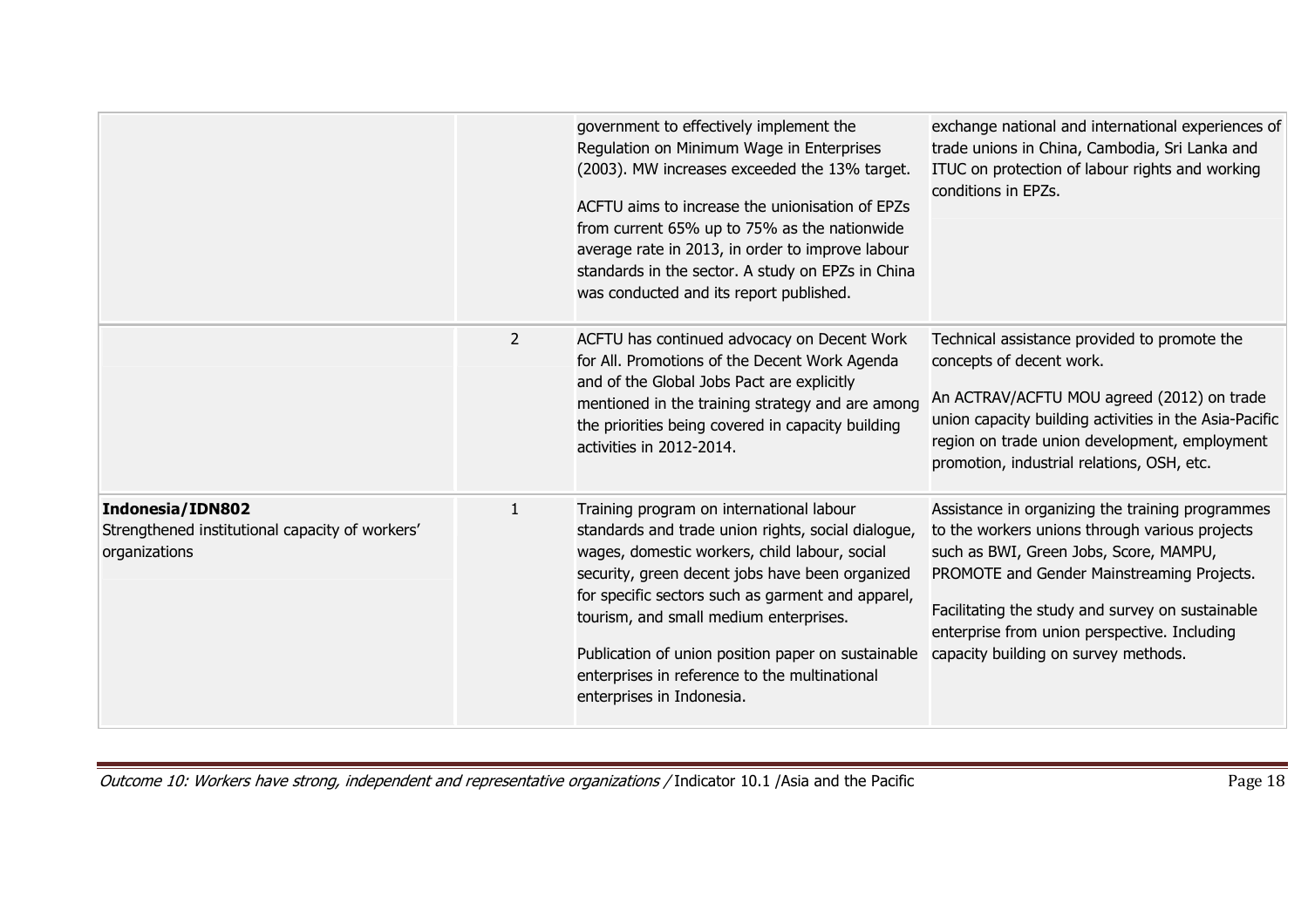|                                                                                               | $\overline{2}$ | Training programmes organized by the unions on<br>ILO Declaration on Fundamental Principles and<br>Rights at Work.<br>The union position paper includes references to<br>the Tripartite Declaration of Principles concerning<br>Multinational Enterprises as well as to the ILO<br>Declaration on Fundamental Principles and Rights<br>at Work.                                                                                                                                                                                                                                                                                                                                                                                                                             | Technical expertise to the initiative of the unions.                                                                                                                                                                                                                                                                                                                                                                                                                                                                                                                                                                                                                                                                                                                                 |
|-----------------------------------------------------------------------------------------------|----------------|-----------------------------------------------------------------------------------------------------------------------------------------------------------------------------------------------------------------------------------------------------------------------------------------------------------------------------------------------------------------------------------------------------------------------------------------------------------------------------------------------------------------------------------------------------------------------------------------------------------------------------------------------------------------------------------------------------------------------------------------------------------------------------|--------------------------------------------------------------------------------------------------------------------------------------------------------------------------------------------------------------------------------------------------------------------------------------------------------------------------------------------------------------------------------------------------------------------------------------------------------------------------------------------------------------------------------------------------------------------------------------------------------------------------------------------------------------------------------------------------------------------------------------------------------------------------------------|
| <b>Philippines/PHL802</b><br>Strengthened institutional capacity of workers'<br>organizations | 1              | Training programmes on leadership succession<br>and organizing.<br>- Increased capacities of 50 young women and<br>men trade unionists to prepare them for their<br>succession in TU leadership, as well as to organize<br>other women workers in the mainstream (private<br>and public sectors) and in EPZs.<br>- Increased capacities of 15 senior and 15 junior<br>organizers to organize non-traditional sectors such<br>as domestic workers, construction, business<br>processing organizations and contractual workers<br>in the public sector.<br>-Improved capacities of trade unions to organize<br>domestic workers in the country with the end in<br>view of establishing a national alliance of domestic<br>workers unions, organizations, associations as well | Support to design and conduct: "Leadership<br>Training for Young Women Workers" and "National<br>Trade Union Youth Forum".<br>Capacity building activities on organizing together<br>with major trade unions. The Workshop on<br>Organizing Workers in the 21 <sup>st</sup> Century produced<br>30 senior and junior organizers. A documentation<br>of their experiences, challenges, best practices<br>and issues as they undergo practical application of<br>their acquired skills will showcase new models of<br>organizing.<br>Project designed and conducted by ILO Manila for<br>young women in the mainstream unions (public<br>and private trade unions) and EPZ unions.<br>National Trainers' Training Workshop on Decent<br>Work for Domestic Workers (participation by 28 |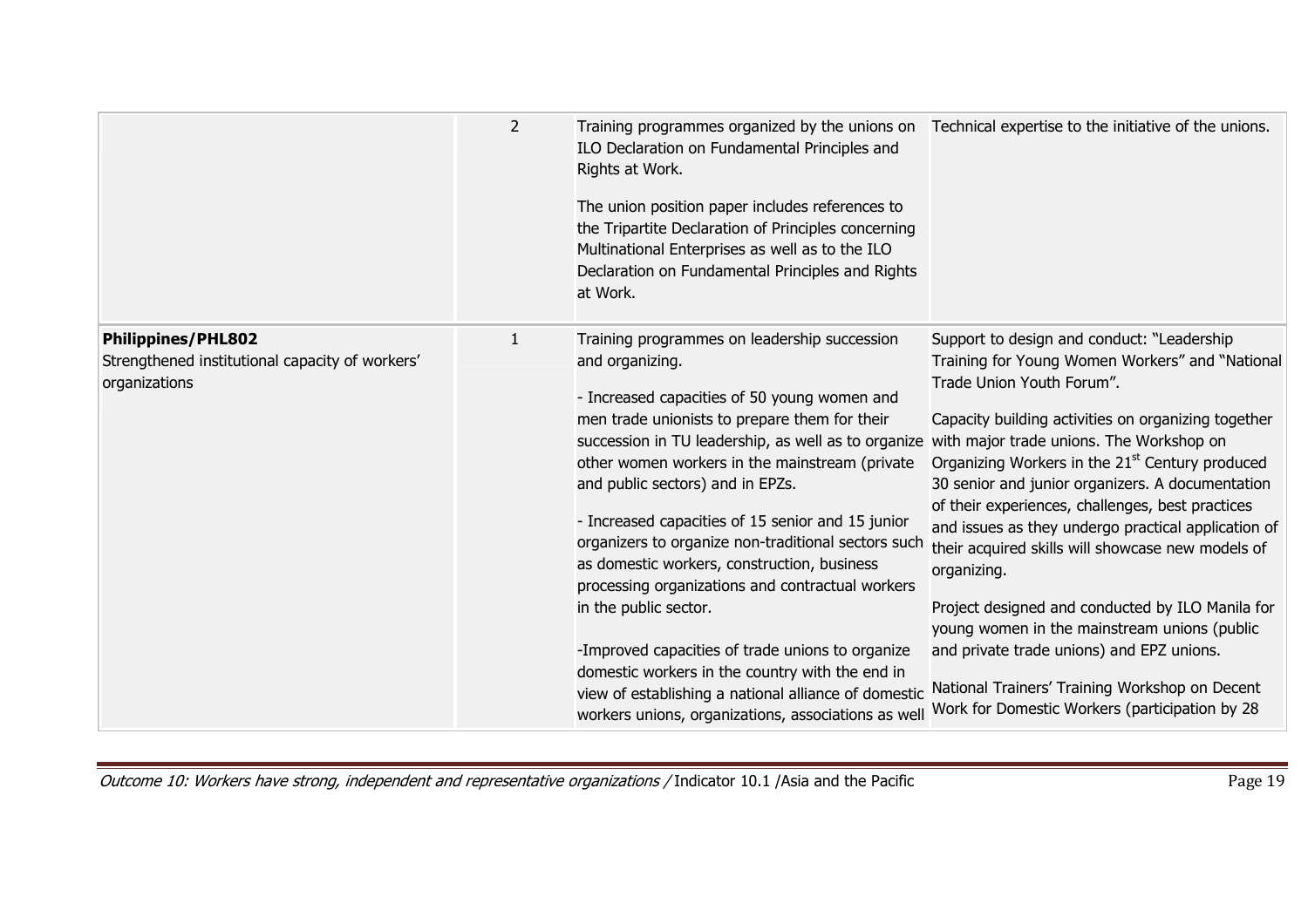|                                                                                                                                                 |                | as a domestic workers centre.                                                                                                                                                                                                                                                                                                                                                                                                                                                                                                                                                                                                                                                                                   | trade union representatives).                     |
|-------------------------------------------------------------------------------------------------------------------------------------------------|----------------|-----------------------------------------------------------------------------------------------------------------------------------------------------------------------------------------------------------------------------------------------------------------------------------------------------------------------------------------------------------------------------------------------------------------------------------------------------------------------------------------------------------------------------------------------------------------------------------------------------------------------------------------------------------------------------------------------------------------|---------------------------------------------------|
|                                                                                                                                                 | $\overline{2}$ | ILO Declaration on Fundamental Principles and<br>Rights at Work has been one of the key subjects<br>of the training program and has lead to increased<br>capacities of trade unions through 90 trained<br>officers and members in negotiating for win-win<br>collective agreements. Re-entry plans of the<br>trained officers and members will be implemented<br>and monitored.                                                                                                                                                                                                                                                                                                                                 | Support to design and conduct trainings.          |
| <b>Bangladesh/BGD802</b><br>Improved capacity of the workers organizations<br>contributes to effective DWCP implementation at<br>country level. | $\mathbf{1}$   | A strategic plan was developed to strengthen<br>capacity of trade unions on labour law reform and regular budget and extra-budgetary sources<br>implementation of labour law (registration of trade (FPRW Project and BW project).<br>unions).<br>National Coordination Committee on Workers<br>Education (NCCWE) participates in ILO activities<br>such as Project Advisory Committees (PACs) of TC<br>project on skills, migration, gender issues, green<br>jobs, etc.<br>A trade union action plan on FOA and CB for<br>Ready Made Garment (RMG) sector developed<br>based on a mapping exercise.<br>A tripartite strategy was developed on safety in<br>garment factories arising out of several accidents. | Technical support to these activities through the |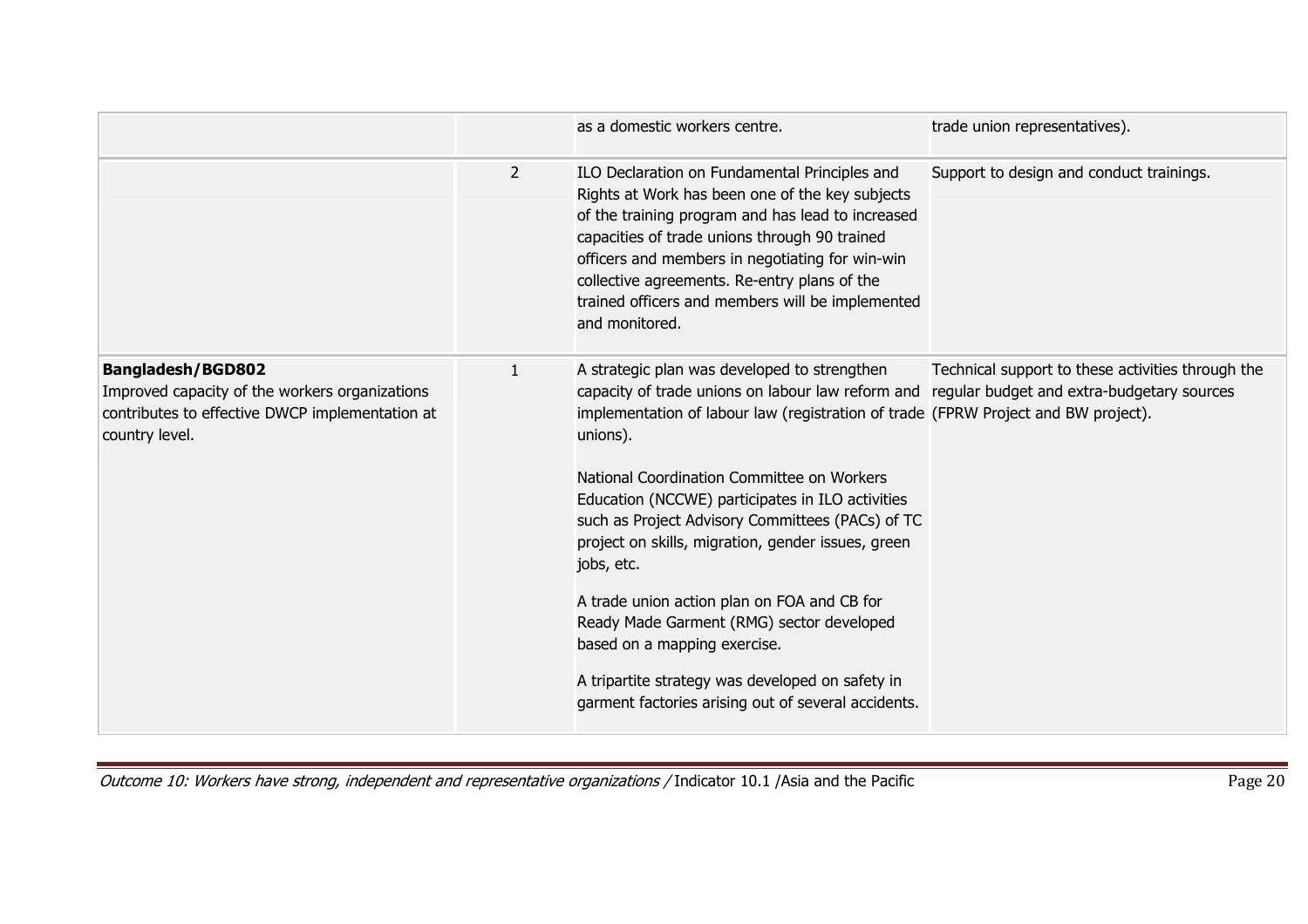|                                                                                            | $\overline{2}$ | Training activities were organised to make the<br>unions aware of ILO programmes on ILO Tripartite<br>Declaration on Multinational Enterprises and Social<br>Policy in view of the multinational brands sourcing<br>production in Bangladesh<br>ILO standards on OSH were part of the tripartite<br>strategy on safety in garment factories.                                                                                                                                                                                                                                                                                                                                                                                                                                                                                                                                                                                                   | Training and technical support.<br>Union full time trainer.<br>Training methodology on organizing provided. |
|--------------------------------------------------------------------------------------------|----------------|------------------------------------------------------------------------------------------------------------------------------------------------------------------------------------------------------------------------------------------------------------------------------------------------------------------------------------------------------------------------------------------------------------------------------------------------------------------------------------------------------------------------------------------------------------------------------------------------------------------------------------------------------------------------------------------------------------------------------------------------------------------------------------------------------------------------------------------------------------------------------------------------------------------------------------------------|-------------------------------------------------------------------------------------------------------------|
| <b>Maldives MDV802</b><br>Strengthened institutional capacity of workers'<br>organizations | $\mathbf{1}$   | Joint Plan of Action developed and adopted by the Technical guidance.<br>Maldives Ports Workers Union (MPWU), the<br>Tourism Employees Association of Maldives<br>(TEAM), the Pilots of the Maldives, the Teachers<br>Association of Maldives, the Maldives Fisherman's<br>Union and the Maldives Labour Union. It provided<br>overall guidance to increase their capacity to play<br>their role effectively in protecting workers' rights<br>and interests, and in providing effective services to<br>their members.<br>The following areas were covered:<br>- Union Development Training. Leading to the<br>adoption of Maldives Trade Union Demands, used<br>by unions in their advocacy efforts.<br>- Trade Union campaigning, particularly on CLS<br>and Organizing, resulting in increased efforts of<br>the unions to recruit more members.<br>- Trade Union Education, enabling some unions to<br>reach out and educate other workers. |                                                                                                             |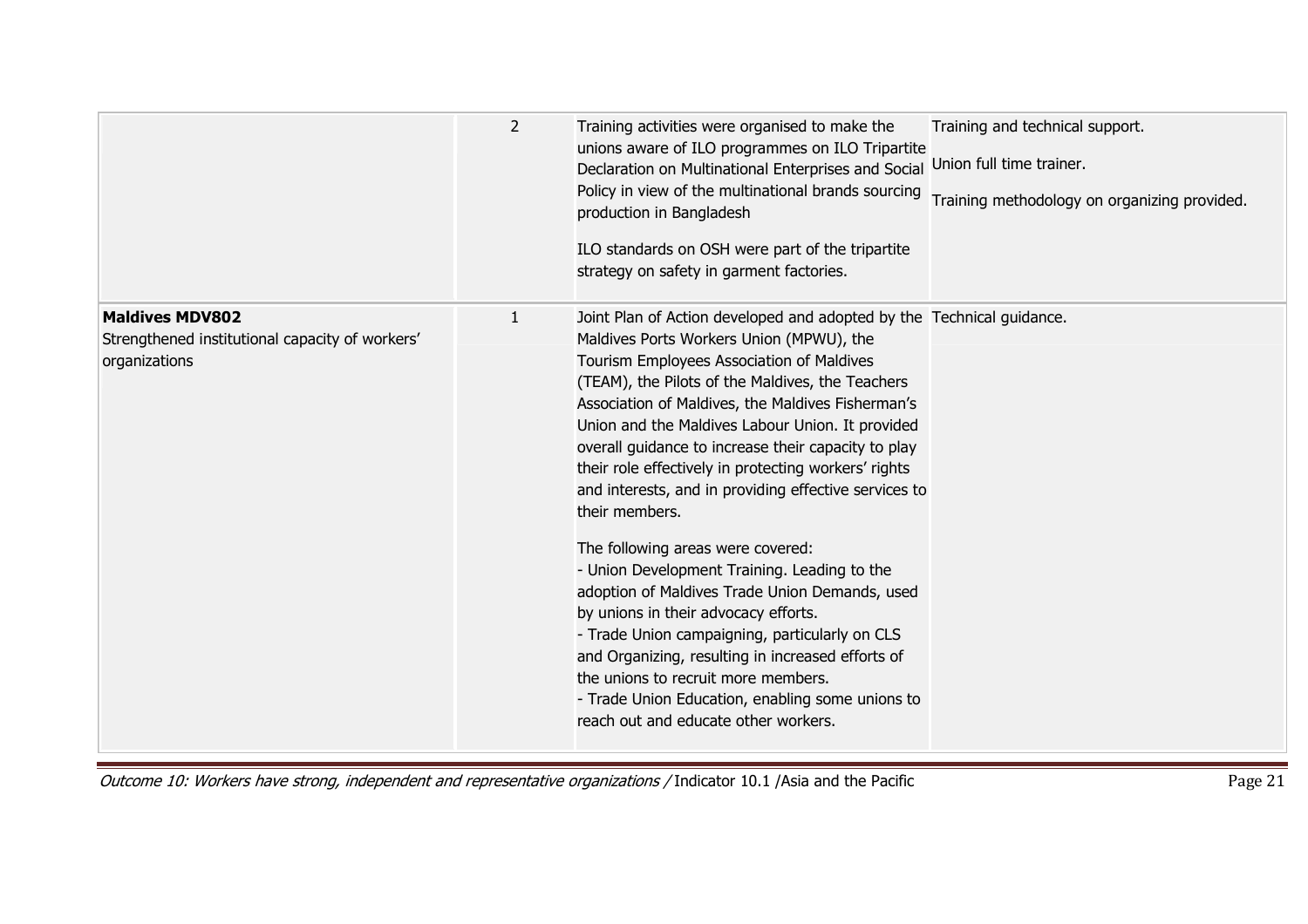|                                                                                         | $\overline{2}$ | Workers' education and outreach programmes<br>scheduled have integrated concern for workers'<br>rights and a module on CLS has been formulated.                                                                                                                                                                                                                                                                                                                                                                                                                                                                                                                                                                        | Support to the development of the module on CLS.                                                                                          |
|-----------------------------------------------------------------------------------------|----------------|------------------------------------------------------------------------------------------------------------------------------------------------------------------------------------------------------------------------------------------------------------------------------------------------------------------------------------------------------------------------------------------------------------------------------------------------------------------------------------------------------------------------------------------------------------------------------------------------------------------------------------------------------------------------------------------------------------------------|-------------------------------------------------------------------------------------------------------------------------------------------|
| <b>Nepal NPL802</b><br>Strengthened institutional capacity of workers'<br>organizations | $\mathbf{1}$   | Strategic plan formulated and adopted by three<br>major Trade Unions (Nepal Trade Union Congress- members for the formulation of the strategic plan<br>Independent (NTUC-I), All Nepal Federation of<br>Trade Unions (ANTUF), and General Federation of<br>Nepalese Trade Unions (GEFONT).<br>Their strategic plan covers the following areas:<br>- social security<br>- informal economy<br>- international labour standards and trade union<br>rights<br>- migrants<br>- gender equality.<br>The strategic plan guides the overall ILO support<br>and implementation of trade union activities in<br>Nepal. Some elements of the plan were used by<br>the unions in the formulation of the current DWCP<br>of Nepal. | Technical support to generate input from its<br>under an ILO Norway project.<br>ILO facilitated the whole strategic planning<br>exercise. |
|                                                                                         | $\overline{2}$ | The three major Trade Unions (NTUC-I, GEFONT<br>and ANTUF) have mainstreamed ILO Declaration                                                                                                                                                                                                                                                                                                                                                                                                                                                                                                                                                                                                                           | Technical support to design and execute the<br>training programmes. Trainers' training and                                                |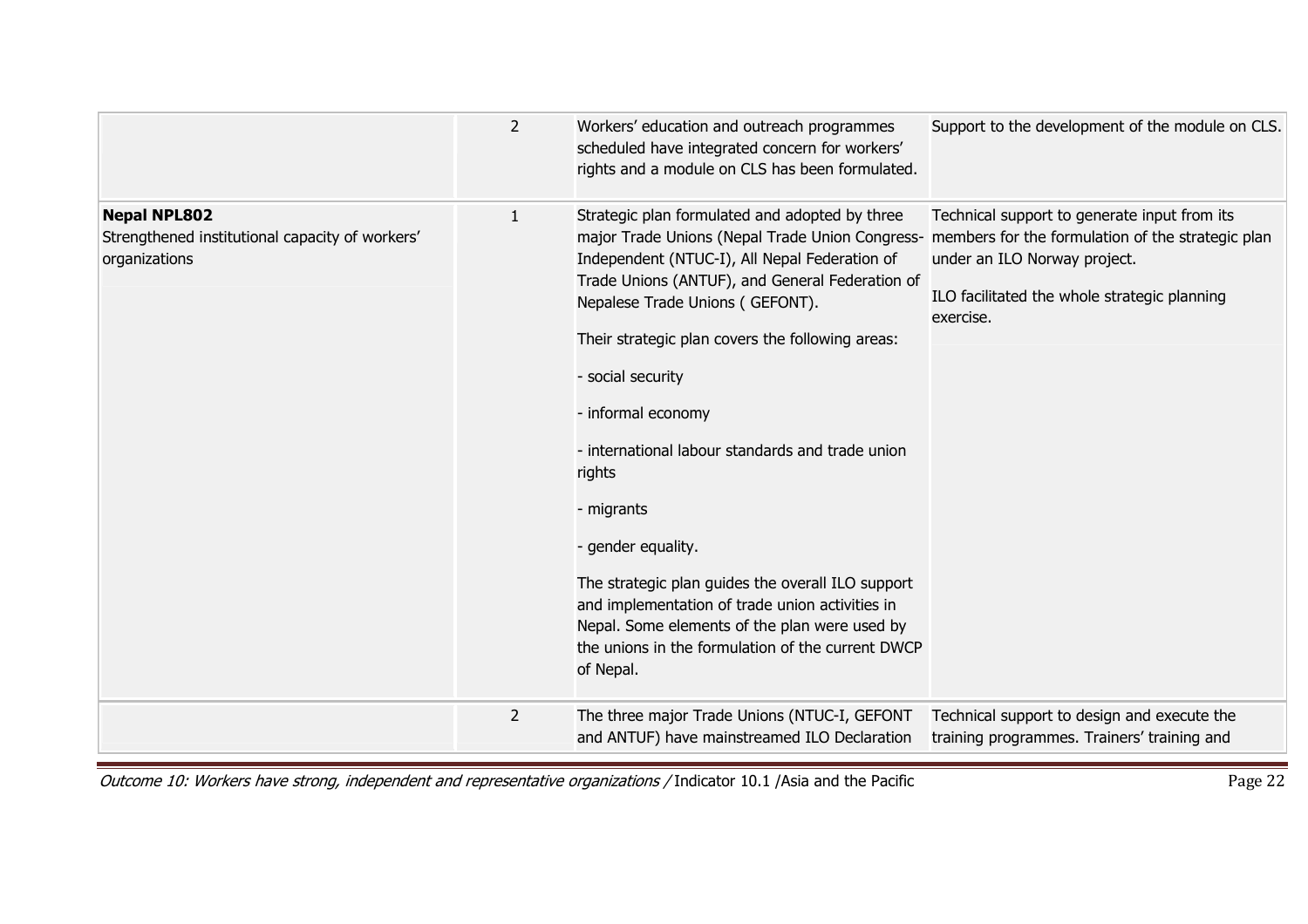|                                                                                      |              | on Fundamental Principles and Rights at Work into support for training are integral part of the overall<br>the training programmes for their members. As<br>per their mainstreaming strategy they have started<br>dedicating a session on Fundamental Principal and<br>Rights in every training program and<br>workshop/seminar to be organised by them for<br>their members. Trade union educators have also<br>been trained to carry out training for members on<br>said topic.                                                                                                              | ILO support.<br>Support provided to translate training materials for<br>organising informal economy workers.                                                                                                                                                                                                                                                                                                                                                                                |
|--------------------------------------------------------------------------------------|--------------|------------------------------------------------------------------------------------------------------------------------------------------------------------------------------------------------------------------------------------------------------------------------------------------------------------------------------------------------------------------------------------------------------------------------------------------------------------------------------------------------------------------------------------------------------------------------------------------------|---------------------------------------------------------------------------------------------------------------------------------------------------------------------------------------------------------------------------------------------------------------------------------------------------------------------------------------------------------------------------------------------------------------------------------------------------------------------------------------------|
| Sri Lanka/LKA802<br>Strengthened institutional capacity of workers'<br>organizations | $\mathbf{1}$ | A strategic plan was developed and adopted (Jun<br>2012) by Sri Lanka Nidahas Sewaka Sangamaya<br>(SLNSS), Ceylon Workers Congress (CWC) and<br>National Trade Union Federation (NTUF),<br>increasing their capacity to play their role<br>effectively in protecting workers' rights and<br>interests and in providing effective services to<br>their members.<br>The strategic plan covers the following areas:<br>- promoting decent work for domestic workers<br>(ILO C189)<br>- youth in trade unions<br>- women and gender equality<br>- protecting migrant workers and capacity building | SLNSS, CWC, NTUF were supported to conduct<br>training programmes on labour migration, a<br>workshop on the impact of collective agreements<br>to discuss trade union demands and collective<br>negotiation strategy and gender equality, in<br>accordance with ILO Conventions. ILO resource<br>persons were allocated as necessary.<br>Trade union members have been supported to<br>conduct training of trainers TOTs on gender<br>equality and HIV AIDS prevention in the<br>workplace. |

Outcome 10: Workers have strong, independent and representative organizations / Indicator 10.1 /Asia and the Pacific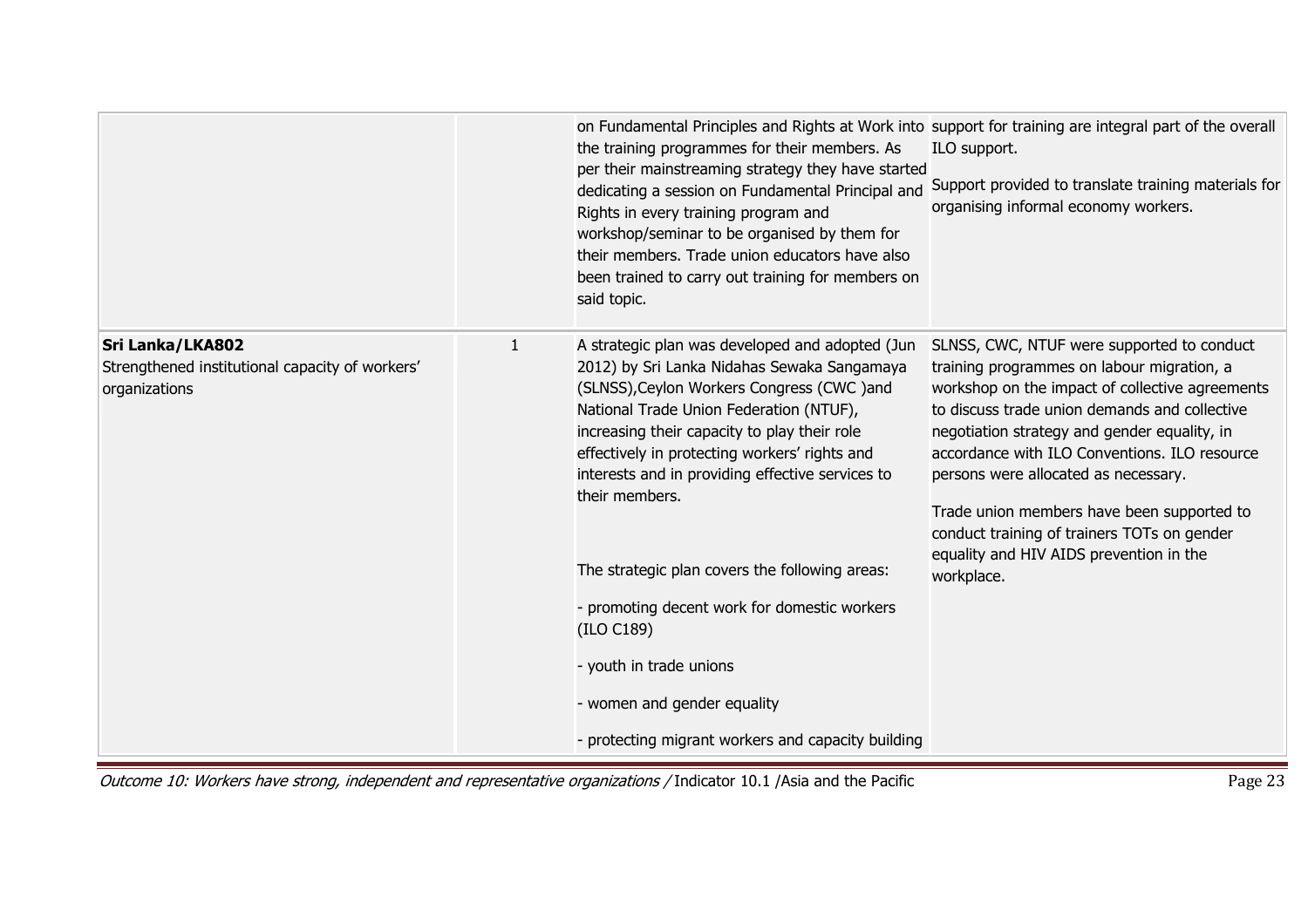|              | via trade union education.<br>Approximately 500 members were reached by the<br>capacity building activities implemented (NTUF -<br>390, SLNSS $-60$ , CWC $-50$ ).<br>The same strategic plan was widely utilized by the<br>said unions in the formulation of the current<br>DWCP of Sri Lanka. |                                                                             |
|--------------|-------------------------------------------------------------------------------------------------------------------------------------------------------------------------------------------------------------------------------------------------------------------------------------------------|-----------------------------------------------------------------------------|
| $\mathbf{2}$ | Training programmes on the ILO Declaration on<br>Fundamental Principles and Rights at Work carried Declaration and its application.<br>out with EPZ unions (FTZ workers union, progress<br>union) targeting about 120 members.                                                                  | Resource support by project staff on the ILO<br>Activities funded by USDOL. |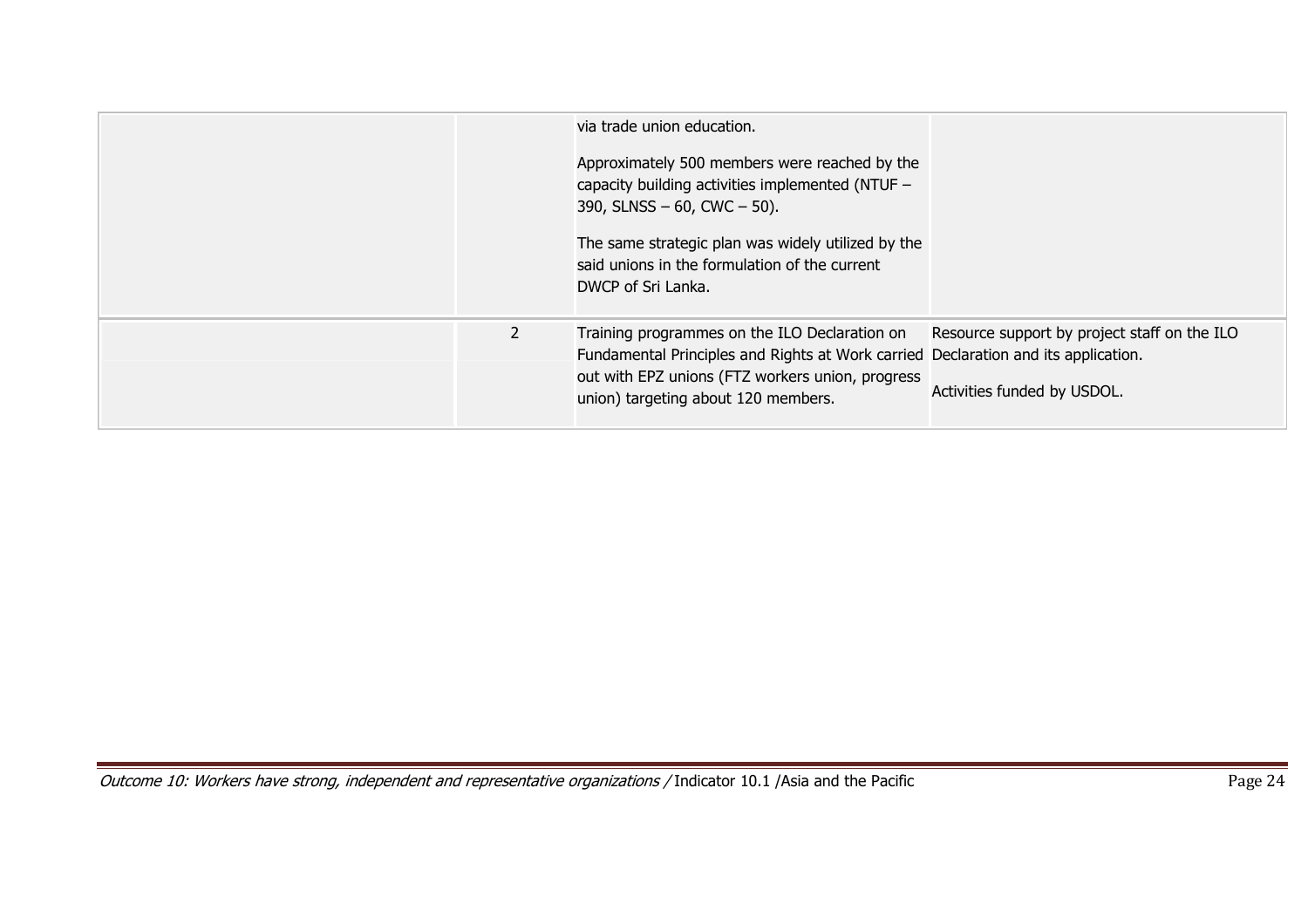| <b>Europe</b>                                                                             |                |                                                                                                                                                                                                                                                                                                                                                   |                                                                                                                                                                                                                                                                                                                                                                                                                                                                                                |
|-------------------------------------------------------------------------------------------|----------------|---------------------------------------------------------------------------------------------------------------------------------------------------------------------------------------------------------------------------------------------------------------------------------------------------------------------------------------------------|------------------------------------------------------------------------------------------------------------------------------------------------------------------------------------------------------------------------------------------------------------------------------------------------------------------------------------------------------------------------------------------------------------------------------------------------------------------------------------------------|
| <b>Romania/ROU802</b><br>Strengthened institutional capacity of workers'<br>organizations | $\mathbf{1}$   | Based on the results of a study on the impact of<br>legal reforms on the labour law and industrial<br>relations a strategic plan was developed for an<br>effective implementation in national legislation and union confederations representative.<br>practice of the ILS, trade union rights, social<br>dialogue, wages and employment policies. | Study on the impact of legal reforms on the labour<br>law and industrial relations commissioned by the<br>ILO upon request of Romanian national trade<br>Tripartite round table with a large participation of<br>tripartite Romanian constituents, IMF, WB and<br>European Commission for study validation.<br>Training seminar on using the findings of the<br>study and round table in promoting necessary<br>amendments of the existing legal framework in<br>order to be in line with ILS. |
|                                                                                           | $\overline{2}$ | The strategic plan stressed the MNE Declaration,<br>ILO Declaration on FPRW, ILO Declaration on<br>SJFG and GJP.<br>A joint position paper of workers' and employers'<br>organizations on the necessary amendments of<br>legal instruments.                                                                                                       | Training seminar organized for validation of the<br>study's findings.<br>Training is organized for Romanian trade unions<br>based on: ILO Declaration on Fundamental<br>Principles and Rights at Work, Declaration of<br>the legal framework reflects the observance of ILO principles concerning Multinational Enterprises and<br>Social Policy, ILO Declaration on Social Justice and<br>Fair Globalization.                                                                                 |
| Georgia/GEO802<br>Strengthened institutional capacity of workers'<br>organizations.       | $\mathbf{1}$   | The Georgian Trade Union Confederation (GTUC)<br>has a team of qualified experts with improved<br>capacity to communicate with trade union<br>members and society after having organized<br>training programmes for leadership and staff on:                                                                                                      | Workshop on ILS, TU rights and promotion of<br>labour law reform (May-Sep 13).<br>Workshop on public relations at national and                                                                                                                                                                                                                                                                                                                                                                 |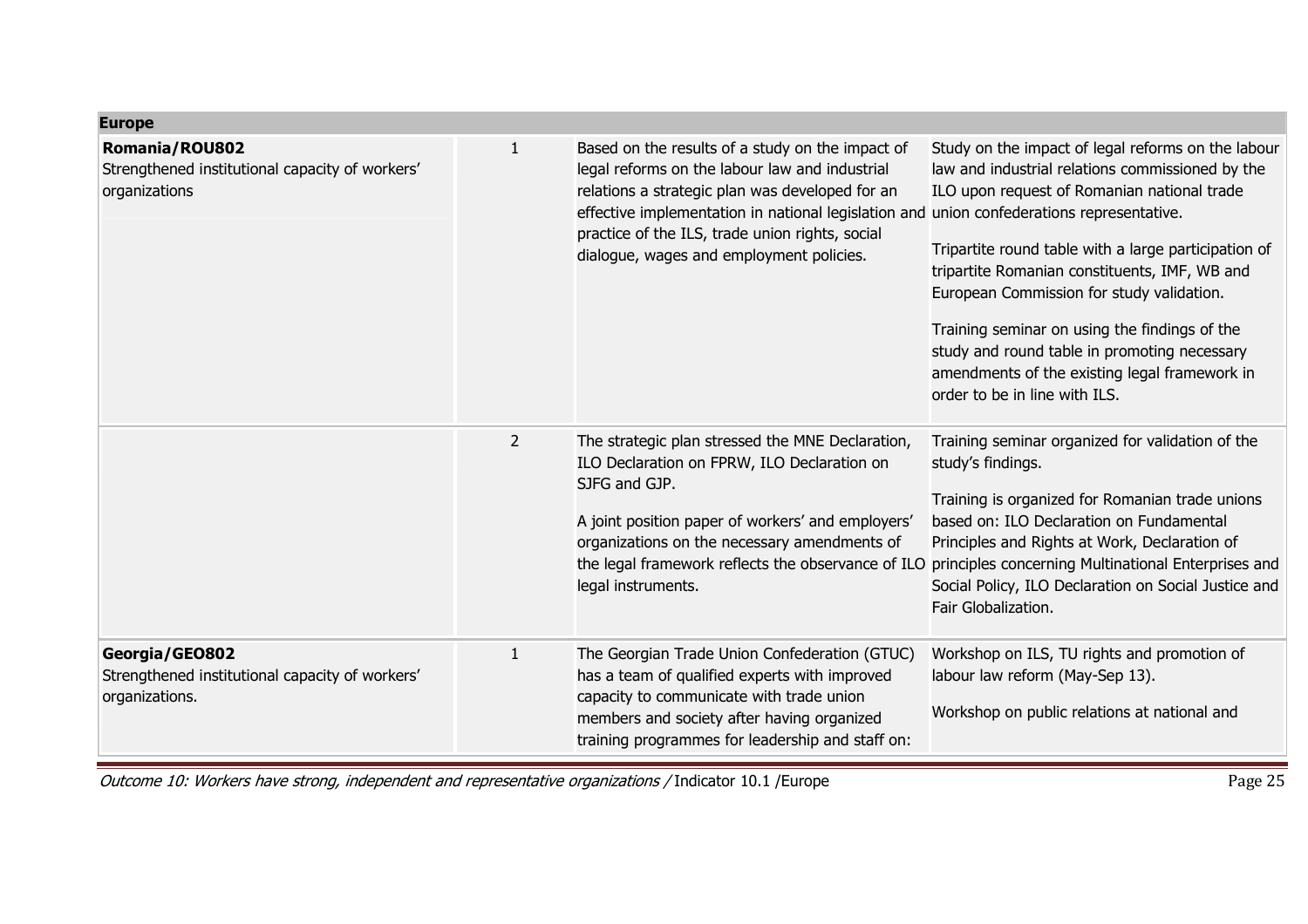|                | ILS, trade unions rights, labour legislation/new<br>labour code amendments, labour migration, OSH,<br>non-discrimination at workplace, gender equality.<br>Training programmes organized by the industry<br>sector trade unions (where a lot of spontaneous<br>strikes occurred in the first months of 2013).<br>Action plan and statement on preventing<br>discrimination at workplace developed by GTUC<br>(May 2013). | regional level (Mar-Dec 2013).<br>Conference on collective bargaining in industry<br>sector (ILO C87 and C98, ILO MNE Declaration<br>(Kabuleti, Sep 2013).<br>Conference on GTUC affiliates' operations<br>(improves networking between GTUC affiliates,<br>facilitate better operations and restructuring<br>(Kabuleti, Sep 2013).<br>Technical expertise on gender discrimination at<br>workplace (high level conference).<br>Conference on women's labour rights in Georgia<br>(to promote women participation in the labour<br>market, ratification of the C183, implementation of<br>the ratified C100 and c111 and raising awareness<br>on the ILO Declaration on Fundamental principles<br>and rights at work (Kabuleti, Sep 2013). |
|----------------|--------------------------------------------------------------------------------------------------------------------------------------------------------------------------------------------------------------------------------------------------------------------------------------------------------------------------------------------------------------------------------------------------------------------------|--------------------------------------------------------------------------------------------------------------------------------------------------------------------------------------------------------------------------------------------------------------------------------------------------------------------------------------------------------------------------------------------------------------------------------------------------------------------------------------------------------------------------------------------------------------------------------------------------------------------------------------------------------------------------------------------------------------------------------------------|
| $\overline{2}$ | International labour standards and awareness-<br>raising on ILO Conventions included in the training<br>programmes of GTUC.<br>The principles and issues raised in the ILO<br>Declaration on FPRW and the ILO Tripartite<br>Declaration on MNEs were included in the training<br>programmes.                                                                                                                             |                                                                                                                                                                                                                                                                                                                                                                                                                                                                                                                                                                                                                                                                                                                                            |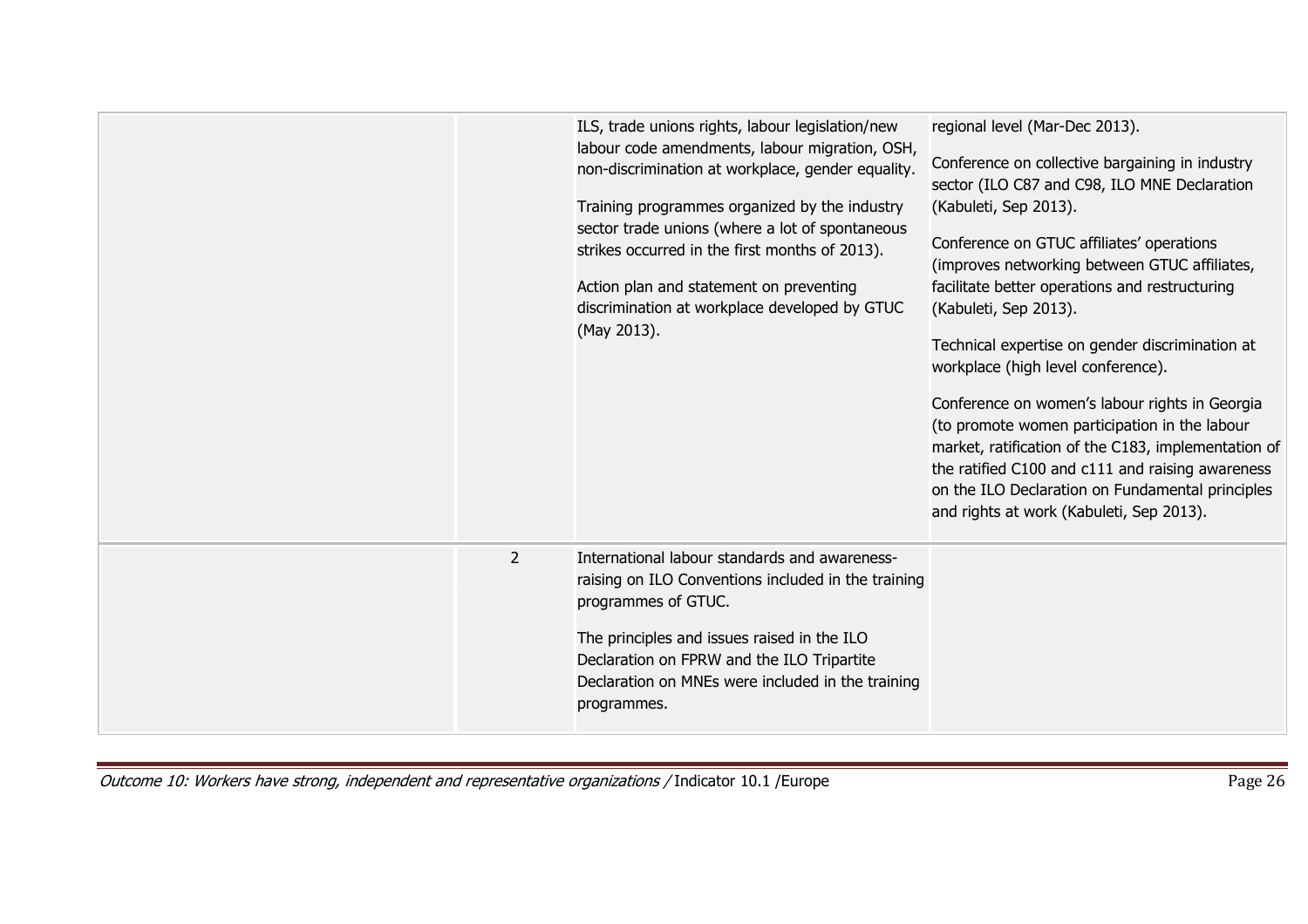| <b>Americas</b>                                                                                                                                                 |                |                                                                                                                                                                                                                                                                                                                                                                                                                                                |                                                                                                                                                                                                                                                                                                                                                                                                                                             |
|-----------------------------------------------------------------------------------------------------------------------------------------------------------------|----------------|------------------------------------------------------------------------------------------------------------------------------------------------------------------------------------------------------------------------------------------------------------------------------------------------------------------------------------------------------------------------------------------------------------------------------------------------|---------------------------------------------------------------------------------------------------------------------------------------------------------------------------------------------------------------------------------------------------------------------------------------------------------------------------------------------------------------------------------------------------------------------------------------------|
| <b>Plurinational State of Bolivia/BOL103</b><br>Plan de acción sindical para la igualdad de<br>oportunidades entre las mujeres y hombres de la<br>COB ejecutado | $\mathbf{1}$   | La Central Obrera Boliviana (COB) incluyó en su<br>Plan de Acción como aspecto central de sus<br>acciones de promoción de la igualdad de género,<br>la mejora de las condiciones de trabajo de las<br>trabajadoras remuneradas del hogar y para ello<br>impulsó la ratificación del C189, efectuando<br>diversas acciones de dialogo con autoridades<br>nacionales, por sí y a través de su organización de<br>base de trabajadoras del hogar. | La Oficina de la OIT brindó cooperación y<br>asistencia técnica a la COB y a su organización<br>sindical de base que agrupa a las trabajadoras<br>remuneradas del hogar, para establecer un plan<br>de incidencia para la ratificación del C189 y de esa<br>manera mejorar la situación de las mujeres<br>trabajadoras. De la misma manera, la Oficina<br>acompañó las actividades de difusión y diálogo<br>con las autoridades nacionales. |
|                                                                                                                                                                 | $\overline{2}$ | La COB ha capacitado a sus miembros sobre los<br>derechos fundamentales en el trabajo contenidos<br>en las Declaraciones y Convenios de la OIT, como<br>un medio fundamental para la defensa y<br>reivindicación de los derechos en el trabajo y ante<br>la sociedad y el Estado.                                                                                                                                                              | La Oficina de la OIT contribuyo a la formación de<br>cuadros sindicales (hombres y mujeres) sobre los<br>derechos fundamentales en el trabajo y respecto<br>del C189 y su Recomendación 201.                                                                                                                                                                                                                                                |
| Colombia/COL802<br>Capacidad institucional de las Organizaciones de<br>Trabajadores fortalecida                                                                 | $\mathbf{1}$   | Las centrales sindicales en el marco de la<br>autoreforma sindical, han emprendido acciones de sindicales asistencia técnica, fundamentalmente a<br>fortalecimiento interno que se expresan en la<br>incorporación en su planificación de aspectos tales sus capacidades de autoreforma sindical y de<br>como el dialogo social, la igualdad de género, y en<br>general diversos ámbitos del trabajo decente.                                  | La Oficina de la OIT ha brindado a las centrales<br>través de actividades de formación, para fortalecer<br>fortalecimiento de sus capacidades de<br>participación en los procesos de diálogo nacional y<br>departamentales, como medio para la promoción<br>del trabajo decente.                                                                                                                                                            |
|                                                                                                                                                                 | $\overline{2}$ | Las centrales sindicales de Colombia tienen<br>incluido en sus planes y programas la promoción y ha comprendido diversas materias relacionadas                                                                                                                                                                                                                                                                                                 | La contribución de la OIT a las centrales sindicales                                                                                                                                                                                                                                                                                                                                                                                        |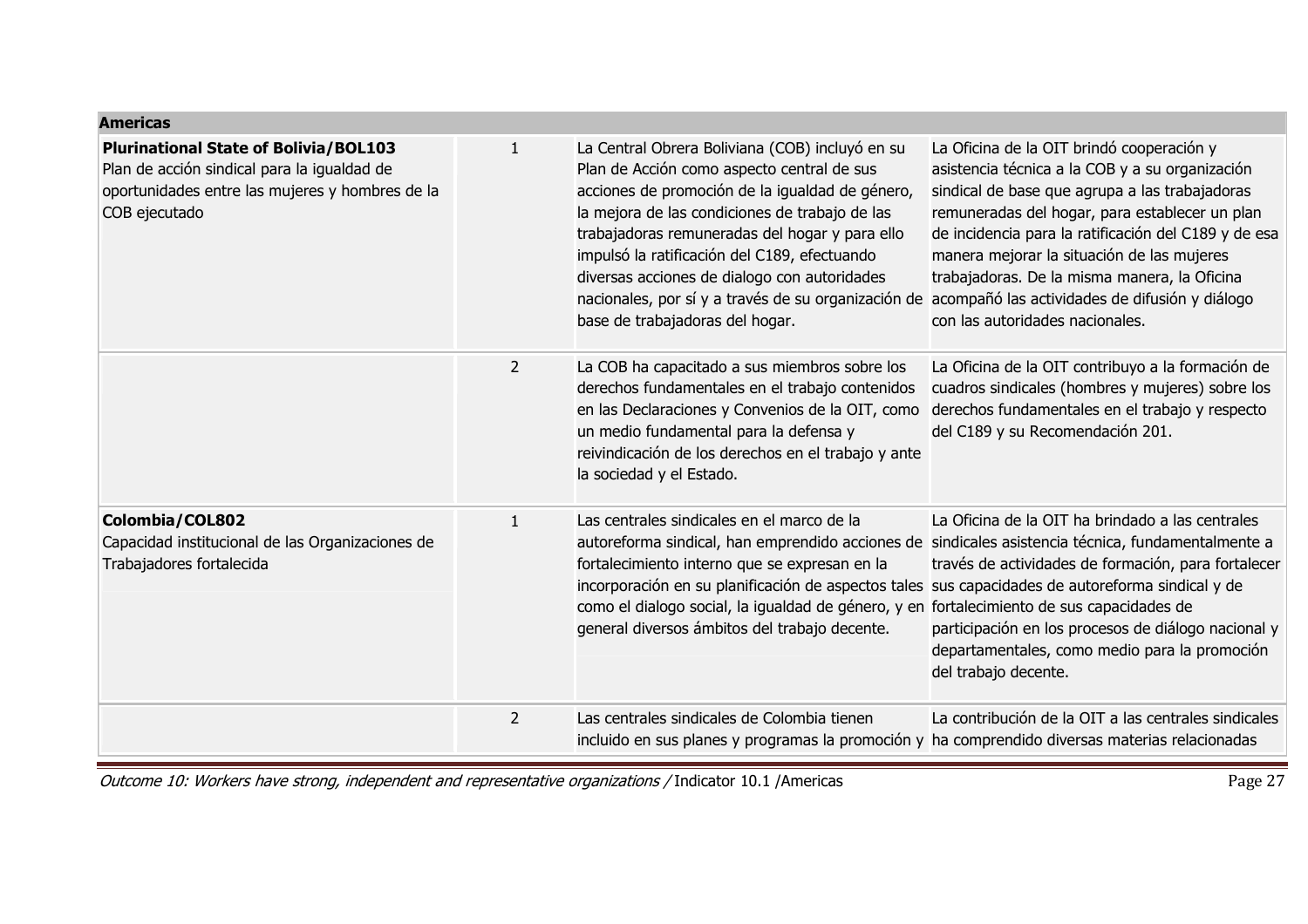|                                                                                                                                                                                                       |              | tutela de los derechos fundamentales en el<br>trabajo, los de gobernanza y varios más de<br>carácter técnico.                                                                                                                                                                                                                                                                                                                                                                                                                                                                                                                                                                         | con las relaciones laborales y la política laboral. De<br>la misma manera, la OIT ha facilitado el proceso<br>de consulta a las organizaciones sindicales para<br>incidir en la aplicación y cumplimiento de las NITs                                                                                                                                                                                                                                                                                                                                                                                                                                                                                                                                                                                                                                                                                                                                                                                                                                                                                                                                                                   |
|-------------------------------------------------------------------------------------------------------------------------------------------------------------------------------------------------------|--------------|---------------------------------------------------------------------------------------------------------------------------------------------------------------------------------------------------------------------------------------------------------------------------------------------------------------------------------------------------------------------------------------------------------------------------------------------------------------------------------------------------------------------------------------------------------------------------------------------------------------------------------------------------------------------------------------|-----------------------------------------------------------------------------------------------------------------------------------------------------------------------------------------------------------------------------------------------------------------------------------------------------------------------------------------------------------------------------------------------------------------------------------------------------------------------------------------------------------------------------------------------------------------------------------------------------------------------------------------------------------------------------------------------------------------------------------------------------------------------------------------------------------------------------------------------------------------------------------------------------------------------------------------------------------------------------------------------------------------------------------------------------------------------------------------------------------------------------------------------------------------------------------------|
| Peru/PER802<br>Las Centrales sindicales elaboran y ejecutan un<br>Plan de acción para la promoción de la igualdad de<br>oportunidades entre hombres y mujeres e<br>incrementar la afiliación sindical | $\mathbf{1}$ | La Confederación General de Trabajadores del<br>Perú (CGTP), la Central Autónoma de<br>Trabajadores del Perú (CATP), y la Central Unitaria y asistencia técnica a las centrales sindicales para<br>de Trabajadores del Perú (CUT), elaboraron y<br>adoptaron el III Plan de Acción Intersíndical para<br>la igualdad de oportunidades entre mujeres y<br>hombres 2013-2017, así como el Plan Operativo<br>Anual actualmente en ejecución. La CATP<br>reestructuró a su organización, y registró un<br>avance cualitativo en la igualdad de género. Las<br>organizaciones sindicales de trabajadoras del<br>hogar han logrado crecer y fortalecer sus<br>estructuras a nivel nacional. | La OIT ha promovido, en coordinación y con<br>apoyo financiero de ONU Mujeres, la cooperación<br>que incluyan en su planificación los aspectos<br>referidos a la igualdad de oportunidades<br>propiciando también la coordinación con otras<br>organizaciones no gubernamentales destacándose<br>la participación de Aurora Vivar, de la Friedrich-<br>Oberlin - Wirtschaft, FOS y la Friedrich-Ebert-<br>Stiftung, entre otras. Se brindó asistencia técnica a<br>las centrales sindicales para el análisis<br>comparativo de la legislación nacional respecto del<br>C189 y su R201, asi como cooperación y apoyo<br>para la participación en el proceso de sumisión y<br>promoción de la ratificación del C189. OIT brindó<br>asistencia técnica a la CATP para su proceso de<br>autoreforma sindical. La Coordinadora de<br>Centrales Sindicales Andinas (CCSA), la Centrales<br>Unitaria de Trabajadores de Colombia (CUT) de<br>Colombia y la Central Autónoma de Trabajadores<br>del Perú (CUT Perú), la Confederación General de<br>Trabajadores de Perú (CGTP), la Unión General de<br>Trabajadores de Ecuador (UGTE) y el Frente<br>Unitario de Trabajadores (FUT) recibieron |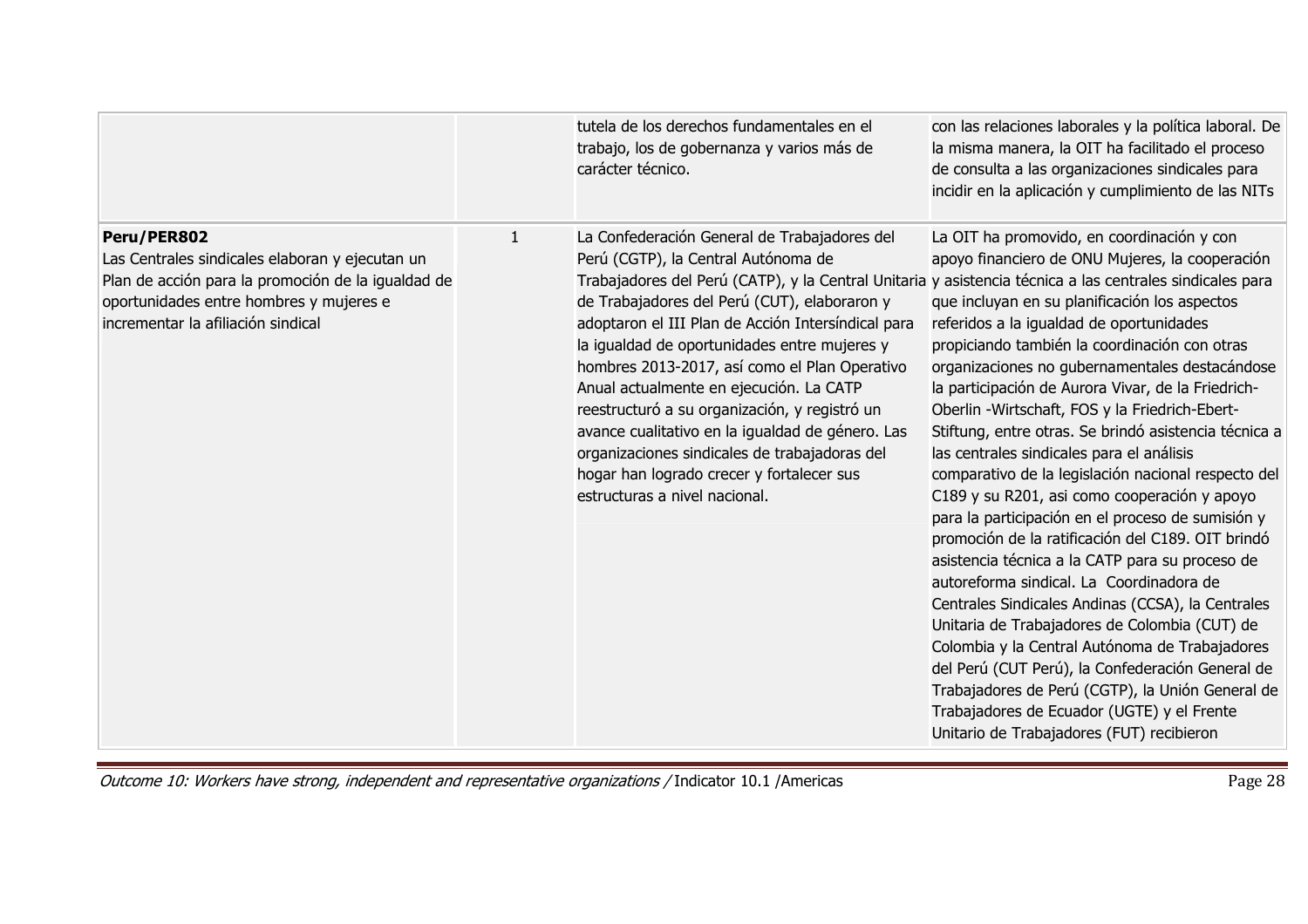|                                                                                                |                |                                                                                                                                                                                                                                                                                                                                                                                                                                                                                                                                                                                                                                                                                                                                                                                                                                                                           | formación en materia de uso e interpretación de<br>las estadísticas laborales y el respectivo Manual.                                                                                                                                                                                                                                                                                                                                                                                                                                                                                             |
|------------------------------------------------------------------------------------------------|----------------|---------------------------------------------------------------------------------------------------------------------------------------------------------------------------------------------------------------------------------------------------------------------------------------------------------------------------------------------------------------------------------------------------------------------------------------------------------------------------------------------------------------------------------------------------------------------------------------------------------------------------------------------------------------------------------------------------------------------------------------------------------------------------------------------------------------------------------------------------------------------------|---------------------------------------------------------------------------------------------------------------------------------------------------------------------------------------------------------------------------------------------------------------------------------------------------------------------------------------------------------------------------------------------------------------------------------------------------------------------------------------------------------------------------------------------------------------------------------------------------|
|                                                                                                | $\overline{2}$ | Plataforma de acción conjunta liderada por la<br>Internacional de Servicios Públicos presentada<br>ante autoridades nacionales para incidir en la<br>reforma de la Ley de Trabajo, la Ley de servicio<br>Civil y la eliminación progresiva de la Contratación<br>Administrativa de Servicios del Estado, CAS. Las<br>centrales sindicales en el III Plan de Acción<br>Intersindical han incluido de manera transversal<br>aspectos referidos a las NIT's, y en particular el<br>eje 3 es específico sobre las normas de OIT. El<br>Plan sirve de referencia a las centrales sindicales<br>en la interlocución con las autoridades para la<br>promoción del trabajo decente y en particular para talleres con jóvenes sindicalistas. Se apoyó el<br>la igualdad de género, tanto a nivel nacional como Festival Juventud del Sector Público.<br>en tres regiones del país. | La colaboración y apoyo de OIT, ONU Mujeres,<br>FES, FOS y otras entidades ha sido canalizada al<br>Plan de Acción adoptado por las centrales<br>sindicales, logrando de esta forma pertinencia en<br>la asistencia técnica brindada.<br>En colaboración con el Centro de Turín, 100<br>sindicalistas del sector público capacitados en<br>diálogo social, técnicas de negociación y<br>comunicación. La OIT apoyo un estudio sobre la<br>negociación colectiva en el sector público y la<br>elaboración de un video sobre sindicalización de<br>jóvenes en el sector público. Se llevaron a cabo |
| Antigua and Barbuda/ATG802<br>Strengthened institutional capacity of workers'<br>organizations | $\mathbf{1}$   | Subsequent to the training interventions<br>conducted in the previous biennium, a joint trade<br>union OSH policy was formulated and endorsed by policy.<br>the Antigua and Barbuda Workers' Union (ABWU)<br>and the Antigua and Barbuda Public Service<br>Association (ABPSA) and has framed the input<br>made by trade union representatives to new<br>national OSH legislation being developed.<br>Antigua and Barbuda Workers' Union better                                                                                                                                                                                                                                                                                                                                                                                                                           | Training on policy development and technical<br>advice and comments on the trade union OSH<br>Training programme and technical advice and<br>support for the strategic planning workshop.                                                                                                                                                                                                                                                                                                                                                                                                         |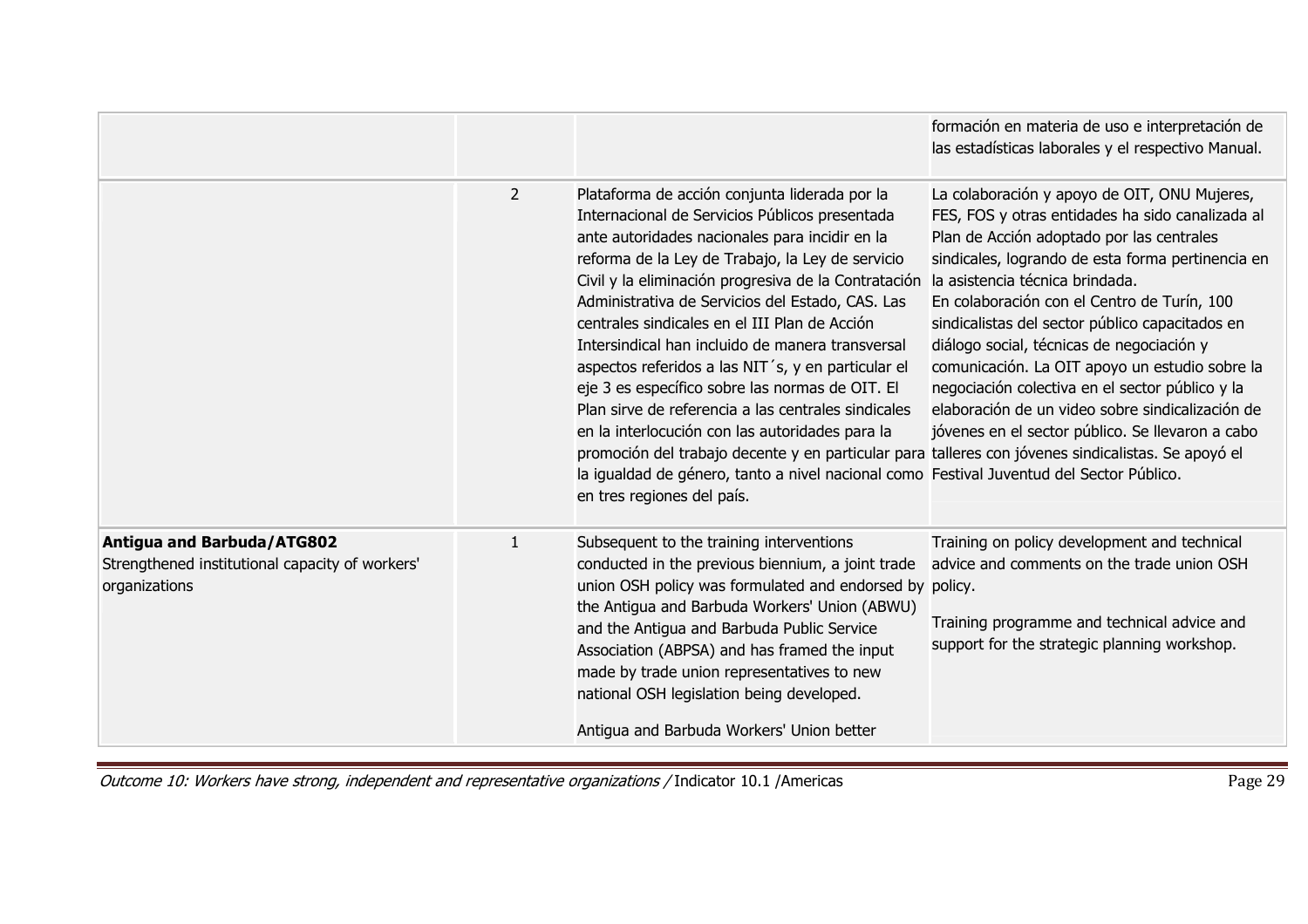|                                                                                    |                | positioned for effective management as a result of<br>the participation of executive members in a<br>strategic planning exercise (Jun 2013).                                                                                                                                                                                 |                                                                                                                                                             |
|------------------------------------------------------------------------------------|----------------|------------------------------------------------------------------------------------------------------------------------------------------------------------------------------------------------------------------------------------------------------------------------------------------------------------------------------|-------------------------------------------------------------------------------------------------------------------------------------------------------------|
|                                                                                    | $\overline{2}$ | The strategic plan was premised on pertinent ILO<br>instruments including the Declaration on<br>Fundamental Principles and Rights at work and the<br>Declaration on Social Justice for a Fair<br>Globalization.                                                                                                              | Training programme and technical advice and<br>support for the strategic planning workshop.                                                                 |
| Grenada/GRD802<br>Strengthened institutional capacity of workers'<br>organizations | $\mathbf{1}$   | Trade unions under the Grenada Trades Union<br>Council (TUC) adopted an OSH policy which guides action plan for the unions' OSH.<br>the training and workplace activities.<br>Further training included risk assessment and<br>addressing hazards to enhance the capacity of<br>union members to implement at the workplace. | Facilitation of the development of a policy and                                                                                                             |
|                                                                                    | $\overline{2}$ | The planning and training programmes conducted<br>by the Grenada Trades Union Council (TUC)<br>incorporated awareness raising on the ILO's<br>instruments, including the Declaration on<br>Fundamental Principles and Rights at Work, and<br>the Declaration on Social Justice for a Fair<br>Globalization.                  | Technical support and advisory services for the<br>strategic planning and training programmes in<br>Grenada.                                                |
| <b>Dominican Republic/DOM802</b><br>Fortalecida la capacidad institucional de las  | $\mathbf{1}$   | La Mesa Sindical cuenta con un plan estratégico<br>(2013-2014), elaborado en abril de 2013, para<br>promover el trabajo decente y todas sus                                                                                                                                                                                  | La OIT proveyó, de julio a setiembre 2012, a las 3<br>centrales obreras de recursos y apoyo técnico en<br>materia de VIH SIDA para llevar a cabo 2 talleres |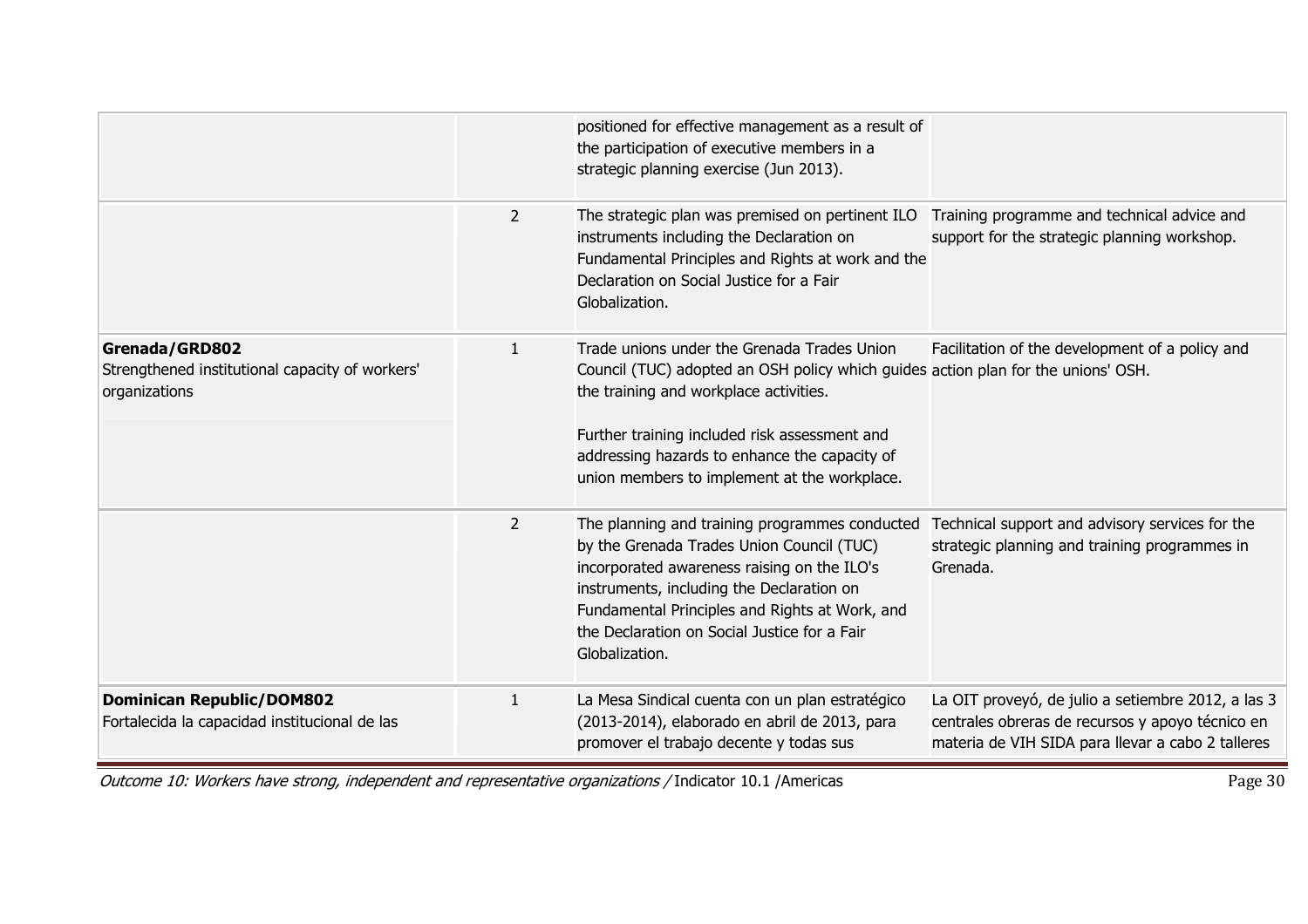| organizaciones de trabajadores | dimensiones (enfatizando la libertad sindical),<br>tanto a nivel nacional, como en sectores<br>seleccionados (portuarios, mineros, zonas francas,<br>hostelería y agroindustriales), e incorporando<br>acciones para la autoreforma.                                                                                                                                                                                                                                                                                                                      | nacionales con cada central (6 talleres, para un<br>total de180 sindicalistas), y un taller nacional<br>intersindical (setiembre 2012, 30 sindicalistas). La<br>OIT, con el Proyecto Migrantes (financiado por la<br>Comisión Europea), patrocinó dos talleres<br>sindicales sobre los derechos de los/as migrantes<br>(marzo y abril 2013, 60 participantes), para que<br>las centrales de la Mesa Sindical integren dicha<br>temática en su plan estratégico.<br>La OIT brindó apoyo técnico con fondos RBSA y<br>en coordinación con la CSA, se realizaron tres<br>talleres de autoreforma (uno por cada central) en<br>julio 2013 (90 sindicalistas), para contribuir con el<br>proceso de planificación estratégica de la Mesa<br>Sindical 2013-2014, implementando acciones<br>sindicales dirigidas a la promoción del trabajo<br>decente y la protección social. Tambien se<br>desarrollaron dos talleres con tal finalidad (abril<br>2013, 30 participantes). |
|--------------------------------|-----------------------------------------------------------------------------------------------------------------------------------------------------------------------------------------------------------------------------------------------------------------------------------------------------------------------------------------------------------------------------------------------------------------------------------------------------------------------------------------------------------------------------------------------------------|-----------------------------------------------------------------------------------------------------------------------------------------------------------------------------------------------------------------------------------------------------------------------------------------------------------------------------------------------------------------------------------------------------------------------------------------------------------------------------------------------------------------------------------------------------------------------------------------------------------------------------------------------------------------------------------------------------------------------------------------------------------------------------------------------------------------------------------------------------------------------------------------------------------------------------------------------------------------------|
| $\overline{2}$                 | Las organizaciones sindicales cuentan con un plan<br>estratégico para promover el trabajo decente en<br>todas sus dimensiones (enfatizando la libertad<br>sindical), utilizandolo como marco de referencia<br>para los aspectos relacionados con los derechos<br>sindicales y la negociación colectiva. La<br>Declaración de PDFT (1998) y la Declaración sobre de PTDP, en el marco referencial de las<br>la Justicia Social para una globalización equitativa, declaraciones de PDFT y de Globalización<br>las utilizan en sus actividades de difusión, | La OIT brindó asesoría técnica directa a las<br>centrales sindicales en materia de PTDP, y llevó a<br>cabo 5 reuniones técnicas y un taller (febrero a<br>junio 2013, 50 sindicalistas capacitados) así como<br>un taller nacional (abril 2013, 30 sindicalistas),<br>para que la Mesa Sindical elaborase su propuesta                                                                                                                                                                                                                                                                                                                                                                                                                                                                                                                                                                                                                                                |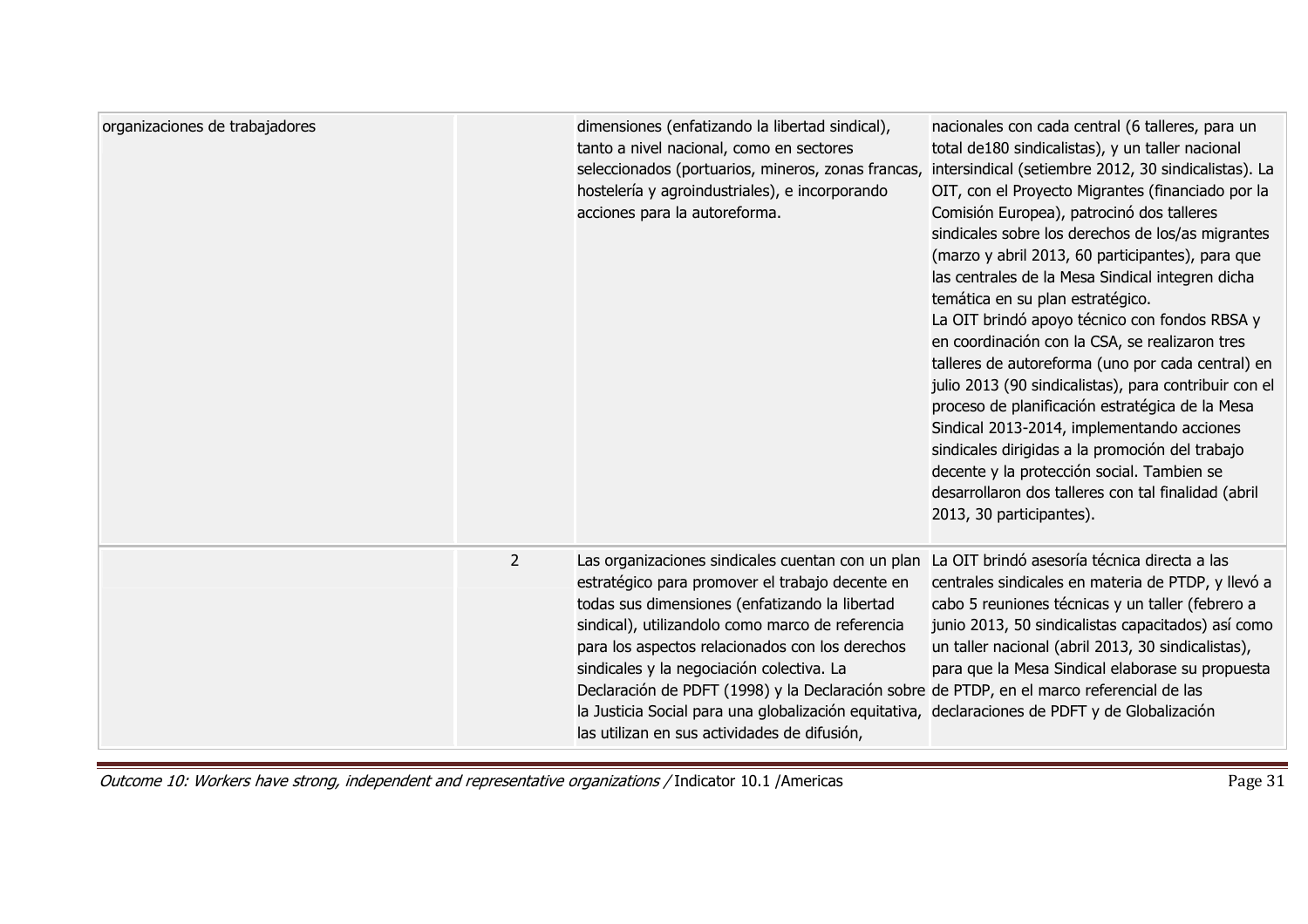|                                                                                                 |                | capacitación y promoción de los derechos<br>fundamentales del trabajo con sus filiales y bases<br>sindicales.                                                                                                                                                                                                                                                                                                                                                                        | Equitativa y Justicia Social.                                                                                                                                                                                                                                                                                                                                                                                                                                                                                                                                                                                                                                                                                                                                                                                                                                                                                                                                                                                                                                                                     |
|-------------------------------------------------------------------------------------------------|----------------|--------------------------------------------------------------------------------------------------------------------------------------------------------------------------------------------------------------------------------------------------------------------------------------------------------------------------------------------------------------------------------------------------------------------------------------------------------------------------------------|---------------------------------------------------------------------------------------------------------------------------------------------------------------------------------------------------------------------------------------------------------------------------------------------------------------------------------------------------------------------------------------------------------------------------------------------------------------------------------------------------------------------------------------------------------------------------------------------------------------------------------------------------------------------------------------------------------------------------------------------------------------------------------------------------------------------------------------------------------------------------------------------------------------------------------------------------------------------------------------------------------------------------------------------------------------------------------------------------|
| Haiti/HTI802<br>Fortalecida la capacidad institucional de las<br>organizaciones de trabajadores | $\mathbf{1}$   | Las organizaciones sindicales cuentan con un plan<br>de formación sindical en materia de VIH SIDA,<br>derechos de los migrantes, erradicación trabajo<br>infantil, y derechos fundamentales aplicados a las<br>zonas francas. Este plan se desarolla a través de<br>acciones de formación, durante 2012 y 2013, para<br>mejorar la acción sindical en el lugar de trabajo,<br>en las empresas donde trabaja el Programa Better<br>Work, y en las consultas tripartitas del Gobierno. | La OIT brindó asistencia técnica a través de<br>capacitaciones puntuales en materia de VIH SIDA<br>(julio 2013-20 sindicalistas, y 5 puntos focales),<br>derechos de los migrantes (mayo 2013-40<br>participantes), erradicación del trabajo infantil<br>(mayo y junio 2012, y abril 2013; 150<br>participantes), y derechos fundamentales aplicados<br>a las zonas francas (4 talleres en el marco del<br>proyecto Better Work de mayo a julio 2012, y de<br>febrero a mayo 2013; 140 participantes).La OIT<br>brindó además asistencia técnica para la<br>publicación de tres folletos (marzo<br>2013), traducidos al creole, sobre cómo<br>organizarse en sindicatos y cómo negociar<br>colectivamente. Los folletos son: a) Pasos para<br>formar un sindicato de trabajadores/as; b) Pasos<br>para llegar a la negociación colectiva; y c) Libre<br>funcionamiento de las organizaciones sindicales:<br>Garantías para su crecimiento y consolidación.<br>También se tradujo al creole (junio 2013) la guía<br>de autoreforma sindical de la Confederación<br>Sindical de las Américas (CSA). |
|                                                                                                 | $\overline{2}$ | Las organizaciones sindicales integraron a su plan<br>de formación (talleres al efecto, y en los                                                                                                                                                                                                                                                                                                                                                                                     | La OIT, en coordinación sinérgica con la CSA,<br>ofreció recursos técnicos y documentación (abril y                                                                                                                                                                                                                                                                                                                                                                                                                                                                                                                                                                                                                                                                                                                                                                                                                                                                                                                                                                                               |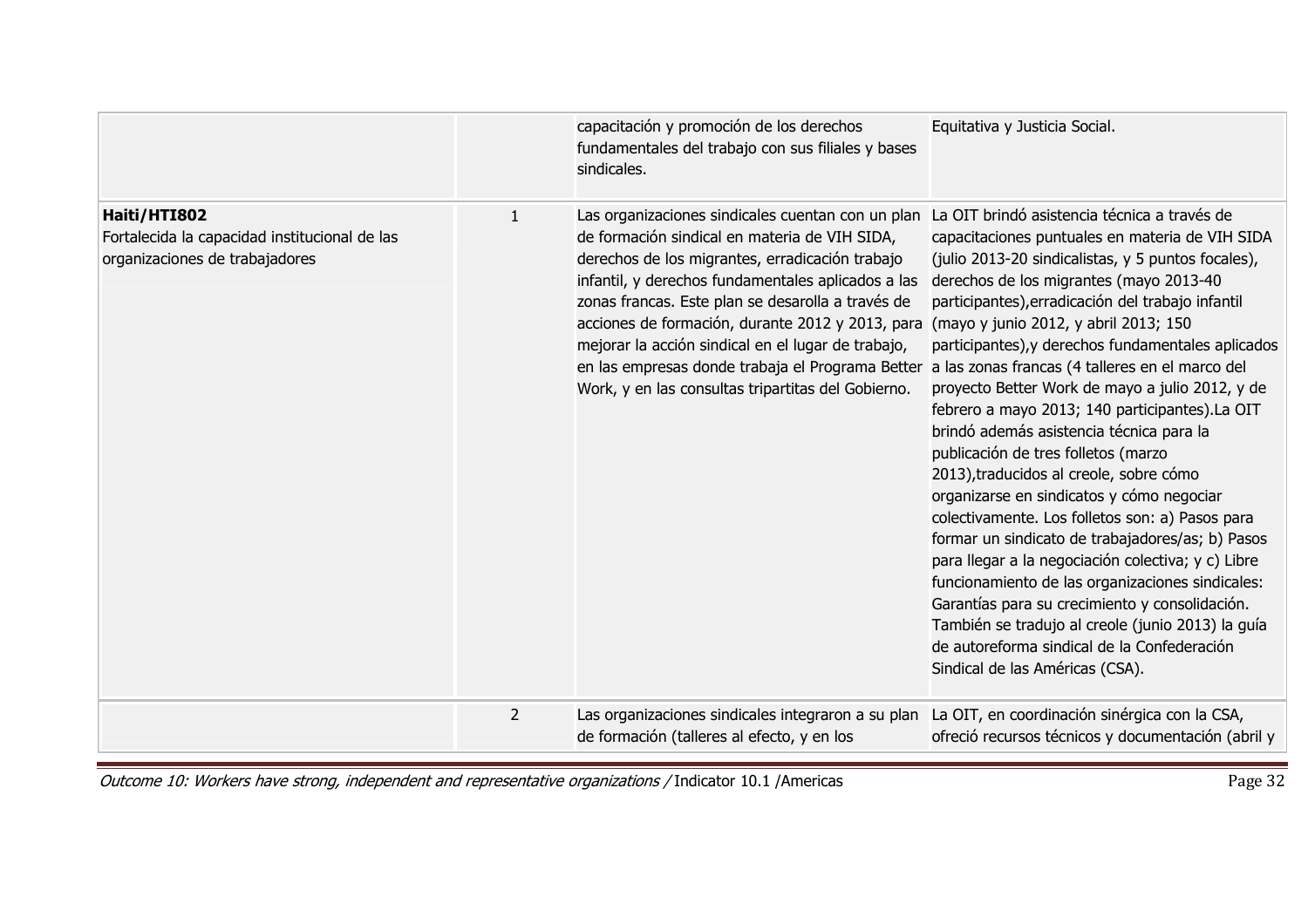|                                                                                                           |                | materiales didácticos), la Declaración de la OIT<br>julio 2012, y julio 2013) para ser incorporada por<br>relativa a los principios y derechos fundamentales<br>las centrales en sus actividades de capacitación<br>en el trabajo, la declaración tripartita de principios con sus dirigentes y afiliados/as.<br>sobre las Empresas Multinacionales, y la<br>Declaración sobre la Globalización Equitativa y la<br>Justicia Social.                                                                                                                                                                                                                                                                                                                                                                                                                                                                                                                                                                                                                                                                                                                                                                                                                                                                                                                                                                                                                                                                      |
|-----------------------------------------------------------------------------------------------------------|----------------|----------------------------------------------------------------------------------------------------------------------------------------------------------------------------------------------------------------------------------------------------------------------------------------------------------------------------------------------------------------------------------------------------------------------------------------------------------------------------------------------------------------------------------------------------------------------------------------------------------------------------------------------------------------------------------------------------------------------------------------------------------------------------------------------------------------------------------------------------------------------------------------------------------------------------------------------------------------------------------------------------------------------------------------------------------------------------------------------------------------------------------------------------------------------------------------------------------------------------------------------------------------------------------------------------------------------------------------------------------------------------------------------------------------------------------------------------------------------------------------------------------|
| <b>Honduras/HND802</b><br>Fortalecida la capacidad institucional de las<br>organizaciones de trabajadores | 1              | La OIT brindó apoyo técnico a las 3 centrales<br>Las organizaciones sindicales (Confederación de<br>Trabajadores de Honduras (CTH), Central General sindicales (CUTH, CGT y CTH) para la elaboración<br>de trabajadores (CGT) y Confederación Unitaria de de la agenda sindical de trabajo decente, en<br>trabajadores de honduras (CUTH)) elaboraron una coordinación con la Confederación Sindical de<br>agenda sindical de trabajo decente (desde enero a Trabajadores/as de las Américas (CSA), a través<br>abril 2012), con énfasis en la libertad sindical y la de un proceso de acompañamiento con reuniones<br>negociación colectiva, y la sometieron a<br>técnicas y talleres de capacitación en las materias<br>consideración de Gobierno y empleadores a través propias de los 4 objetivos estratégicos de la OIT.<br>de diálogo social durante el proceso de<br>La OIT llevó a cabo 10 reuniones técnicas y 4<br>construcción del Programa de Trabajo Decente por talleres (de agosto a octubre 2012), capacitando a<br>País (PTDP) de Honduras que apoyó la OIT (desde 100 sindicalistas.<br>mayo a octubre del 2012), y que finalmente fue<br>incorporada de forma aceptable para las centrales<br>al PTDP firmado tripartitamente en octubre de<br>2012. Dicha agenda sindical va a ser también el<br>referente para buena parte de las acciones de<br>cooperación técnica del plan de implementación<br>del PTDP, elaborado por la OIT en consulta<br>tripartita (enero y febrero 2013). |
|                                                                                                           | $\overline{2}$ | La agenda sindical de trabajo decente contiene<br>La OIT llevó a cabo 4 talleres (de agosto a octubre<br>referencias explícitas a la Declaración de principios 2012), capacitando a 100 sindicalistas en el                                                                                                                                                                                                                                                                                                                                                                                                                                                                                                                                                                                                                                                                                                                                                                                                                                                                                                                                                                                                                                                                                                                                                                                                                                                                                              |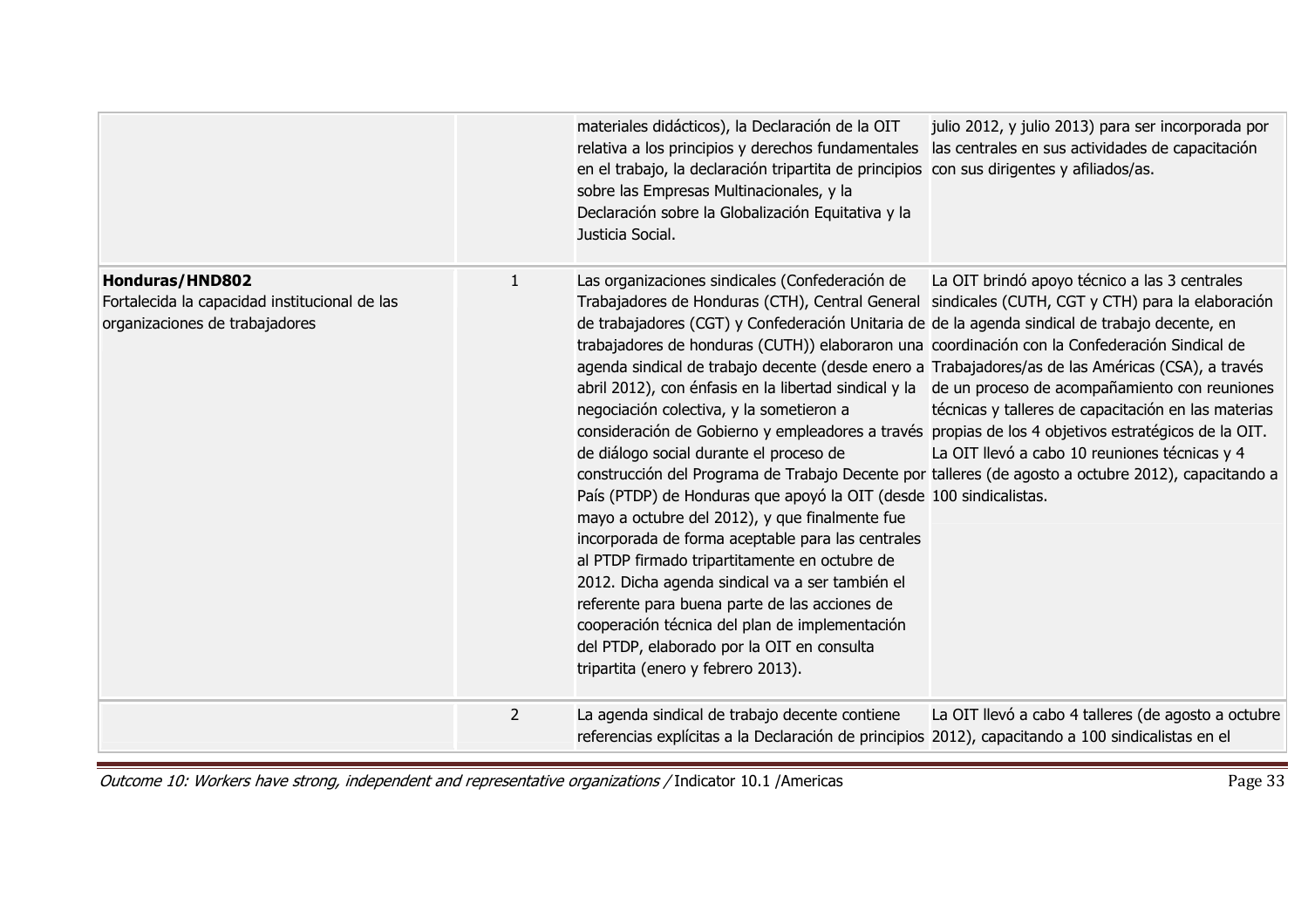|                                                                                                     |                | y derechos fundamentales del trabajo, y a la<br>Declaración sobre la Globalización Equitativa y la<br>Justicia Social.                                                                                                                                                                                                                                                                                                                                                                                                                                                                                                                                                                                                                                                                                               | enfoque del trabajo decente de la OIT, y tomando<br>como marco referencial la Declaración de<br>Principios y Derechos Fundamentales del Trabajo,<br>y la Declaración sobre la Globalización Equitativa y<br>la Justicia Social.                                                                                                                                                                                                                                                                                                                                                                                                                                                                                                                                                                                 |
|-----------------------------------------------------------------------------------------------------|----------------|----------------------------------------------------------------------------------------------------------------------------------------------------------------------------------------------------------------------------------------------------------------------------------------------------------------------------------------------------------------------------------------------------------------------------------------------------------------------------------------------------------------------------------------------------------------------------------------------------------------------------------------------------------------------------------------------------------------------------------------------------------------------------------------------------------------------|-----------------------------------------------------------------------------------------------------------------------------------------------------------------------------------------------------------------------------------------------------------------------------------------------------------------------------------------------------------------------------------------------------------------------------------------------------------------------------------------------------------------------------------------------------------------------------------------------------------------------------------------------------------------------------------------------------------------------------------------------------------------------------------------------------------------|
| Nicaragua/NIC802<br>Fortalecida la capacidad institucional de las<br>organizaciones de trabajadores | 1              | Las centrales ejecutan un plan estratégico de<br>comunicación y capacitación de los derechos<br>fundamentales en marcha, elaborado en 2011 y<br>desarrollado en 2012 y 2013.<br>En el marco de dicho plan, las centrales utilizan y<br>difunden entre sus bases de afiliación, nuevos<br>materiales de difusión sobre normas<br>internacionales y derechos fundamentales,<br>enriqueciendo además sus paquetes de recursos<br>didácticos para su programación educativa<br>sindical.<br>En las zonas francas de producción para la<br>exportación (ZPE), las centrales y sus bases en las<br>empresas maquiladoras adoptaron y ejecutaron un<br>plan de capacitación en temas de Better Work y<br>trabajo decente, para el bienio 2012-2103, el cual<br>se ha puesto en marcha con 5 actividades<br>intersindicales. | La OIT (con financiación del Gobierno de Estados<br>Unidos) brindó apoyo para la elaboración y<br>publicación de desplegables sobre Normas<br>Internacionales y sobre no discriminación,<br>construidos con las centrales a través de 3 talleres<br>específicos (2 talleres en octubre, 2012; febrero<br>2013; total: 90 egresados/as), y de asesoría<br>técnica de los especialistas de OIT.<br>-La OIT brindó apoyo técnico a las centrales<br>sindicales que tienen bases afiliadas en las<br>maquiladoras, para construir un plan de formación<br>en los 4 ejes del trabajo decente, y en temas de<br>Better Work, en un taller al efecto (diciembre<br>2012: 30 sindicalistas). Luego apoyó el desarrollo<br>de 5 talleres más en marzo y abril 2013, para un<br>total de 120 sindicalistas beneficiarios. |
|                                                                                                     | $\overline{2}$ | Las organizaciones sindicales incorporan en sus<br>planes de comunicación y capacitación, así como                                                                                                                                                                                                                                                                                                                                                                                                                                                                                                                                                                                                                                                                                                                   | La OIT llevó a cabo 3 talleres (2 talleres en<br>octubre 2012, y febrero 2013), capacitando a 90                                                                                                                                                                                                                                                                                                                                                                                                                                                                                                                                                                                                                                                                                                                |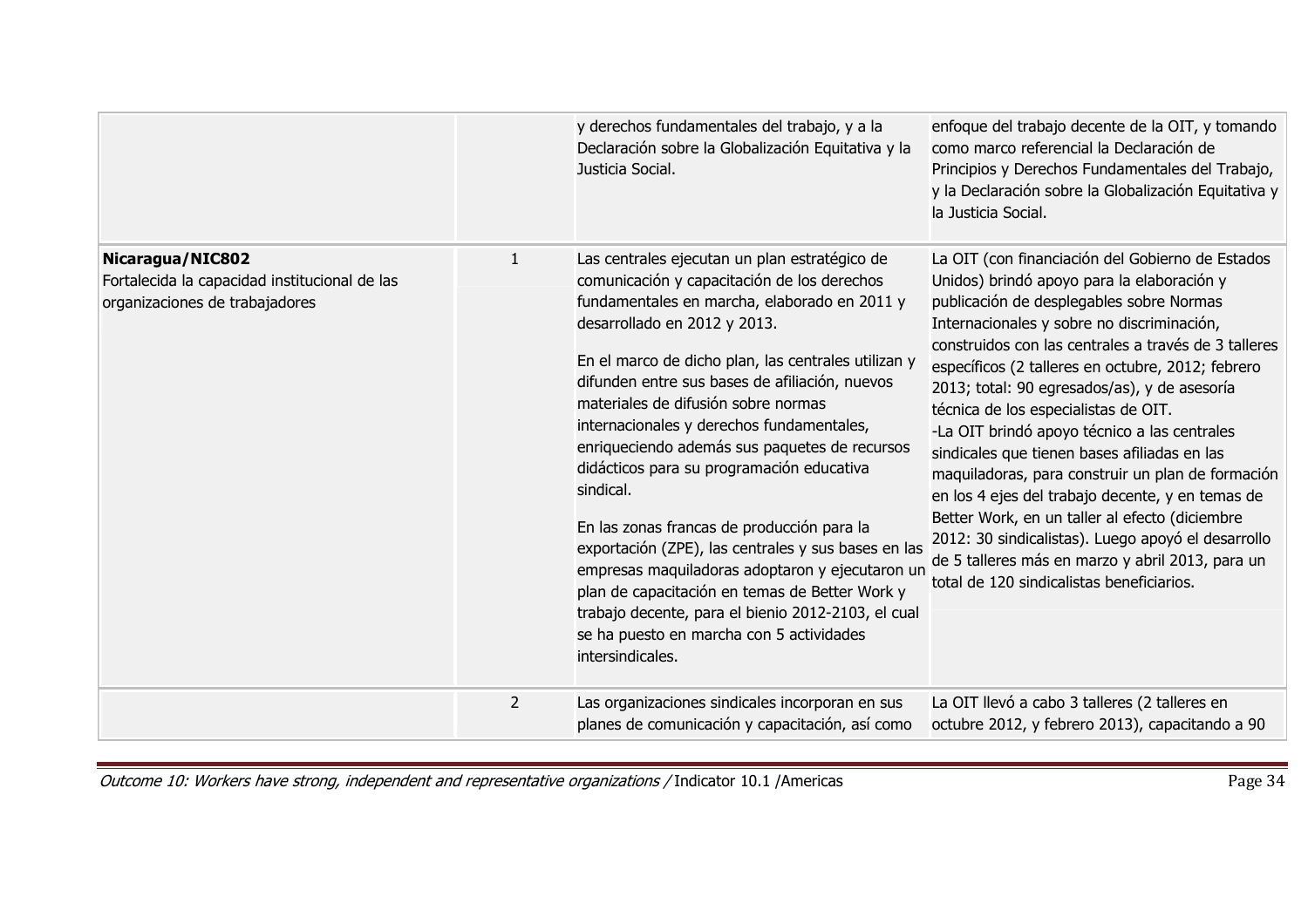|                                                                                                                                                                                                                                  |                | en sus materiales didácticos publicados referencias sindicalistas en el enfoque del trabajo decente de<br>a contenidos esenciales de la Declaración de<br>principios y derechos fundamentales del trabajo, y Declaración de principios y Derechos<br>la Justicia Social.                                                                                                                   | la OIT, y tomando como marco referencial la<br>a la Declaración sobre la Globalización Equitativa y Fundamentales del Trabajo, y la Declaración sobre<br>la Globalización Equitativa y la Justicia Social.                                                                                                                                                                                                                                                                                                                                                                                             |
|----------------------------------------------------------------------------------------------------------------------------------------------------------------------------------------------------------------------------------|----------------|--------------------------------------------------------------------------------------------------------------------------------------------------------------------------------------------------------------------------------------------------------------------------------------------------------------------------------------------------------------------------------------------|--------------------------------------------------------------------------------------------------------------------------------------------------------------------------------------------------------------------------------------------------------------------------------------------------------------------------------------------------------------------------------------------------------------------------------------------------------------------------------------------------------------------------------------------------------------------------------------------------------|
| Argentina/ARG802<br>La Confederación General del Trabajo de la<br>República Argentina (CGTRA) aplica programas de<br>formación y fortalece su capacidad de<br>investigación en las distintas dimensiones del<br>Trabajo Decente. | 1              | La Secretaría de Relaciones Internacionales de<br>CGTRA desarrolló una serie de jornadas en varias<br>provincias del país, con el objeto de promover la<br>creación de Equipos Multidisciplinarios de Trabajo<br>Decente (EMTD) y fortalecer las capacidades<br>técnicas de los delegados sindicales que los<br>integran, a fin de intervenir en la agenda sindical<br>de Trabajo Decente. | La OIT apoyo 2 Encuentros subregionales de<br>dirigentes y asesores sindicales de los EMTD<br>existentes: Río Gallegos, Caleta Olivia, Ushuaia y<br>Río Grande (Puerto Madryn, 2012) y Córdoba,<br>Rosario, San Juan, Tucumán y Formosa (Posadas,<br>2012)<br>La OIT apoyo la difusión de la experiencia del<br>EMTD-CGTRA como buena práctica a promover en<br>otros países de América Latina: en 2012 se apoyo<br>la traducción al inglés de la publicación "Trabajo<br>Decente para una vida digna. El Equipo<br>Multidisciplinario de Trabajo Decente de la<br>Confederación General del Trabajo". |
|                                                                                                                                                                                                                                  | $\overline{2}$ | El Equipo Multidisciplinario de Trabajo Decente<br>(EMTD) de la CGTRA desarrolló en 2013 un<br>paquete de materiales educativos sobre las<br>dimensiones del Trabajo Decente, en base a la<br>Declaración de Principios y Derechos<br>Fundamentales y la Declaración sobre la Justicia<br>Social.                                                                                          | Asistencia técnica para el desarrollo de un paquete<br>de materiales educativos para la formación de<br>delegados sindicales y trabajadores en general<br>sobre los pilares del trabajo decente: elaboración<br>de los módulos; adaptación pedagógica; validación<br>en talleres de formación de formadores.                                                                                                                                                                                                                                                                                           |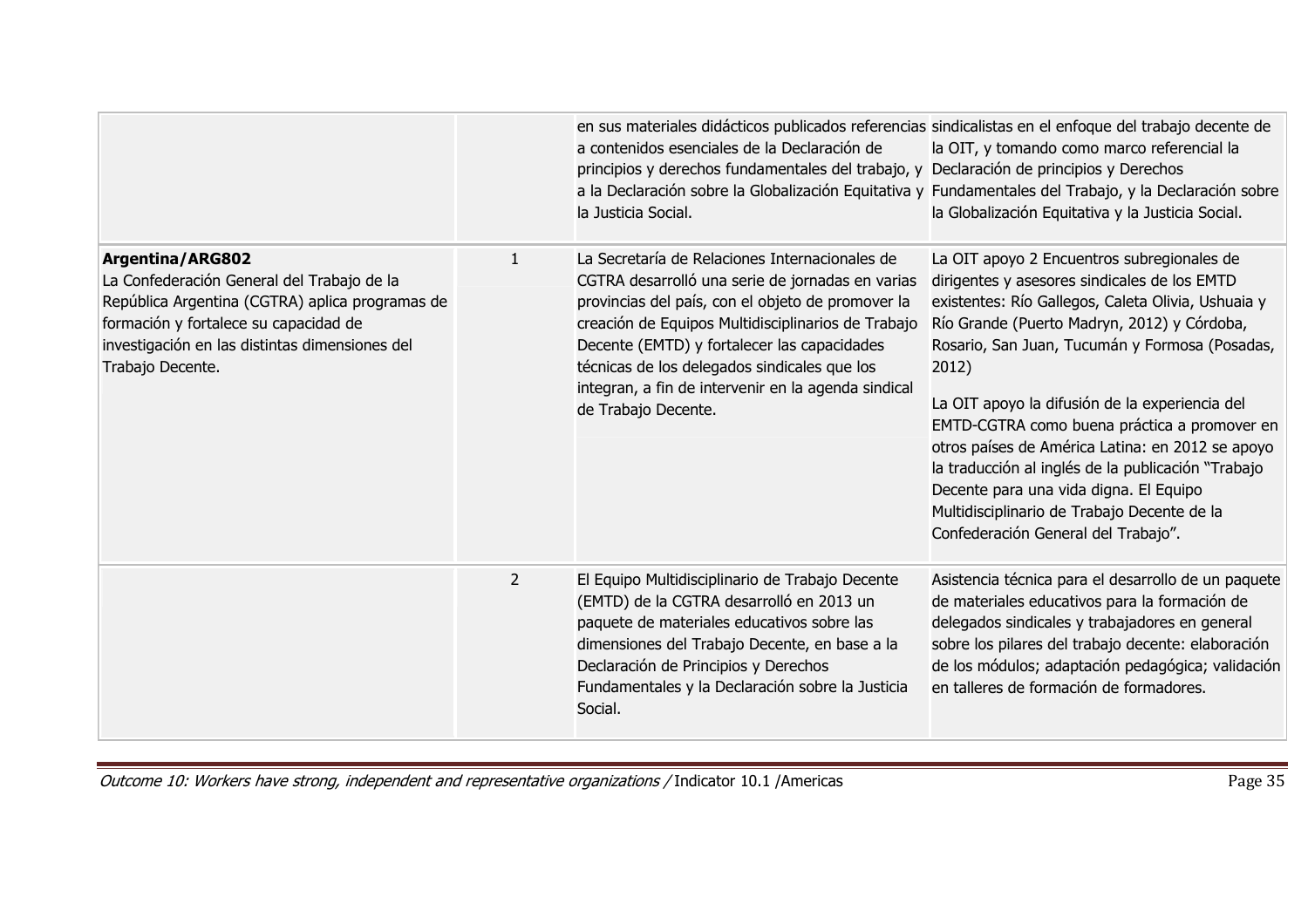| <b>Brazil/BRA802</b><br>La capacidad institucional de las organizaciones de<br>los trabajadores para promover la Agenda de<br>Trabajo Decente es fortalecida. | $\mathbf{1}$   | La bancada de los trabajadores elaboran un<br>documento con la visión de los trabajadores que<br>es incorporado como ítem IV del Texto-Base de la<br>Conferencia Nacional de Empleo y Trabajo<br>Decente (CNETD), realizada del 8 al 11 de agosto<br>de 2012.<br>Los trabajadores en el sector marítimo<br>fortalecieron sus acciones para prevención de la<br>epidemia de HIV/SIDA.                                                                                                                                                                                                                                                                                                           | La OIT apoyo el evento preparatorio de la CUT y<br>el de la bancada de los trabajadores en la I<br>Conferencia Nacional Estadual de Trabajo<br>Decente. Los dos eventos reunieron cerca de 350<br>representantes sindicales.<br>La OIT apoyo la formación de cerca de 300<br>trabajadores y de la junta directiva de la<br>Federación Nacional de los Trabajadores<br>Marítimos.                                                                                                                                                                                                                                                                                                                                                                                                                                                                                                                         |
|---------------------------------------------------------------------------------------------------------------------------------------------------------------|----------------|------------------------------------------------------------------------------------------------------------------------------------------------------------------------------------------------------------------------------------------------------------------------------------------------------------------------------------------------------------------------------------------------------------------------------------------------------------------------------------------------------------------------------------------------------------------------------------------------------------------------------------------------------------------------------------------------|----------------------------------------------------------------------------------------------------------------------------------------------------------------------------------------------------------------------------------------------------------------------------------------------------------------------------------------------------------------------------------------------------------------------------------------------------------------------------------------------------------------------------------------------------------------------------------------------------------------------------------------------------------------------------------------------------------------------------------------------------------------------------------------------------------------------------------------------------------------------------------------------------------|
|                                                                                                                                                               | $\overline{2}$ | El documento elaborado por la bancada de los<br>trabajadores incorpora el concepto de trabajo<br>decente e involucra las siguientes áreas: normas<br>internacionales del trabajo y derechos sindicales,<br>dialogo social como instrumento de gobernabilidad<br>democrática, reducción de la pobreza, sueldos,<br>relaciones laborales, trabajo infantil, migrantes,<br>igualdad de género, empleo, protección social,<br>economía informal, salud y seguridad en el<br>trabajo, inspección del trabajo y empleos verdes.<br>Se desarrollan campañas tripartitas en base a las<br>políticas de prevención definidas por OIT/Naciones<br>Unidas, con base en la Recomendación 200 de la<br>OIT. | La OIT ofreció apoyo técnico sobre los temas de<br>libertad y autonomía sindical y agenda de trabajo<br>decente, fortaleciendo la participación sindical en<br>la I CNETD. Apoyo la elaboración del estudio sobre<br>el tema del trabajo precario en Brasil, el cual<br>ayudo también a consolidar los trabajos del grupo<br>continental para erradicar Trabajo Infantil de la<br>Confederación Sindical de Trabajadores/as de las<br>Américas (CSA). Se apoyó a la Internacional de<br>Trabajadores de la Construcción y la Madera (ICM)<br>en la elaboración de un estudio sobre Migración,<br>Informalidad y Construcción, y se elaboraron<br>insumos sobre OIT y Agenda Post-2015.<br>La OIT promovió la formación de los trabajadores<br>marítimos en tres estados con la divulgación de la<br>Recomendación 200 y la impresión del documento<br>para la distribución para los sindicatos del país. |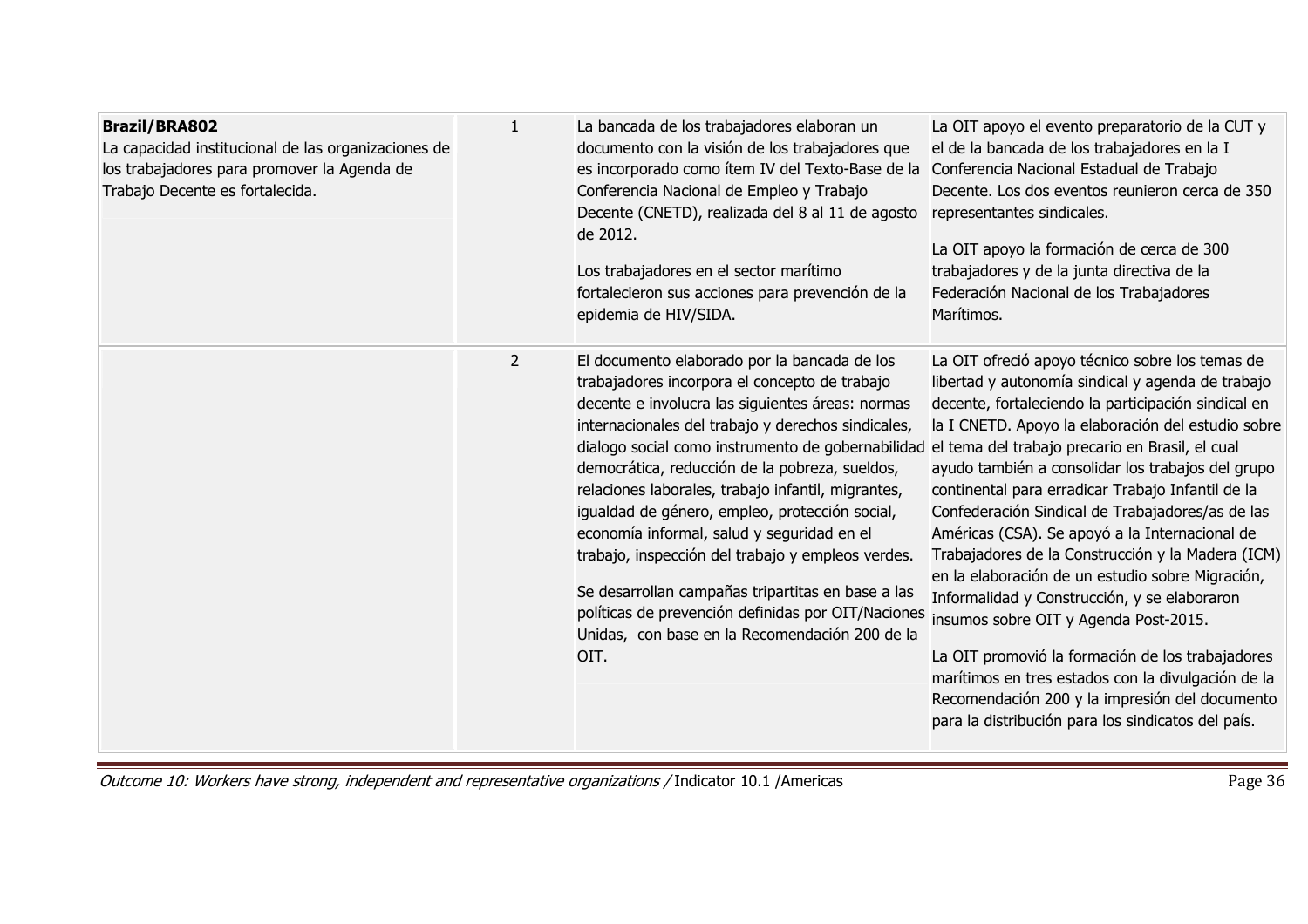| <b>Mexico/MEX802</b><br>Fortalecimiento de la capacidad institucional de las<br>organizaciones de trabajadores | $\mathbf{1}$   | La Confederación de Trabajadores de México, la<br>Confederación Revolucionaria de Obreros y<br>Campesinos y la Unión Nacional de Trabajadores,<br>que son las tres grandes centrales sindicales han<br>desarrollado cada por separado, una propuesta<br>sindical (documento politico) sobre las reformas de<br>la seguridad social en México.                                                                          | La OIT realizó tres talleres con los centrales<br>sindicales (una por central), para discutir y<br>desarrollar propuestas frente a las reformas del<br>sistema de seguridad social.                           |
|----------------------------------------------------------------------------------------------------------------|----------------|------------------------------------------------------------------------------------------------------------------------------------------------------------------------------------------------------------------------------------------------------------------------------------------------------------------------------------------------------------------------------------------------------------------------|---------------------------------------------------------------------------------------------------------------------------------------------------------------------------------------------------------------|
|                                                                                                                | $\overline{2}$ | Los posicionamientos de las centrales sindicales<br>sobre reformas al sistema de la seguridad social<br>refieren a la Declaración sobre la Justicia Social<br>para una Globalización Equitativa.                                                                                                                                                                                                                       | La OIT brindó asistencia técnica para los talleres<br>que se llevaron a cabo en el marco de los estudios<br>sobre seguridad social.                                                                           |
| Paraguay/PRY802<br>Strengthened institutional capacity of workers'<br>organizations                            | $\mathbf{1}$   | Se establece una Hoja de Ruta Sindical para<br>promover una nueva institucionalidad laboral.<br>En noviembre de 2012, se acuerda un cronograma Seguridad Social en Paraguay.<br>de diálogo tripartito con vistas hacia la unificación<br>de los Centros de Formación Profesional<br>Nacionales.                                                                                                                        | La OIT apoyo en 2012 la elaboración de un<br>estudio sobre la importancia y necesidad de<br>creación del Ministerio de Trabajo, Empleo y<br>En el 2012, se realizan ocho seminarios de<br>formación sindical. |
|                                                                                                                | $\overline{2}$ | La Hoja de Ruta incluye la creación del Ministerio<br>del Trabajo, con especial énfasis en la aplicación<br>de las Declaracion sobre Empresas Multinacionales Unitaria de Trabajadores Auténtica (CUT - A) y la<br>y Politica Social, la Declaracion sobre la Justicia<br>Social para una Globalización Equitativa, así como<br>el Pacto Mundial para el Empleo, y la Promoción<br>de los Convenios 87, 98, 169 y 187. | En junio del 2013 la OIT apoyó el desarrollo de<br>una instancia de trabajo unitario entre la Central<br>Central Nacional De Trabajadores (CNT), asi como<br>la elaboración de un plan de trabajo conjunto.   |
|                                                                                                                |                | Se elabora un Plan de Acción Sindical conjunto                                                                                                                                                                                                                                                                                                                                                                         | En el 2013, la OIT ofrece asistencia técnica en                                                                                                                                                               |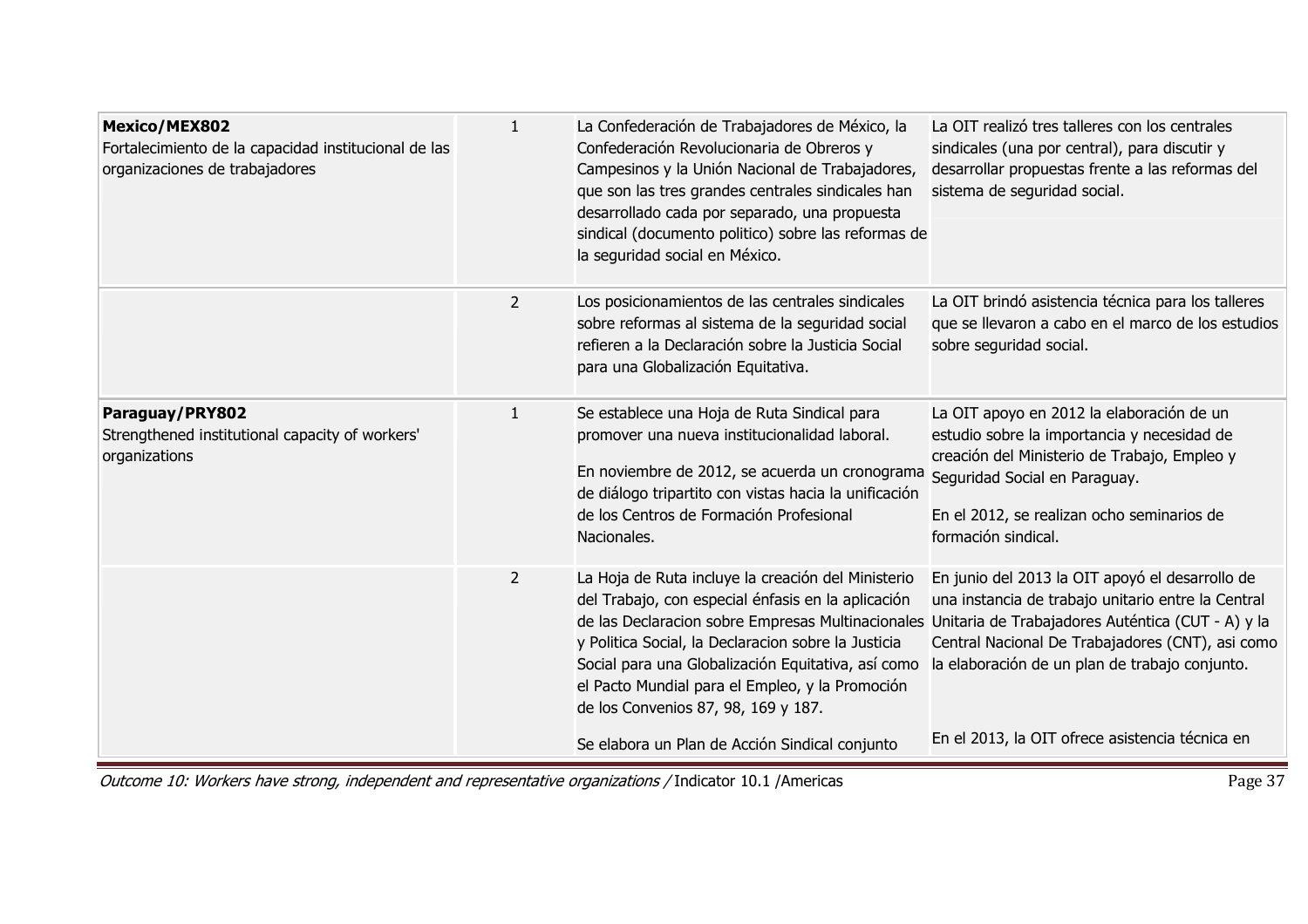|                                                                                    |                | para promover la unificación de los centros<br>nacionales de formación profesional e incidir en los CUTA y CNT.<br>contenidos de dicha formación profesional,<br>basados en el C142 y Recomendación 195.                                                                                                                                                                                                                                                                                                                                                                                                                                                                                                                   | diferentes seminarios y talleres sindicales con la                                                                                                                                                                                                                                                                                                                                                                                                                                                                   |
|------------------------------------------------------------------------------------|----------------|----------------------------------------------------------------------------------------------------------------------------------------------------------------------------------------------------------------------------------------------------------------------------------------------------------------------------------------------------------------------------------------------------------------------------------------------------------------------------------------------------------------------------------------------------------------------------------------------------------------------------------------------------------------------------------------------------------------------------|----------------------------------------------------------------------------------------------------------------------------------------------------------------------------------------------------------------------------------------------------------------------------------------------------------------------------------------------------------------------------------------------------------------------------------------------------------------------------------------------------------------------|
| Uruguay/URY802<br>Strengthened institutional capacity of workers'<br>organizations |                | Durante el 2012, se fortaleció el Observatorio de<br>Negociación Colectiva que tiene como objetivo<br>lograr que los distintos espacios de negociación<br>colectiva, del Plenario Intersindical de<br>Trabajadores y Convención Nacional de<br>Trabajadores (PIT-CNT), el consejo superior de<br>salarios y el consejo de salarios, tanto en grupos<br>como en sub-grupos, recojan las propuestas<br>impulsadas desde el sindicalismo para mejorar la<br>calidad del empleo y condiciones de trabajo.<br>Se establece una estrategia sindical sobre las<br>agencias de trabajo temporal, en referencia al<br>C181, y la Declaración Tripartita de la OIT sobre<br>Empresas Multinacionales y Política Social de la<br>OIT. | La OIT provee de asistencia técnica en tres<br>talleres del Plenario Intersindical de Trabajadores<br>y Convención Nacional de Trabajadores (PIT-CNT).<br>Apoyo de la OIT para la elaboración de un Estudio<br>sobre Tercerización mediante agencias de trabajo<br>temporal en Uruguay. Asistencia técnica en el<br>Seminario Regional sobre Estrategia sindical frente<br>a Multilatinas realizado por el Grupo de Trabajo<br>sobre Empresas Multinacionales de la CSA, donde<br>se presento el estudio de Uruguay. |
|                                                                                    | $\overline{2}$ | Se elaboran pliegos a presentar a los consejos de<br>salarios, una plataforma legislativa y el análisis y<br>formulación de una propuesta salarial a presentar<br>al poder ejecutivo.                                                                                                                                                                                                                                                                                                                                                                                                                                                                                                                                      | A través del Instituto de Formación Cuesta Duarte,<br>la OIT entregó asistencia técnica a: i) Las jornadas<br>educativas del PIT-CNT, y ii) en actividades de<br>formación del equipo de representación de los<br>trabajadores en el Banco de Previsión Social<br>(BPS).                                                                                                                                                                                                                                             |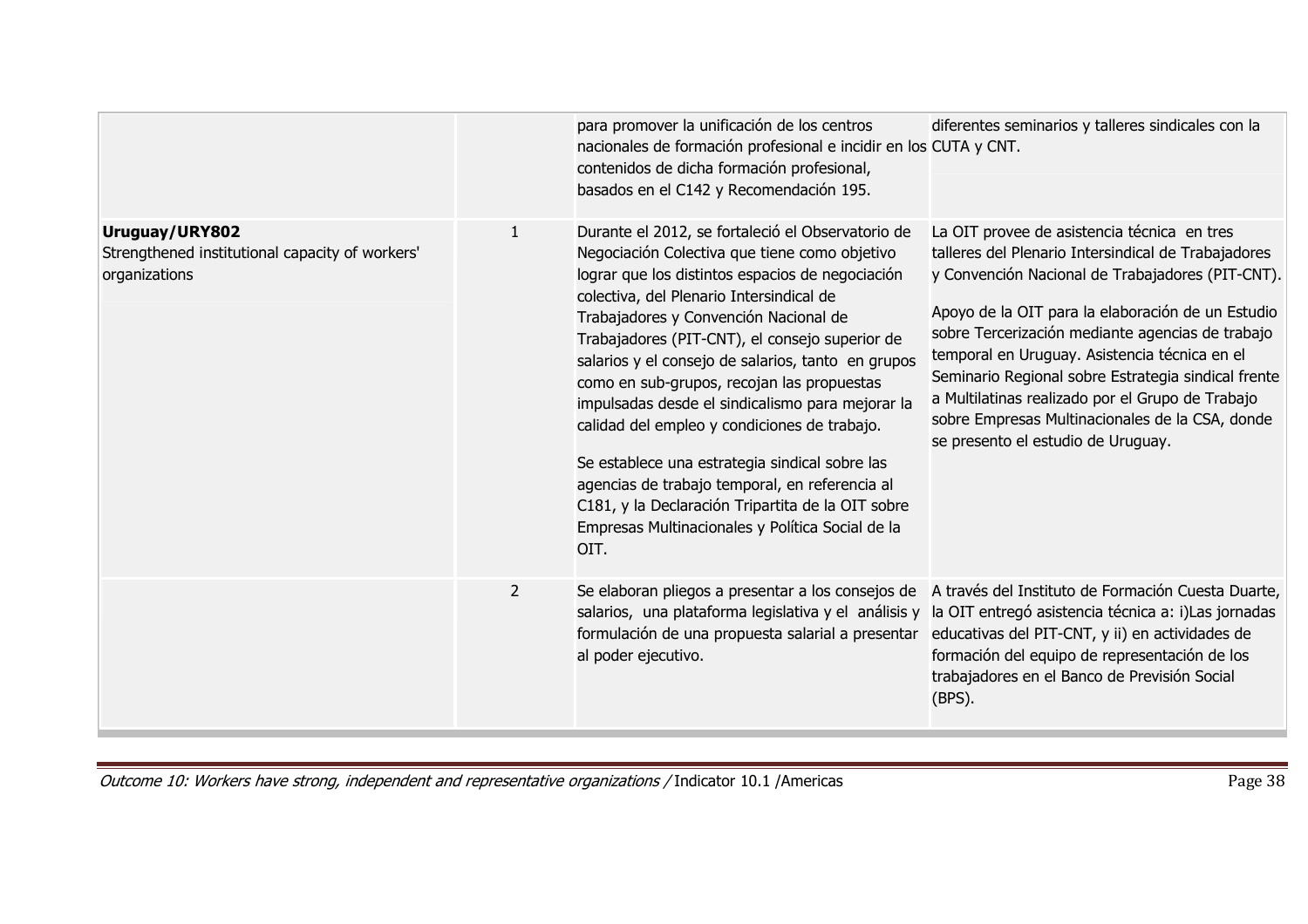**Indicator 10.2 – Number of workers' organizations that, with ILO support, achieve greater respect for fundamental workers' rights and international labour standards through their participation in policy discussions at national, regional or international levels** 

## **Measurement**

To be counted as reportable, results must meet the following criteria:

- 1. Workers' organizations contribute to and influence one or more of the following processes and frameworks: ILO supervisory mechanisms; national development plans; poverty reduction strategies; Decent Work Country Programmes; UNDAFs and other multilateral frameworks and institutions.
- 2. International labour standards are included and applied in the implementation of the abovementioned processes and frameworks.

| <b>Country/ Country programme Outcome</b><br>(CPO)                                                                         | <b>Measurement</b><br><b>Criteria</b> | <b>Result Achieved</b>                                                                                                                                                                                                                                                                                                                                                                                                                                                                                                                                                                                                               | <b>ILO Contribution</b>                                                                                                                                                                                                                                                                                                                                                                                                                                                            |
|----------------------------------------------------------------------------------------------------------------------------|---------------------------------------|--------------------------------------------------------------------------------------------------------------------------------------------------------------------------------------------------------------------------------------------------------------------------------------------------------------------------------------------------------------------------------------------------------------------------------------------------------------------------------------------------------------------------------------------------------------------------------------------------------------------------------------|------------------------------------------------------------------------------------------------------------------------------------------------------------------------------------------------------------------------------------------------------------------------------------------------------------------------------------------------------------------------------------------------------------------------------------------------------------------------------------|
| <b>Africa</b>                                                                                                              |                                       |                                                                                                                                                                                                                                                                                                                                                                                                                                                                                                                                                                                                                                      |                                                                                                                                                                                                                                                                                                                                                                                                                                                                                    |
| <b>Mauritius/MUS802</b><br>Commitment of Worker's Union in decision making<br>process to improve productivity is effective | 1                                     | Le rapport de Maurice dans le cadre du processus<br>de consultation nationale pour la préparation du<br>2015 Post Agenda inclut les résultats de la<br>réflexion des syndicats de travailleurs sur le thème<br>"full and productive employment and decent work"<br>La participation active des syndicats de travailleurs<br>dans le processus de l'élaboration du PPTD de<br>Maurice a été effective. Leur engagement dans la<br>mise en oeuvre du PPTD a été confirmé par la<br>signature des 4 syndicats de travailleurs regroupés<br>au sein du CDS (Conseil des Syndicats).<br>Les chantiers pour la promotion du travail décent | Appuis techniques dans:<br>- la participation dans le processus de l'Agenda<br>Post 2015<br>- la mis en place d'un Conseil des Syndicats (CDS)<br>et l'organisation de l'atelier pour aider le CDS à<br>développer son plan de développement<br>stratégique, ainsi que la contribution du CDS dans<br>la mise en oeuvre du projet pour la promotion de<br>la Déclaration des Entreprises Multinationales<br>- l'organisation des ateliers pour la ratification des<br>conventions. |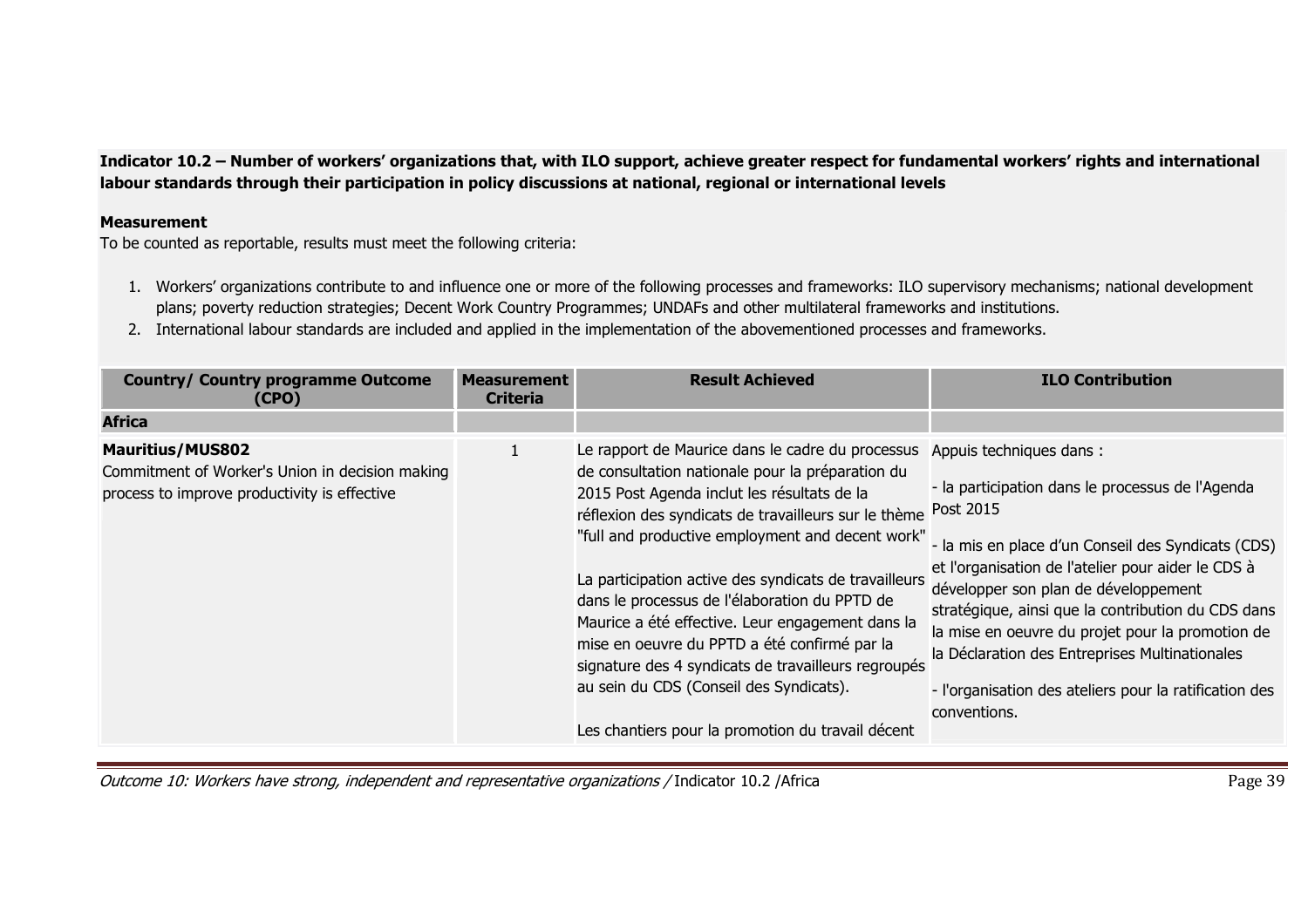|                                                                                                                                          |                | du pays ont été finalisés avec une présence et<br>participation effective du CDS (Plan d'action<br>national sur le Green Economy, ratification des<br>conventions, politique nationale de lutte contre le<br>VIH/Sida, etc.).<br>Un plan de développement stratégique du CDS a<br>été adopté lors d'un atelier de validation en juillet<br>2013.                                          |                                                                                                                                                                                                                                            |
|------------------------------------------------------------------------------------------------------------------------------------------|----------------|-------------------------------------------------------------------------------------------------------------------------------------------------------------------------------------------------------------------------------------------------------------------------------------------------------------------------------------------------------------------------------------------|--------------------------------------------------------------------------------------------------------------------------------------------------------------------------------------------------------------------------------------------|
|                                                                                                                                          | $\overline{2}$ | Les documents de politique et stratégies<br>nationales respectent les normes internationales<br>du travail et les conventions ratifiées par le pays.                                                                                                                                                                                                                                      | L'appui technique dans la conduite des ateliers et<br>séminaires en faveur du CDS.                                                                                                                                                         |
| <b>United Republic of Tanzania/TZA802</b><br>Strong and representative workers organizations<br>influencing economic and social policies | 1              | Workers organization contributed in improving<br>reporting obligations under the ILO conventions on CEACR's recommendations on Tanzania's<br>forced and child labour.<br>Through the involvement of workers'<br>organizations, the Decent Work Country<br>Programme (DWCP) has been developed and is in<br>place and implemented. Workers' priorities have<br>been addressed in the DWCP. | Technical assistance and discussions on the<br>implementation of forced and child labour<br>conventions.<br>Training of trade union leaders from both Zanzibar<br>and Mainland on DWCPs. Now members of the<br>formed DWCP technical team. |
|                                                                                                                                          | $\overline{2}$ | Time bound action plans are in place, in both<br>Mainland and Zanzibar, to ensure that CEACR<br>observations and/or recommendations on<br>Tanzania are implemented.                                                                                                                                                                                                                       | Facilitation and participation in consultation<br>meetings for development of the time bound<br>action plans.<br>Workshops on Tanzania's international treaty                                                                              |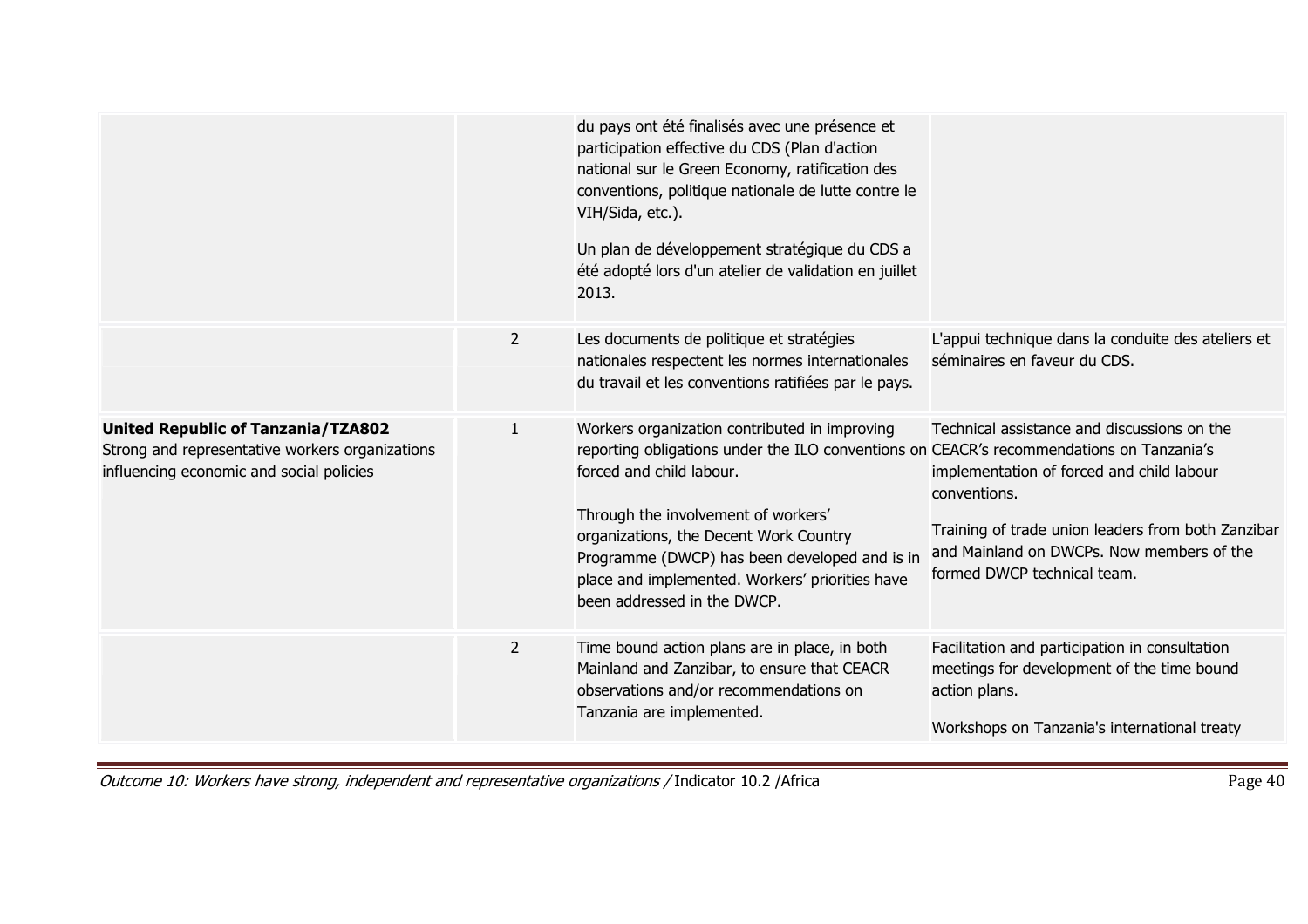|                                                                                              |                |                                                                                                                                                                                                                                                                                                                                                                                                                                                                                                                                                                                                                                                                                                                                                   | reporting obligations under the ILO Conventions<br>on Child and Forced Labour.                                                                                                                                                                                                     |
|----------------------------------------------------------------------------------------------|----------------|---------------------------------------------------------------------------------------------------------------------------------------------------------------------------------------------------------------------------------------------------------------------------------------------------------------------------------------------------------------------------------------------------------------------------------------------------------------------------------------------------------------------------------------------------------------------------------------------------------------------------------------------------------------------------------------------------------------------------------------------------|------------------------------------------------------------------------------------------------------------------------------------------------------------------------------------------------------------------------------------------------------------------------------------|
| <b>Cape Verde/CPV802</b><br>Strengthened institutional capacity of workers'<br>organizations | $\mathbf{1}$   | minimum de 11000 Escudos (en vigueur à partir<br>du 11 janvier 2014), un accord sur un nouveau<br>plan de carrières pour les fonctionnaires et une<br>augmentation d'environ 3% du traitement de ces<br>mêmes fonctionnaires (rétroactif au 11 janvier<br>2012) ont été adoptés.<br>Les deux centrales, Union Nationale des<br>Travailleurs Cap Verdiens-Central Syndical (UNTC-<br>CS) et Confédération Capverdienne des syndicats<br>libres (CCSL) se sont entendus sur le salaire<br>minimum, après une formation sur le travail<br>décent et le salaire minimum. Cela a contribué à<br>un dialogue social apaisé pour obtenir les accords<br>ci-dessus, ainsi que la participation des travailleurs<br>à la gestion de la Prévoyance Sociale. | Grâce au dialogue sociale, un accord sur un salaire Des activités de formation, de sensibilisation, et de<br>conciliation du BIT entre les deux organisations<br>syndicales, le gouvernement et les Employeurs<br>ainsi qu'entre les deux organisations syndicales<br>elles-mêmes. |
|                                                                                              | $\overline{2}$ | L'accord sur le salaire minimum mentionne<br>explicitement la Convention internationale sur le<br>salaire minimum 131 et la recommandation 135.<br>Ces deux instruments ont été utilisés dans la<br>préparation des syndicats et dans les<br>argumentations pour la negociation de l'accord<br>nationale su le salaire minimum mentioné ci-<br>dessus.                                                                                                                                                                                                                                                                                                                                                                                            | Facilitation et participation à la concertation<br>intersyndicale.<br>Atelier sur la convention 135 et le dialogue social.                                                                                                                                                         |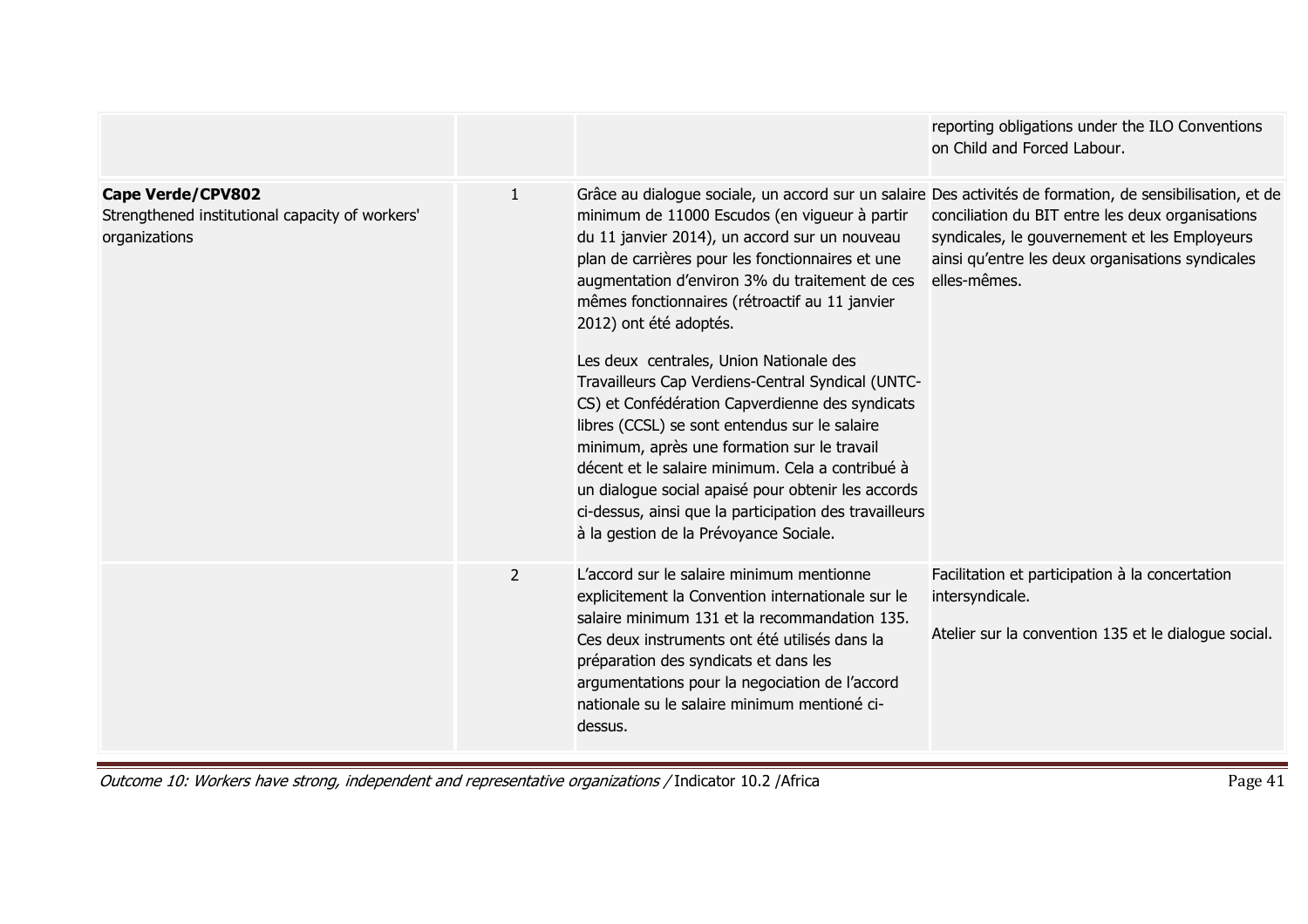|                                                                                           |              | La participation des travailleurs à la gestion de la<br>Prévoyance Sociale a aussi contribué à la<br>référence de la Convention internationale du<br>travail 102.                                                                                                                                                                                                                                                                                                                                                            |                                                                                                                                                                                                                          |
|-------------------------------------------------------------------------------------------|--------------|------------------------------------------------------------------------------------------------------------------------------------------------------------------------------------------------------------------------------------------------------------------------------------------------------------------------------------------------------------------------------------------------------------------------------------------------------------------------------------------------------------------------------|--------------------------------------------------------------------------------------------------------------------------------------------------------------------------------------------------------------------------|
| <b>Senegal SEN802</b><br>Strengthened institutional capacity of workers'<br>organizations | $\mathbf{1}$ | La Confédération des syndicats autonomes (CSA),<br>la Confédération Nationale des travailleurs du<br>Sénegal (CNTS), la Confédération Nationale des<br>travailleurs du Sénegal-force du changement<br>(CNTS-FC), l'Union démocratique des travailleurs<br>du Sénegal (UDTS) et l'Union des Syndicats<br>Autonomes du Sénegal (UNSAS) ont pris part et<br>influencé les travaux du comité en charge de la<br>formulation et la validation du PPTD en juillet<br>2012.<br>Validation par la Coalition des Centrales Syndicales | Rencontres et ateliers de sensibilisation et de<br>formation des organisations syndicales sur base du<br>manuel « Les syndicats et les programmes par<br>pays de promotion du travail décent », développé<br>par ACTRAV. |
|                                                                                           |              | d'un document de base intégrant les<br>préoccupations des travailleurs sur la protection<br>sociale qui ont été prises en compte dans la<br>stratégie nationale sur la protection sociale.<br>Les organisations syndicales ont élaboré un draft<br>de Convention Collective Nationale<br>Interprofessionnelle (CCNI) devant servir de<br>document de base pour la renégociation de la<br>CCNI actuelle.                                                                                                                      | Assistance technique.                                                                                                                                                                                                    |
|                                                                                           |              | En matière de santé et sécurite au travail, 10<br>Formateurs de formateurs en SST diplomés en                                                                                                                                                                                                                                                                                                                                                                                                                                | Assistance technique et financière.                                                                                                                                                                                      |

Outcome 10: Workers have strong, independent and representative organizations / Indicator 10.2 /Africa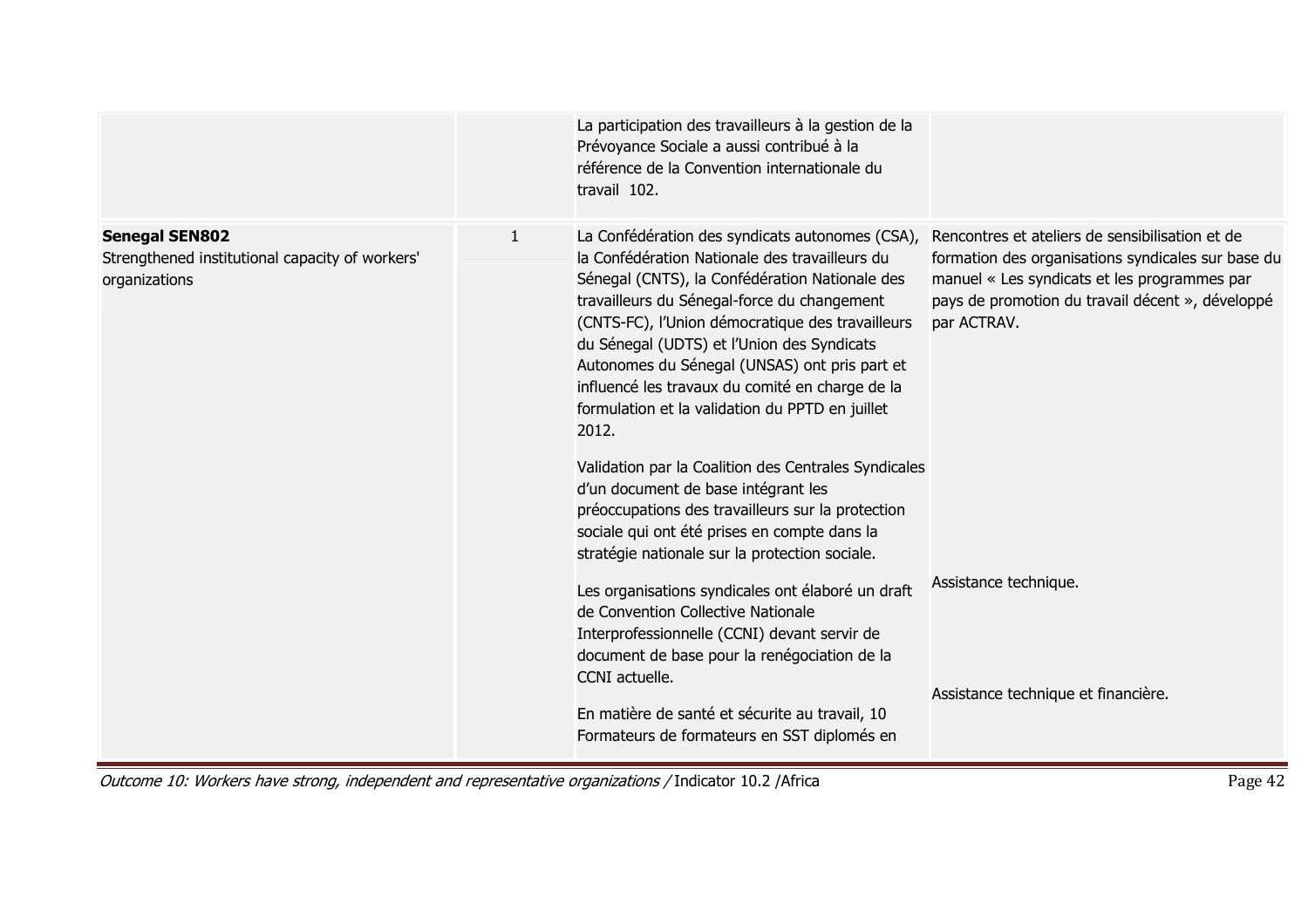|                                                                                                                                                                  |              | 2012 ainsi que 20 animateurs en Comité pour la<br>santé et sécurity au travail.<br>Validation en avril 2012 d'un document de base<br>préparatoire aux Etats Généraux en SST au<br>Sénégal.<br>Quatres centrales, l'UNSAS, la CSA, la CNTS-FC et<br>l'UDTS ont validé leur politique respective de SST<br>et de lutte contre le VIH/Sida.                                                                                                                            |                                                                                                                                                                                                                                                                                                                                                                                                                                                                                                         |
|------------------------------------------------------------------------------------------------------------------------------------------------------------------|--------------|---------------------------------------------------------------------------------------------------------------------------------------------------------------------------------------------------------------------------------------------------------------------------------------------------------------------------------------------------------------------------------------------------------------------------------------------------------------------|---------------------------------------------------------------------------------------------------------------------------------------------------------------------------------------------------------------------------------------------------------------------------------------------------------------------------------------------------------------------------------------------------------------------------------------------------------------------------------------------------------|
|                                                                                                                                                                  | 2            | La référence et l'utilisation des conventions de<br>l'OIT a été une constante dans les differentes<br>activités enumerees ci-dessus. Tous les documents<br>produits font référence aux conventions de l'OIT.                                                                                                                                                                                                                                                        |                                                                                                                                                                                                                                                                                                                                                                                                                                                                                                         |
| <b>Botswana/BWA802</b><br>Improved capacity for Workers' Organizations<br>contribute to the respect for worker rights and<br>influencing the policy environment. | $\mathbf{1}$ | Botswana Federation of Trade Unions (BFTU)<br>leads the Botswana Decent Work Country<br>Programme Priority 4 on Workers' Rights through<br>chairing the thematic working group on workers'<br>rights.<br>The BFTU and the Botswana Federation of Public<br>Service Unions (BOFEPUSO) leadership and<br>affiliates have developed a plan of action for the<br>application and promotion of International Labour<br>Standards with a focus on the 8 core conventions. | Capacity building support to strengthen BFTU<br>capacity to engage in social and policy dialogue as<br>well as inclusion of ILS and fundamental principles<br>and rights at work in policy outcomes, including in<br>the implementation of the DWCP, the mid-term<br>review of the National Development Plan 10, and<br>revision of the GoB-UN Programme Operational<br>Plan.<br>A sensitization workshop for BFTU and BOFEPUSO<br>affiliates (Oct 2013) with 30 participants, of whom<br>4 were women. |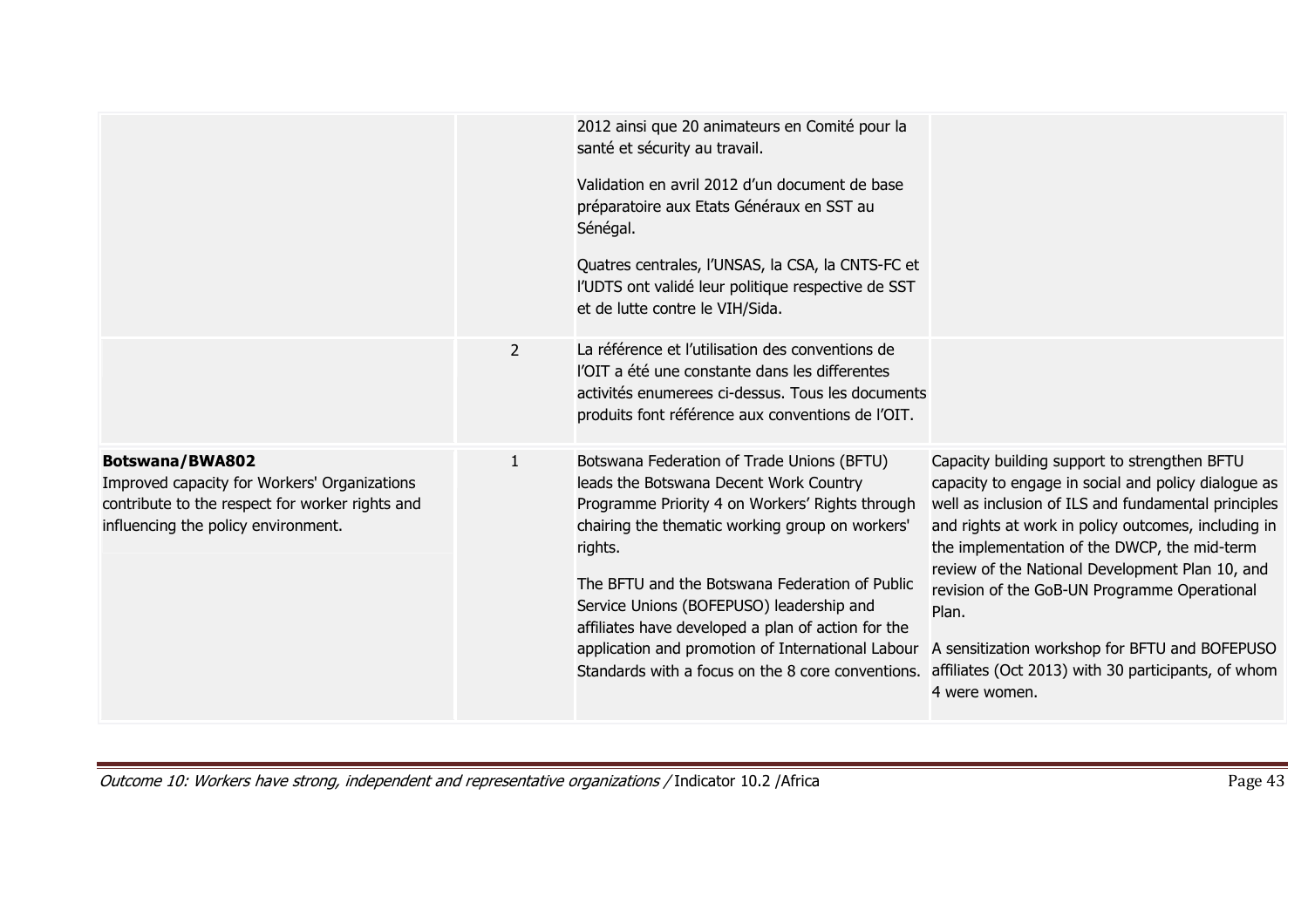|                                                                                              | $\overline{2}$ | The BFTU developed an action plan to drive the<br>DWCP thematic working group on workers' rights<br>(DWCP priority 4) as mandated by the national<br>steering committee, and developed a capacity<br>building programme to strengthen BFTU capacity<br>to report on ratified standards.                                                                                                                                                                                                                                                                                                                                                                 | Technical support to strengthen workers'<br>organizations understanding of the ILO's<br>international labour standard system and<br>development of an action plan for workers<br>organizations to drive the DWCP thematic working<br>group on workers' rights.<br>Workshop on international labour standards (Mar<br>2013) with 30 participants, of whom 5 were<br>women. |
|----------------------------------------------------------------------------------------------|----------------|---------------------------------------------------------------------------------------------------------------------------------------------------------------------------------------------------------------------------------------------------------------------------------------------------------------------------------------------------------------------------------------------------------------------------------------------------------------------------------------------------------------------------------------------------------------------------------------------------------------------------------------------------------|---------------------------------------------------------------------------------------------------------------------------------------------------------------------------------------------------------------------------------------------------------------------------------------------------------------------------------------------------------------------------|
| <b>Mozambique/MOZ802</b><br>Strengthened institutional capacity of workers'<br>organizations | $\mathbf{1}$   | Organização dos Trabalhadores de Moçambique<br>(OTM/CONSILMO) have extended and improved<br>services for both existing and potential members<br>with a focus on women workers and have a<br>greater knowledge and appreciation of the decent<br>work agenda as evidenced in their participation<br>and contribution to the Post 2015 consultations<br>which will influence the future UN strategy in the<br>country.<br>Key results include Joint OTM/Consilmo<br>comparative study on provisions of C189 and R201<br>vis national legislation on domestic workers and<br>Joint OTM/Conslimo capacity assessment of<br>domestic workers' organizations. | Training on negotiation skills.<br>Study on the conditions of women workers and<br>the application of the Conventions 100 and 111.<br>Lobby and advocacy for ratification of Convention<br>183.<br>Study on Domestic Workers.                                                                                                                                             |
|                                                                                              | $\overline{2}$ | The above mentioned processes have included<br>international labour standards.                                                                                                                                                                                                                                                                                                                                                                                                                                                                                                                                                                          | Training on international labour standards<br>delivered to ILO's tripartie constituents.                                                                                                                                                                                                                                                                                  |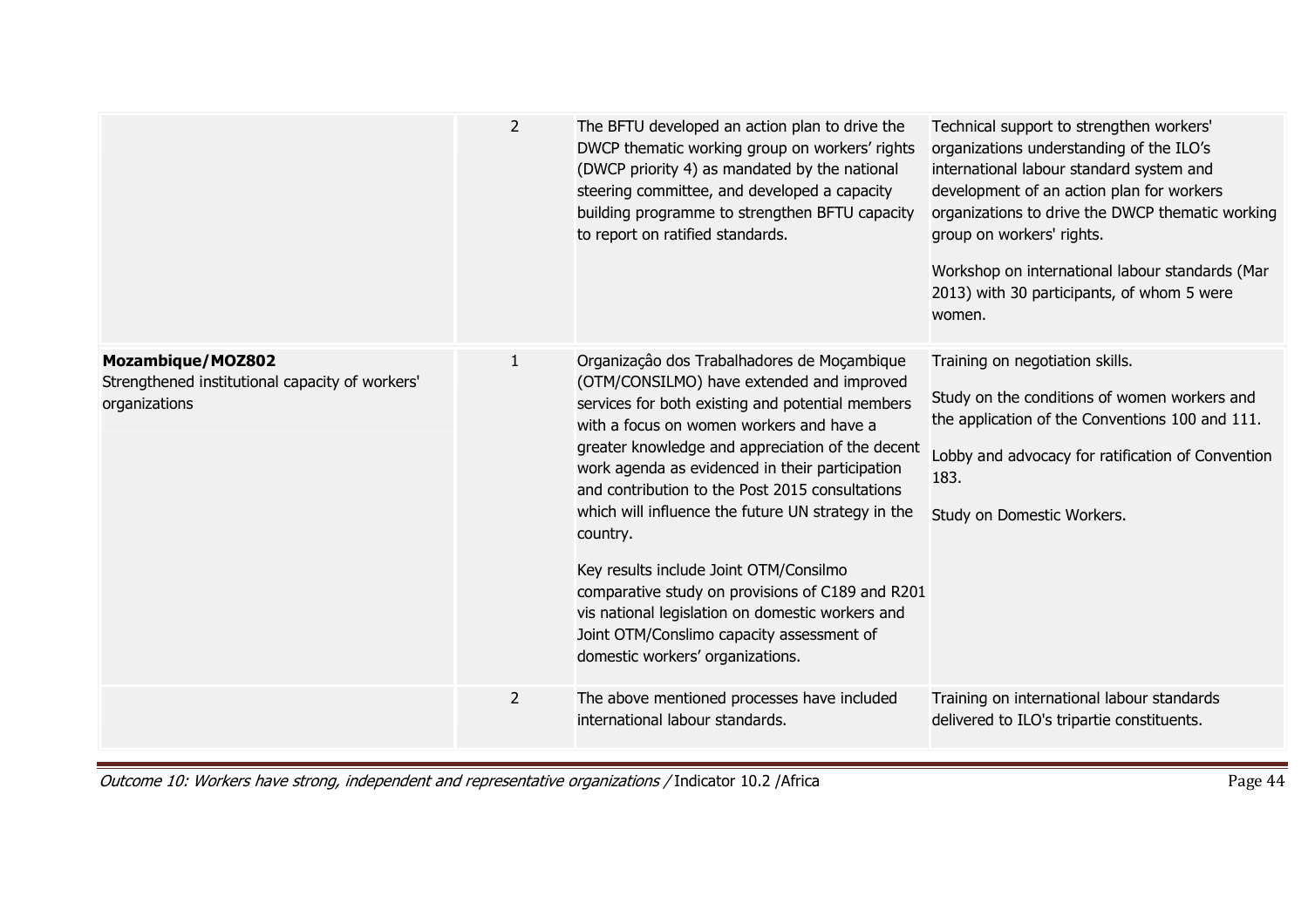| <b>Burkina Faso/BFA802</b><br>Strengthened institutional capacity of workers'<br>organizations | $\mathbf{1}$   | Les organisations de travailleurs au Burkina ont<br>apporté une contribution tout au long du<br>processus de consultation, de formulation et de<br>validation du PPTD 2012-2013 qui a abouti à sa<br>signature en septembre 2012.                                                                                                                                                           | Appui technique pour la formulation et la<br>validation technique du PPTD et notamment aux<br>ateliers de validation pour permettre aux<br>organisations syndicales d'affiner et consolider<br>leurs contributions.<br>Rencontres et ateliers de sensibilisation et de<br>formation des organisations syndicales sur base du<br>manuel « les syndicats et les programmes par<br>pays de promotion du travail décent », développé<br>par ACTRAV. |
|------------------------------------------------------------------------------------------------|----------------|---------------------------------------------------------------------------------------------------------------------------------------------------------------------------------------------------------------------------------------------------------------------------------------------------------------------------------------------------------------------------------------------|-------------------------------------------------------------------------------------------------------------------------------------------------------------------------------------------------------------------------------------------------------------------------------------------------------------------------------------------------------------------------------------------------------------------------------------------------|
|                                                                                                | $\overline{2}$ | Le PPTD du Burkina Faso prend en compte les<br>aspects normatifs et y consacre un résultat<br>attendu intitulé « Les mandants tripartites et<br>autres acteurs clés consolident le dialogue social,<br>ratifient les conventions, appliquent les normes<br>internationales du travail et mettent en oeuvre les<br>obligations constitutionnelles du Burkina Faso en<br>matière normative ». | Formations sur les normes internationales du<br>travail, la Déclaration sur les principes et droits<br>fondamentaux au travail ainsi que sur les<br>obligations constitutionnelles de faire rapport.                                                                                                                                                                                                                                            |
|                                                                                                | $\overline{2}$ | Convnetions 111, 87 and 98 were included in the<br>implementation of the above mentioned<br>processes.<br>The GFBTU, in line with ILS, developed comments<br>on the draft labour law and law on strikes<br>proposed by the Parliament.                                                                                                                                                      | Technical assistance to meet the recent challenges<br>mainly in follow up to the complaints presented to<br>the ILO supervisory bodies.                                                                                                                                                                                                                                                                                                         |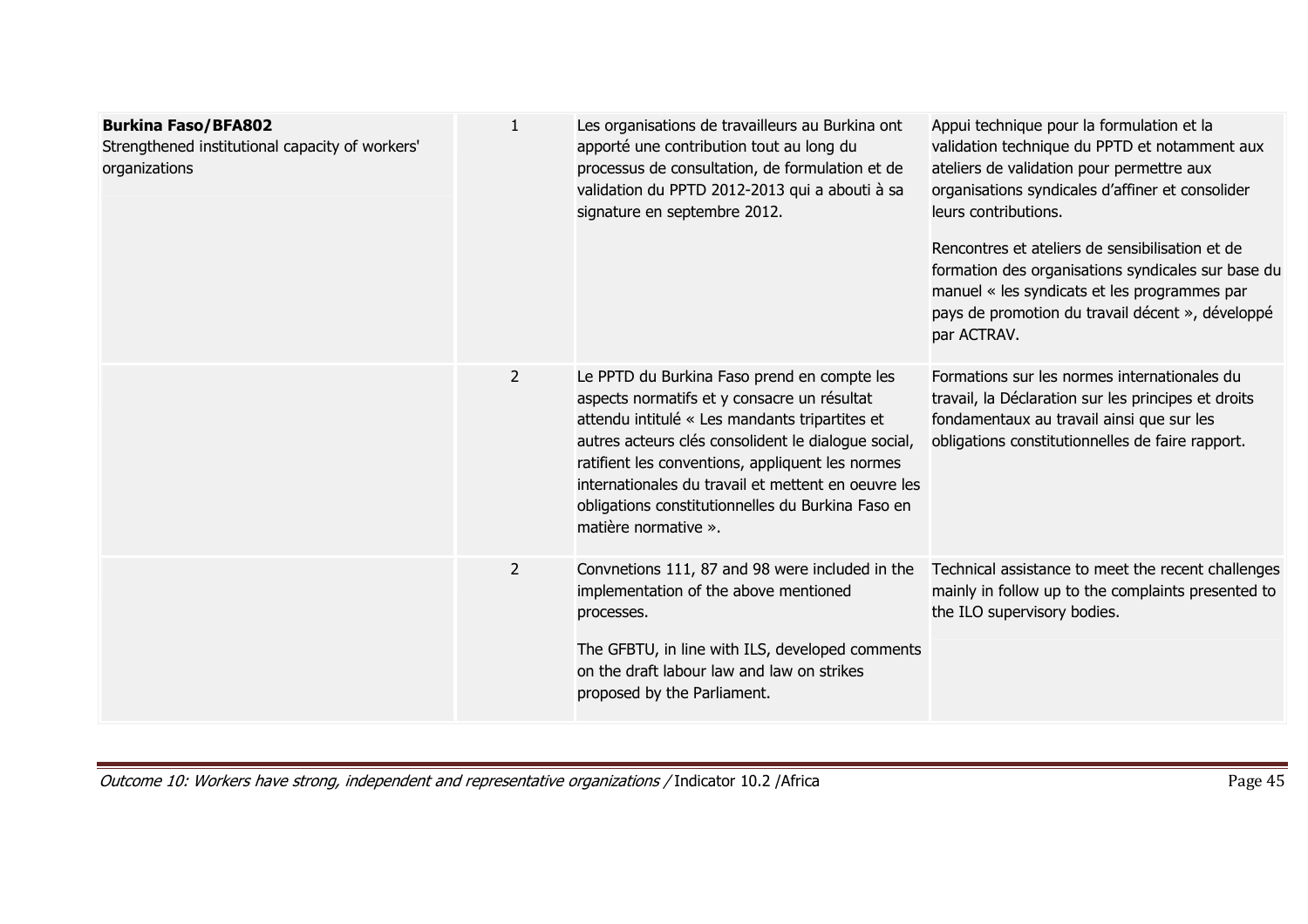| <b>Arab States</b>                                                                        |                |                                                                                                                                                                                                                                                                                                                                                                                                                                                                                                                                                                                                                  |                                                                                                                                                                                                                                                                                                                                                                                                                                                                                                                                                                                                                                                                                                                                                    |
|-------------------------------------------------------------------------------------------|----------------|------------------------------------------------------------------------------------------------------------------------------------------------------------------------------------------------------------------------------------------------------------------------------------------------------------------------------------------------------------------------------------------------------------------------------------------------------------------------------------------------------------------------------------------------------------------------------------------------------------------|----------------------------------------------------------------------------------------------------------------------------------------------------------------------------------------------------------------------------------------------------------------------------------------------------------------------------------------------------------------------------------------------------------------------------------------------------------------------------------------------------------------------------------------------------------------------------------------------------------------------------------------------------------------------------------------------------------------------------------------------------|
| <b>Bahrain/BHR802</b><br>Strengthened institutional capacity of workers'<br>organisations | $\mathbf{1}$   | The General Federation of Bahrain Trade Unions<br>(GFBTU) efforts were successful in signing a<br><b>tripartite agreement</b> in Bahrain to reinstate (80%)<br>of suspended and dismissed workers and proposed<br>solutions to solve the issue of the dismissed workers<br>based on C111 and C87.<br>The GFBTU built their sectoral unions to better meet<br>the increased pressure and to engage in fruitful<br>dialogue with other social partners.<br>The GFBTU, in line with international labour<br>standards, developed comments on the draft labour<br>law and law on strikes proposed by the Parliament. | Technical advice, facilitation and sponsoring<br>$\bullet$<br>of the elaboration and signing of the tripartite<br>agreement in Bahrain to solve the issue of the<br>dismissed workers.<br>Technical support to GFBTU to build their<br>sectoral unions.<br>Technical assistance to comment on the<br>proposed labour legislations.<br>Training of GFBTU second tire union leaders<br>to secure the continuity of the trade union<br>work.<br>Technical support and assistance to GFBTU to<br>$\bullet$<br>hold their 2nd General Congress and present<br>a comprehensive socio-economic agenda.<br>Technical advice and organized workshops for<br>the trade unions leadership concerning<br>collective bargaining, organizing women and<br>youth. |
|                                                                                           |                |                                                                                                                                                                                                                                                                                                                                                                                                                                                                                                                                                                                                                  |                                                                                                                                                                                                                                                                                                                                                                                                                                                                                                                                                                                                                                                                                                                                                    |
|                                                                                           | $\overline{2}$ | Convnetions 111, 87 and 98 were included in the<br>implementation of the above mentioned processes.                                                                                                                                                                                                                                                                                                                                                                                                                                                                                                              | Technical assistance to meet the recent<br>$\bullet$<br>challenges mainly in follow up to the<br>complaints presented to the ILO                                                                                                                                                                                                                                                                                                                                                                                                                                                                                                                                                                                                                   |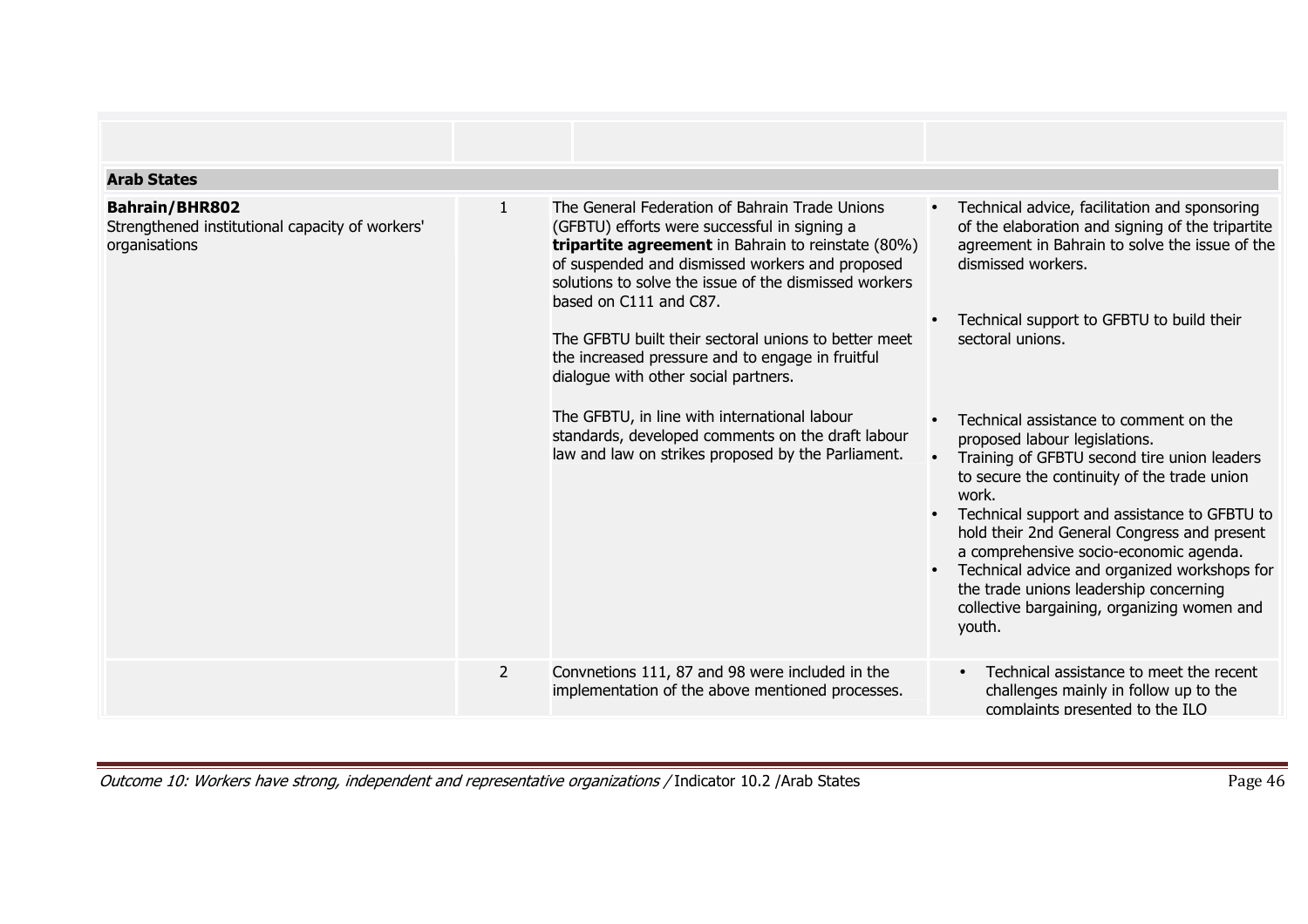|                                                                                                                              | supervisory bodies. |
|------------------------------------------------------------------------------------------------------------------------------|---------------------|
| The GFBTU, in line with ILS, developed comments on<br>the draft labour law and law on strikes proposed by<br>the Parliament. |                     |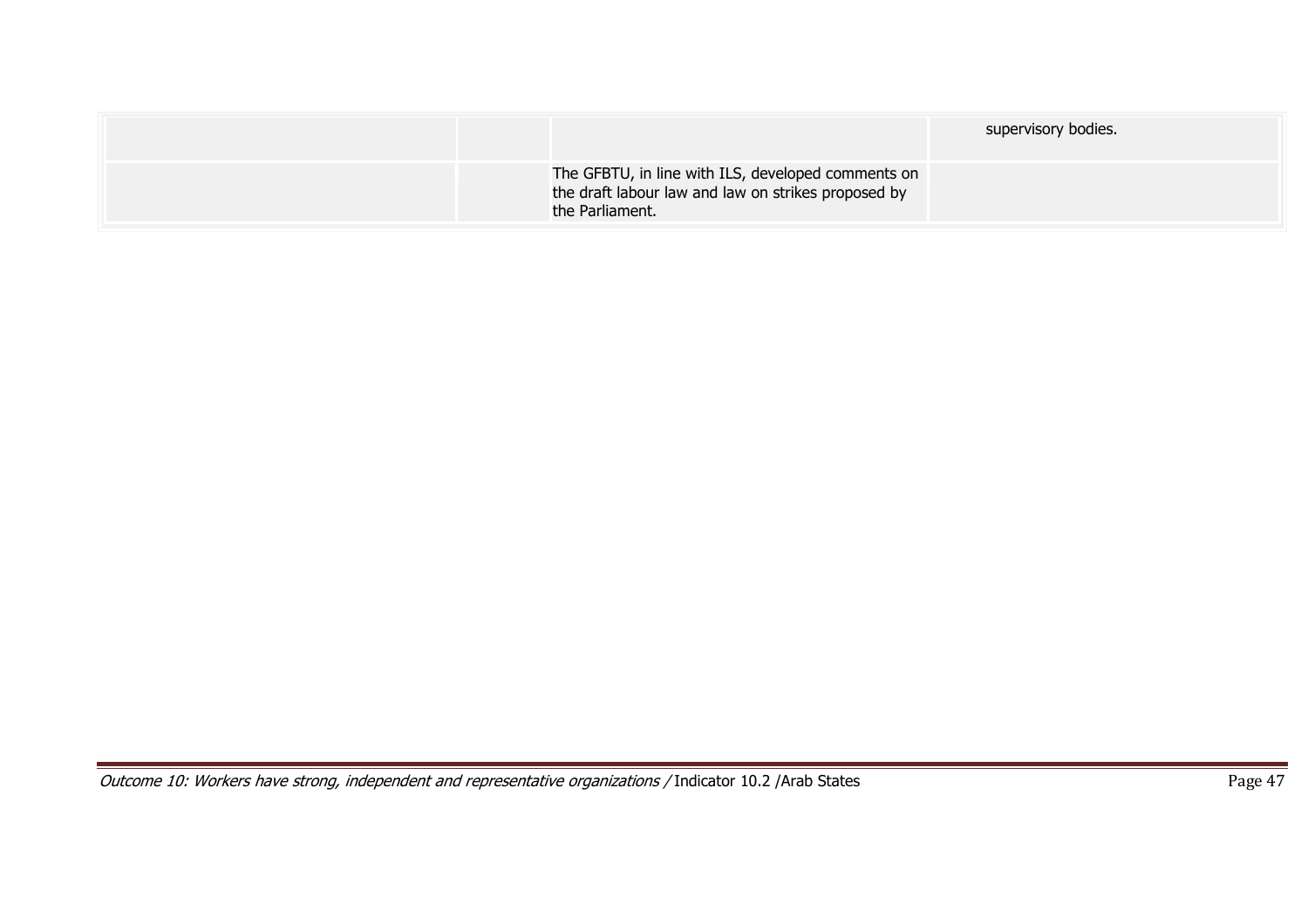| <b>Asia and the Pacific</b>                                                         |   |                                                                                                                                                                                                                                                                                                                                                                                                                                                                                                                                                                                                                                                                                                                                                                                                                                                                                                                                                                                                                                                                                                                                                                                                                                                                                                                                                                                   |                                                                                                                                                                                                                                                                                                                                                                                                                                                                                                                                                                                                                                                                                             |
|-------------------------------------------------------------------------------------|---|-----------------------------------------------------------------------------------------------------------------------------------------------------------------------------------------------------------------------------------------------------------------------------------------------------------------------------------------------------------------------------------------------------------------------------------------------------------------------------------------------------------------------------------------------------------------------------------------------------------------------------------------------------------------------------------------------------------------------------------------------------------------------------------------------------------------------------------------------------------------------------------------------------------------------------------------------------------------------------------------------------------------------------------------------------------------------------------------------------------------------------------------------------------------------------------------------------------------------------------------------------------------------------------------------------------------------------------------------------------------------------------|---------------------------------------------------------------------------------------------------------------------------------------------------------------------------------------------------------------------------------------------------------------------------------------------------------------------------------------------------------------------------------------------------------------------------------------------------------------------------------------------------------------------------------------------------------------------------------------------------------------------------------------------------------------------------------------------|
| Malaysia/MYS802<br>Strengthened institutional capacity of workers'<br>organizations | 1 | Malaysian Trade Union Congress (MTUC) used ILO Support by the ILO GMS Triangle project to<br>supervisory mechanisms to promote equal<br>treatment for migrant workers. ILO CAS in June<br>2013 recommended a technical mission to<br>Malaysia to advise the government to comply with<br>C19.<br>MTUC has influenced a government policy (vision<br>2020) on increasing the income of low-income<br>workers, by lobbying for the introduction of a new<br>minimum wage of RM900 for Peninsula and<br>RM800 for Sarawak and Sawab (Mar 2013).<br>MTUC ensured that the ratification of ILO C87 is a<br>key national agenda, by adopting four regional<br>action plans for its ratification and articulating a<br>national roadmap (Jul-Oct 2013). Thirty leaders<br>from the Federation of Trade Unions of Employees Project on ASEAN UI contributed to the capacity<br>in Banking and Financial Institutions (FEBFI) were<br>trained on C87 and C98 and ILO supervisory<br>mechanism. Before the general election (May<br>2013), MTUC leaders influenced the policy of the<br>opposition party for the ratification of ILO C87.<br>MTUC has influenced the design process of the<br>Unemployment Insurance scheme by engaging in<br>the Tripartite Project Committee (TPC) and<br>presented a union position paper to the National<br>Tripartite Consultation Meeting (May 2012). | support the implementation of a MTUC action plan<br>on the protection of rights and the implementation<br>of minimum wage among migrant workers.<br>Support to MTUC leaders to attend Turin training<br>courses on wage policies (Mar 2013).<br>Technical assistance to the regional workshops on<br>ratification of C87 in Penang, Johor Bauru,<br>Sarawak and in Sabah (Jul - Aug 2013), as well as<br>to the national conference (Sep 2013).<br>Inputs to the four MTUC satellite meetings held in<br>Subang Jaya, Kuala Lumpur, Johor Bauru, Penang,<br>Kuching and Kota Kinabalu (Mar and May 2012).<br>building for the constituents through participation<br>in the regional events. |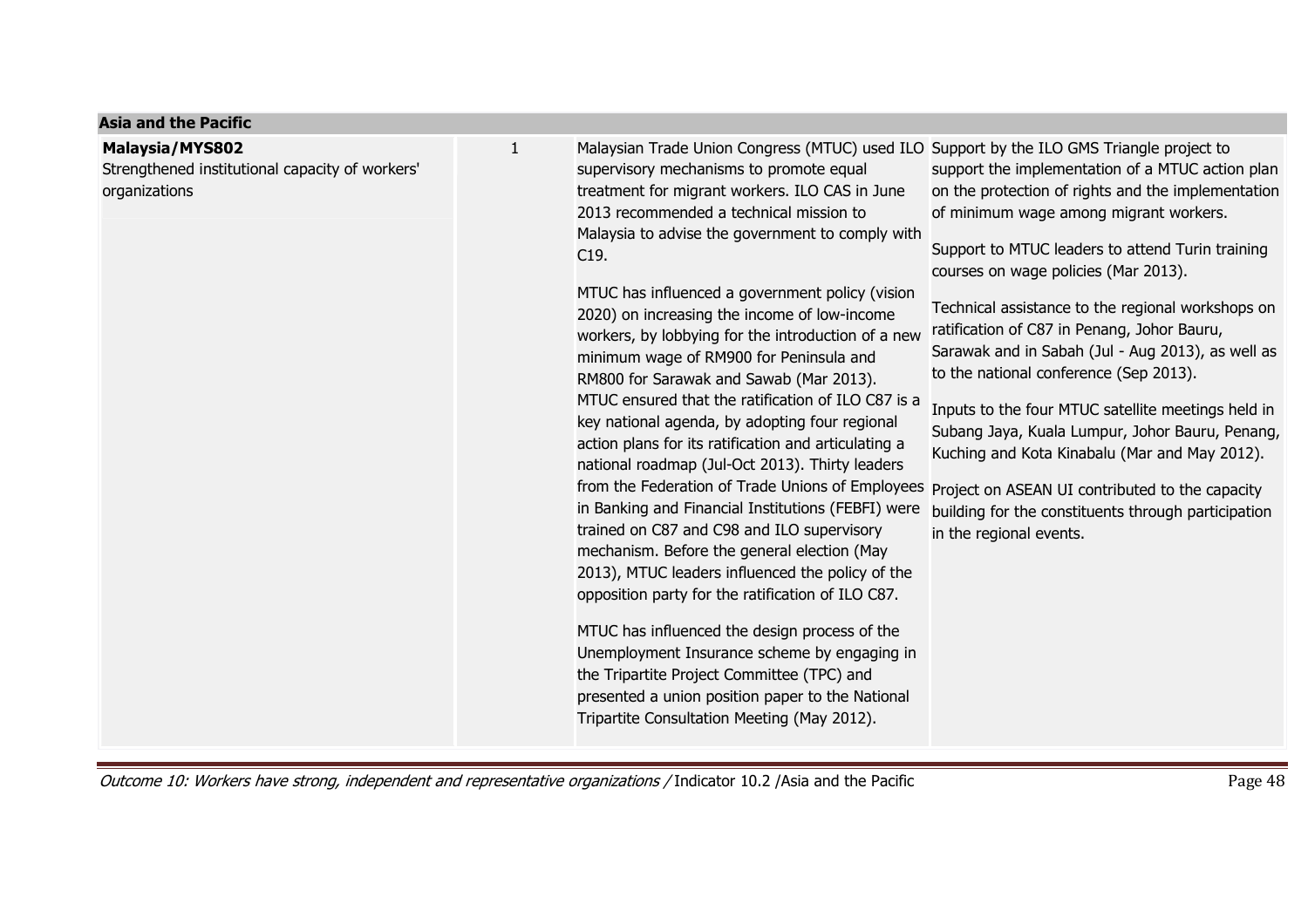|                                                                                     | $\overline{2}$ | The promotion of international labour standards,<br>especially on the ratification of C87 and the<br>implementation of the ratified C98 is a key issue of and the satellite meetings.<br>the above-mentioned national development<br>process                                                                                                                                                                                                                                                                                                                                                                                                                                                                                                                                                                                                                                                                                                                            | Technical inputs provided to MTUC in organizing<br>the regional workshops, the national conference                                                                                                                                                                                                                                                                                                                                                                                                                                                                                                                                                                                                                                                                                                                                                               |
|-------------------------------------------------------------------------------------|----------------|-------------------------------------------------------------------------------------------------------------------------------------------------------------------------------------------------------------------------------------------------------------------------------------------------------------------------------------------------------------------------------------------------------------------------------------------------------------------------------------------------------------------------------------------------------------------------------------------------------------------------------------------------------------------------------------------------------------------------------------------------------------------------------------------------------------------------------------------------------------------------------------------------------------------------------------------------------------------------|------------------------------------------------------------------------------------------------------------------------------------------------------------------------------------------------------------------------------------------------------------------------------------------------------------------------------------------------------------------------------------------------------------------------------------------------------------------------------------------------------------------------------------------------------------------------------------------------------------------------------------------------------------------------------------------------------------------------------------------------------------------------------------------------------------------------------------------------------------------|
| Thailand/THA802<br>Strengthened institutional capacity of workers'<br>organizations | $\mathbf{1}$   | The State Enterprises Workers' Relations<br>Confederation (SERC) used ILO supervisory<br>mechanisms, by submitting complaints against<br>dismissal of 13 railway union leaders (May 2013),<br>violation of C19 in 2012-13 as well as violation of<br>unfair dismissal of Linfox transport workers (Jun<br>2013).<br>The 12 national unions have vigorously launched a<br>ratification campaign on C87 and C98, through<br>leadership training for 280 young unionists, the<br>organization of a dozen of provincial forums on<br>C87 and C98, and the dissemination of<br>international experience on organising and FOA.<br>The national unions adopted a petition to the<br>government for requesting the ratification of ILO<br>C87 and C98 at the ILO/Thai Trade Union<br>Conference on the ratification and implementation<br>of ILO C87 and C98 (Bangkok, 30-31 Aug 2012).<br>Ratification of C87 and C98 included in the draft<br>DWCP for Thailand (2012-2016). | ILO provided SERC with consultations and advices<br>on its complaints.<br>ILO organised a seminar on OSH and social<br>dialogue in railways (Apr 2012), met senior<br>government officials (Dec 2012) and expressed<br>concern on the dismissal of the union leaders. ILO<br>sent a letter to the labour minister concerning the<br>dismissal.<br>Technical assistance to national unions to conduct<br>12 leadership training courses and organise a<br>dozen of regional forums to promote the<br>ratification.<br>Thai union leaders were invited to various ILO<br>activities discussed on wage policies, which include<br>the ACFTU/ACTRAV seminar (Bali, Apr 2013).<br>The visit of a Thai union leader to Cambodia was<br>supported (Feb 2012).<br>The visit of the Lao Federation of Trade Unions to<br>Thailand (May 2013) was supported to discuss the |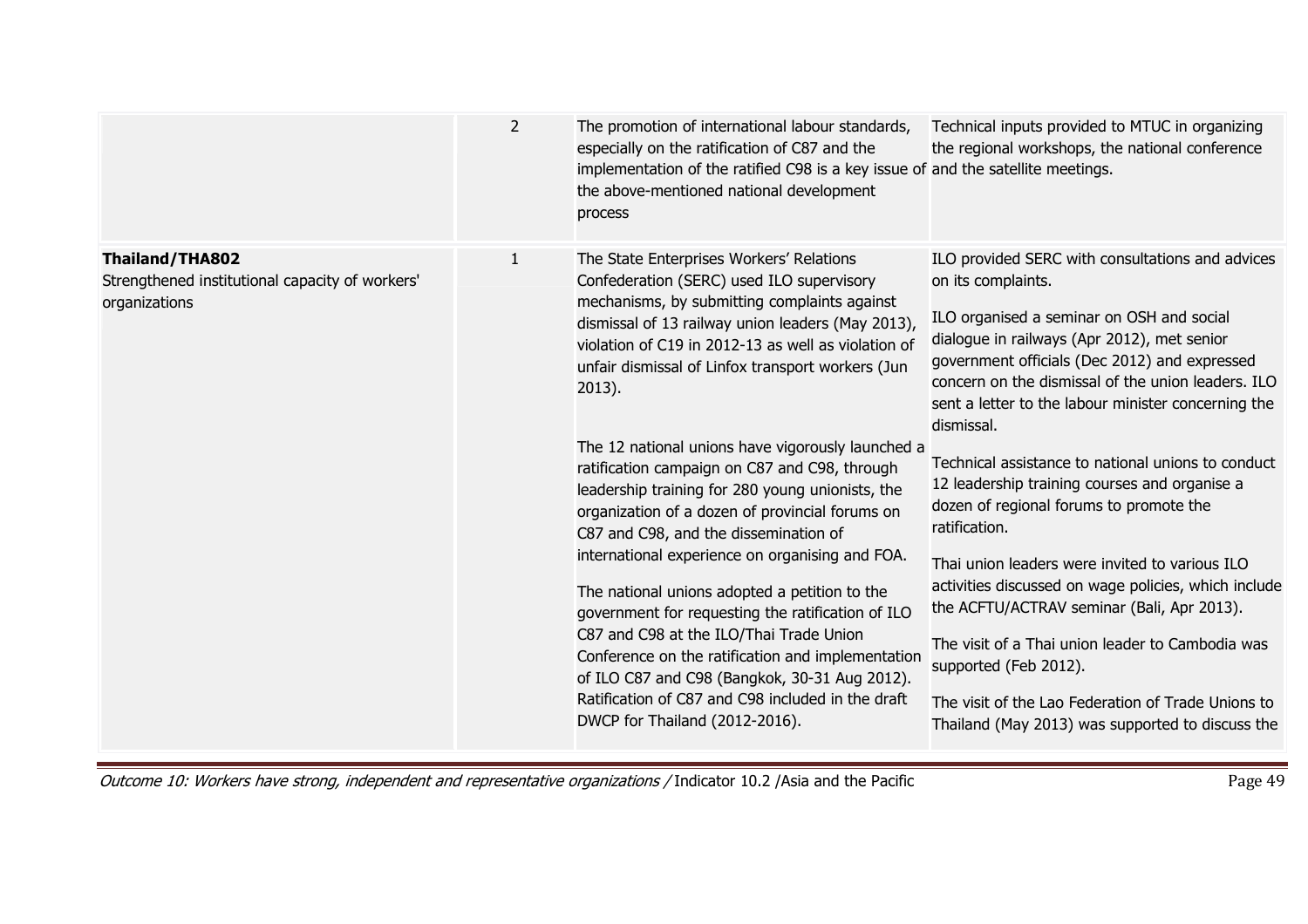|                                                                                                    |                | <b>ILO Multilateral Framework on International</b><br>Labour Migration was used to protect the rights of<br>migrant workers.                                                                                                                                                      | MOU.                                                                                                                                                                                            |
|----------------------------------------------------------------------------------------------------|----------------|-----------------------------------------------------------------------------------------------------------------------------------------------------------------------------------------------------------------------------------------------------------------------------------|-------------------------------------------------------------------------------------------------------------------------------------------------------------------------------------------------|
|                                                                                                    | 2              | The promotion, implementation and ratification of<br>international labour standards, especially on C87<br>and C98 are mainstreamed in all union activities<br>and policies.                                                                                                       | Technical assistance to boost trade union action.<br>Facilitation of tripartite consultation meetings on<br>the DWCP.                                                                           |
|                                                                                                    |                | The united voice of the 12 registered national<br>unions influenced the government and the<br>employers to include the ratification of C87 and<br>C98 in the draft DWCP for Thailand (2011-2015),<br>endorsed in May 2013.                                                        |                                                                                                                                                                                                 |
| <b>Fiji/FJI802</b><br>Institutional capacity of workers' organizations is<br>strengthened          | $\mathbf{1}$   | Trade unions filed a complint to the CFA. The<br>CFA/GB asked for a direct contact mission.<br>Currently the unions have used the supervisory<br>mechanism to ask for a commission of enquiry.                                                                                    | Training and education were held on international<br>labour standards and the formulation of labour<br>laws based on international labour standards.                                            |
|                                                                                                    | $\overline{2}$ | The CFA case was based on the application of<br>Convention 87.                                                                                                                                                                                                                    |                                                                                                                                                                                                 |
| <b>Solomon Islands/SLB802</b><br>Strengthened institutional capacity of workers'<br>organizations. | $\mathbf{1}$   | The Solomon Islands Council of Trade Unions<br>(SICTU) effectively contributed towards the<br>consultation process for the compilation of the<br>country context geared towards the formulation of was that an extensive consultation will need to be<br>the country's next DWCP. | The ILO CO Suva commissioned the context report<br>to be compiled for the Solomon Islands by an<br>independent local consultant. The pre-condition<br>undertaken with the Government and social |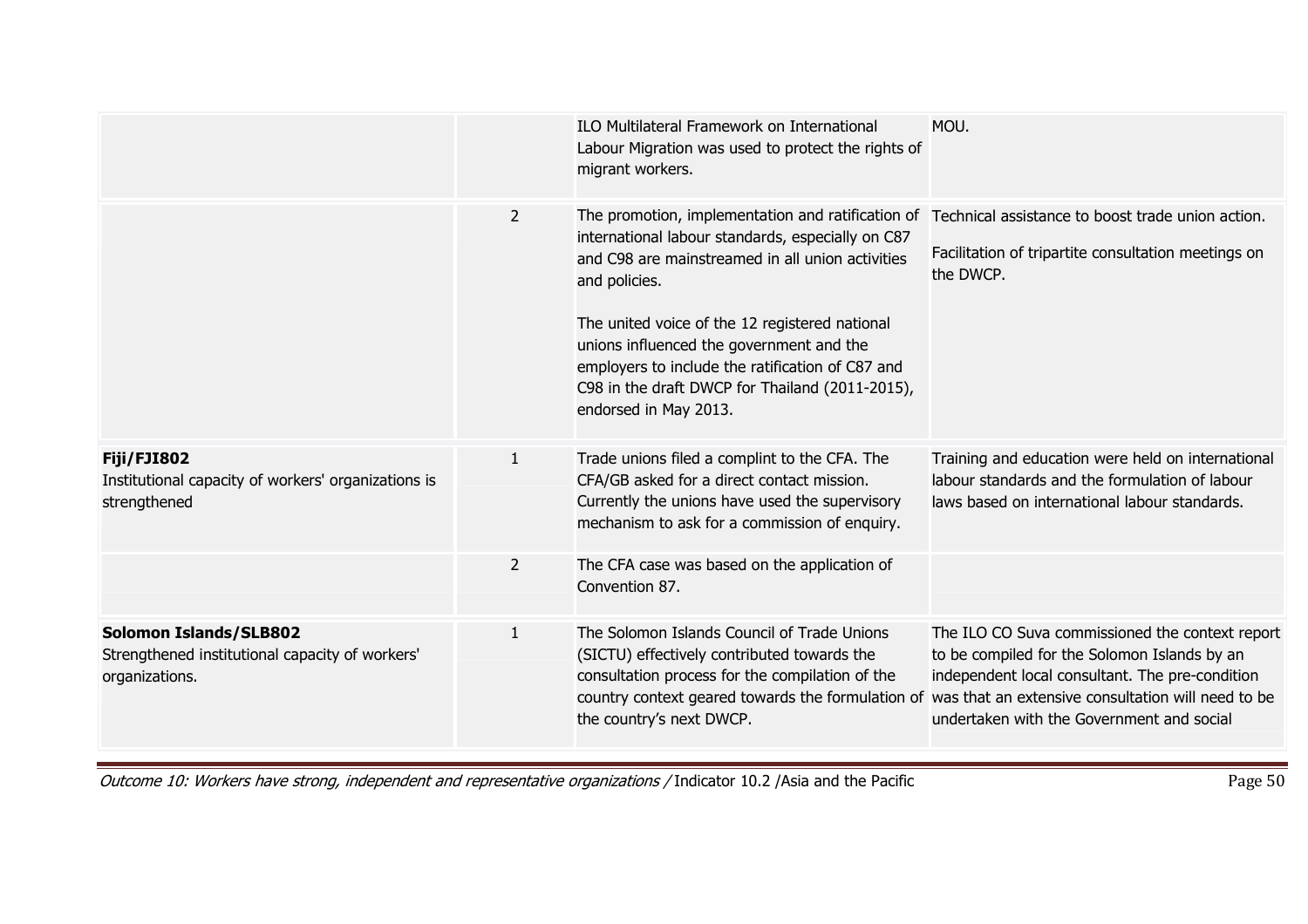|                                                                                  |                |                                                                                                                                                                                                                                                                                                                                                                                                                                                                                                                                                                                                    | partners.                                                                                                                                                                                                                                                                                                                                                                                                                                                                                                                                                                                                                                                                          |
|----------------------------------------------------------------------------------|----------------|----------------------------------------------------------------------------------------------------------------------------------------------------------------------------------------------------------------------------------------------------------------------------------------------------------------------------------------------------------------------------------------------------------------------------------------------------------------------------------------------------------------------------------------------------------------------------------------------------|------------------------------------------------------------------------------------------------------------------------------------------------------------------------------------------------------------------------------------------------------------------------------------------------------------------------------------------------------------------------------------------------------------------------------------------------------------------------------------------------------------------------------------------------------------------------------------------------------------------------------------------------------------------------------------|
|                                                                                  | $\overline{2}$ | Capacity building workshop has been organized by With technical support, SICTU has managed to<br>engage in union matters and contribute towards<br>policy level discussions.<br>International labour standards were included as a<br>priority in the DWCP.                                                                                                                                                                                                                                                                                                                                         | SICTU for new and existing members to effectively organize and deliver a three day workshop with its<br>executive members and full-time officials of<br>member Unions and Associations (Honiara, 12-14<br>Dec 2012). As a result of the workshop, the<br>capacity of the newly elected and recruited<br>officials were built through basic training and skills<br>development to more effectively engage in union<br>matters and contribute towards policy discussions.                                                                                                                                                                                                            |
| India/IND802<br>Strengthened institutional capacity of workers'<br>organizations | $\mathbf{1}$   | Workers' Organizations participated and<br>contributed to the following:<br>- 12th Five Year Plan (2013-17)<br>- United Nations Development Action Framework<br>for India (2013-17)<br>- Recommendation to include a separate<br>Development Goal on Full and Productive<br>Employment including particular reference to the<br>Social Protection Floor was incorporated in the<br>National Consultation Report of the UN on Post<br>"2015 Development Agenda" India. The<br>consultation process arrived at a consensus using<br>the ILO governance documents on Post-2015<br>Development Agenda. | Technical support in capacity building activities<br>(training workshops, campaigns, information<br>dissemination on core labour standards, promotion<br>of membership) to actively participate in the<br>dialogues and contribute in these important<br>processes.<br>Capacity building activities on Social Protection<br>Floor, HIV/AIDS, Domestic Work (including<br>awareness on C189), Child Labour, Construction<br>and Sanitation Workers with RBSA, US Department<br>of Labour, Swedish and Special Programme<br>Account funds.<br>Facilitated establishment of Joint Action Forum in<br>Tamil Nadu for promotion of core labour standards<br>with Norway funded project. |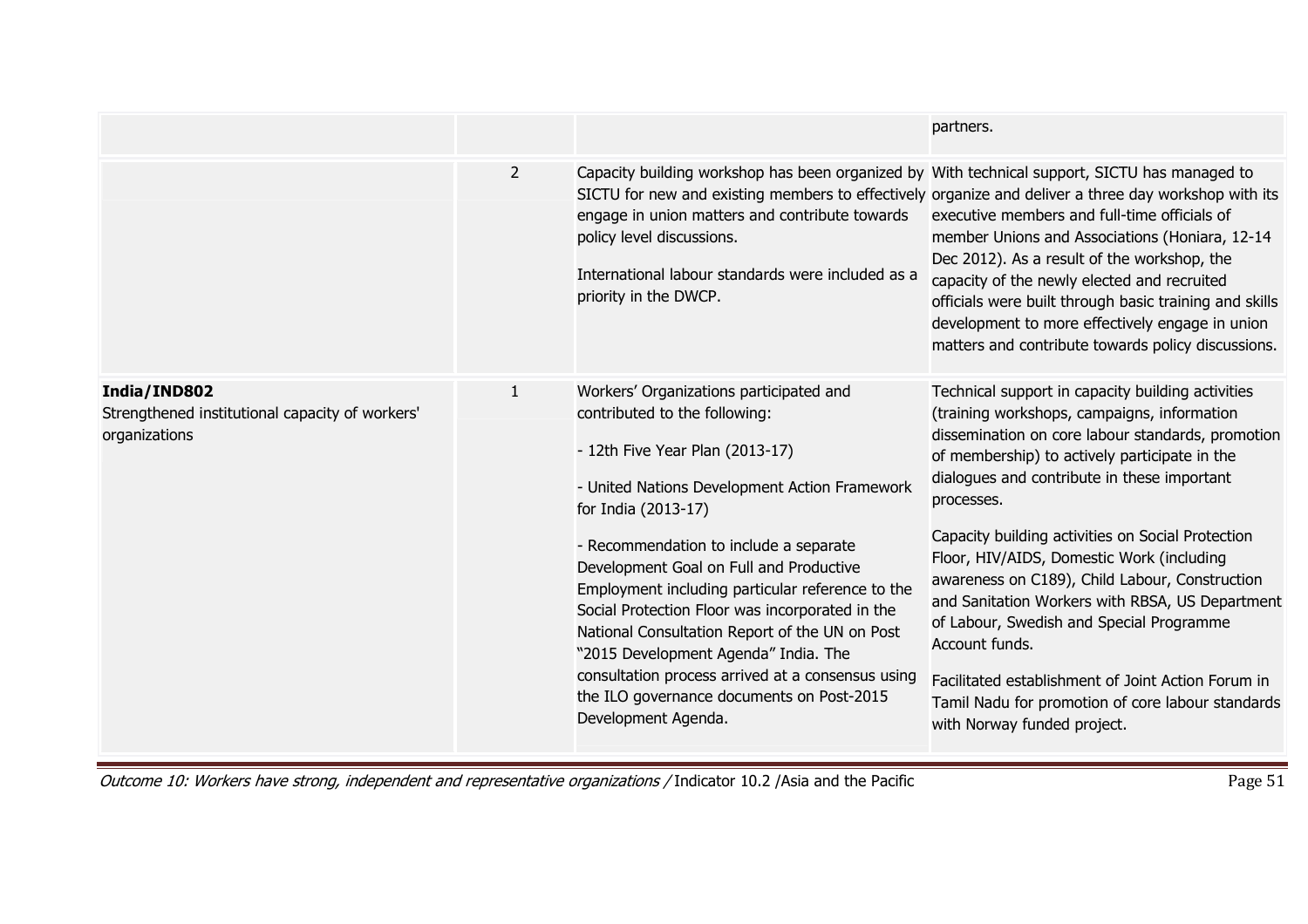|                | - Independent Evaluation of the Decent Work<br>Country Programme for India (2007-12) and<br>signed the tripartite statement for inclusion in the<br>next cycle of Decent Work Country Programme.<br>- The Poverty Reduction Strategy. Through the<br>establishment of a joint platform for 11 national<br>trade union confederations, the unions influenced<br>the supervisory mechanism to negotiate a 10<br>points list of issues with the Government. The list<br>included ratification of Convention 87 and 98 and<br>the establishment of minimum wages and<br>improvement in social security. | Facilitated establishment of Joint Committees of<br>national trade unions in the states of West Bengal,<br>Bihar, Jharkhand, Odisha to address elimination of<br>child labour and other labour issues with the<br>support of U- Department of Labour Funded<br>project on Elimination of Child Labour in<br>Hazardous Sectors.                                                                                                          |
|----------------|-----------------------------------------------------------------------------------------------------------------------------------------------------------------------------------------------------------------------------------------------------------------------------------------------------------------------------------------------------------------------------------------------------------------------------------------------------------------------------------------------------------------------------------------------------------------------------------------------------|-----------------------------------------------------------------------------------------------------------------------------------------------------------------------------------------------------------------------------------------------------------------------------------------------------------------------------------------------------------------------------------------------------------------------------------------|
| $\overline{2}$ | International Labour Standards are included in all<br>the above Plan/framework for implementation.<br>- 12th Five Plan - para 15.152 (Convention No188) HIV/AIDS, 202 on SPF, C188 on Fishing, C189<br>- United Nations Development Action Framework<br>for India (2013-17)<br>- Recommendations on the Post-2015<br>Development Agenda includes ratification of core<br>labour standards, gender equality, Social<br>Protection Floor and other in line with<br>International Labour standards.                                                                                                    | Technical support in raising awareness on core<br>labour standards, Recommendations 200 on<br>Domestic Work, C183 Maternity Protection, C102<br>on Social Security, C100 and C111 on<br>discrimination.<br>Technical support in promotion of MNE<br>Declaration, OECD guidelines were provided to the<br>trade unions to enhance their knowledge and<br>information to apply these frameworks towards<br>protection of workers' rights. |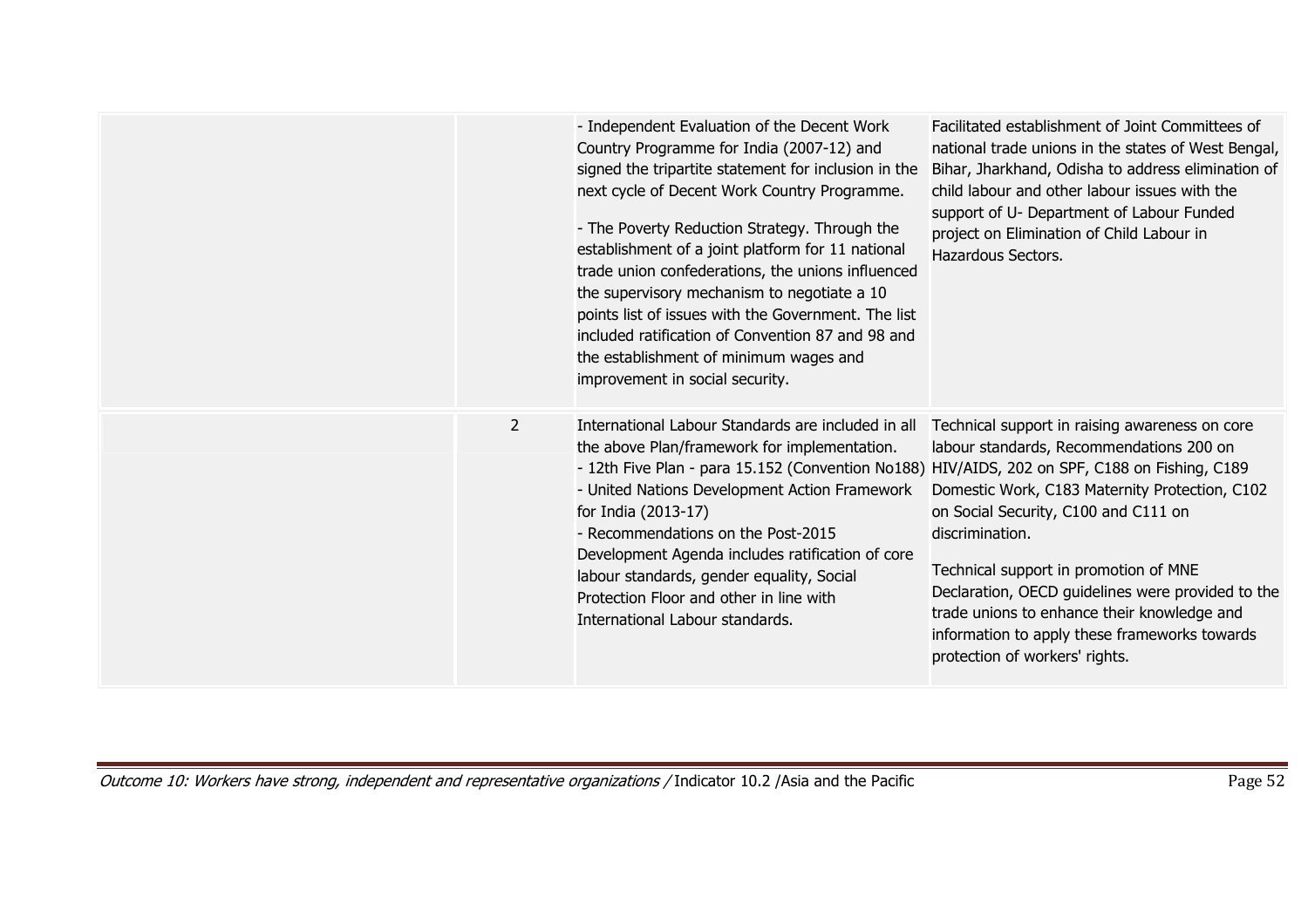| <b>Europe</b>                                                                     |                |                                                                                                                                                                                                                                                                                                                                                                                                                                                                                                                                                                                                                                                                   |                                                                                                                                                                                                                                                                                                                                 |
|-----------------------------------------------------------------------------------|----------------|-------------------------------------------------------------------------------------------------------------------------------------------------------------------------------------------------------------------------------------------------------------------------------------------------------------------------------------------------------------------------------------------------------------------------------------------------------------------------------------------------------------------------------------------------------------------------------------------------------------------------------------------------------------------|---------------------------------------------------------------------------------------------------------------------------------------------------------------------------------------------------------------------------------------------------------------------------------------------------------------------------------|
| <b>BGR802</b><br>Strengthened institutional capacity of workers'<br>organizations | 1              | Proposal issued for a framework agreement to be<br>concluded with employers' organization based on<br>findings of a study on atypical forms of work in<br>Bulgaria and the ways to tackle them.<br>Implementation at branch and companies level<br>through a bipartite procedure agreed<br>between employers' and TU organizations in a two<br>years period.<br>Proposal for amending and improving the existing<br>legislation on atypical forms of work submitted to<br>the ESC and Government based on bipartite<br>assessment of the results of implementation of<br>recommendations of the study. It is a result of<br>framework agreements' implementation. | ToR issued and discussed with the trade unions.<br>Study commissioned by the ILO DWT/CO-<br>Budapest on Atypical forms of work in Bulgaria<br>and the ways to tackle them. Study published in e-<br>format.<br>Validation seminar held.                                                                                         |
|                                                                                   | $\overline{2}$ | Specific attention given to vulnerable groups of<br>workers (youth, women and elder workers) in the<br>proposed bipartite framework agreement.<br>Conclusions of the GJP Scan previously undertaken ESC and Government.<br>and the principles of Decent Work Agenda<br>included.                                                                                                                                                                                                                                                                                                                                                                                  | Technical Assistance provided during drafting of<br>the framework agreement and in the process of<br>implementation.<br>Assessment of the final version for submission to<br>It is planned to provide training on ILO<br>Supervisory mechanisms and their use in<br>protection and promotion of workers' fundamental<br>rights. |
| Serbia/SRB802<br>Strengthened institutional capacity of workers'                  | $\mathbf{1}$   | Capacity of 34 trade union activists at company<br>level was enhanced to mainstream gender through                                                                                                                                                                                                                                                                                                                                                                                                                                                                                                                                                                | Study on Collective bargaining at company level in                                                                                                                                                                                                                                                                              |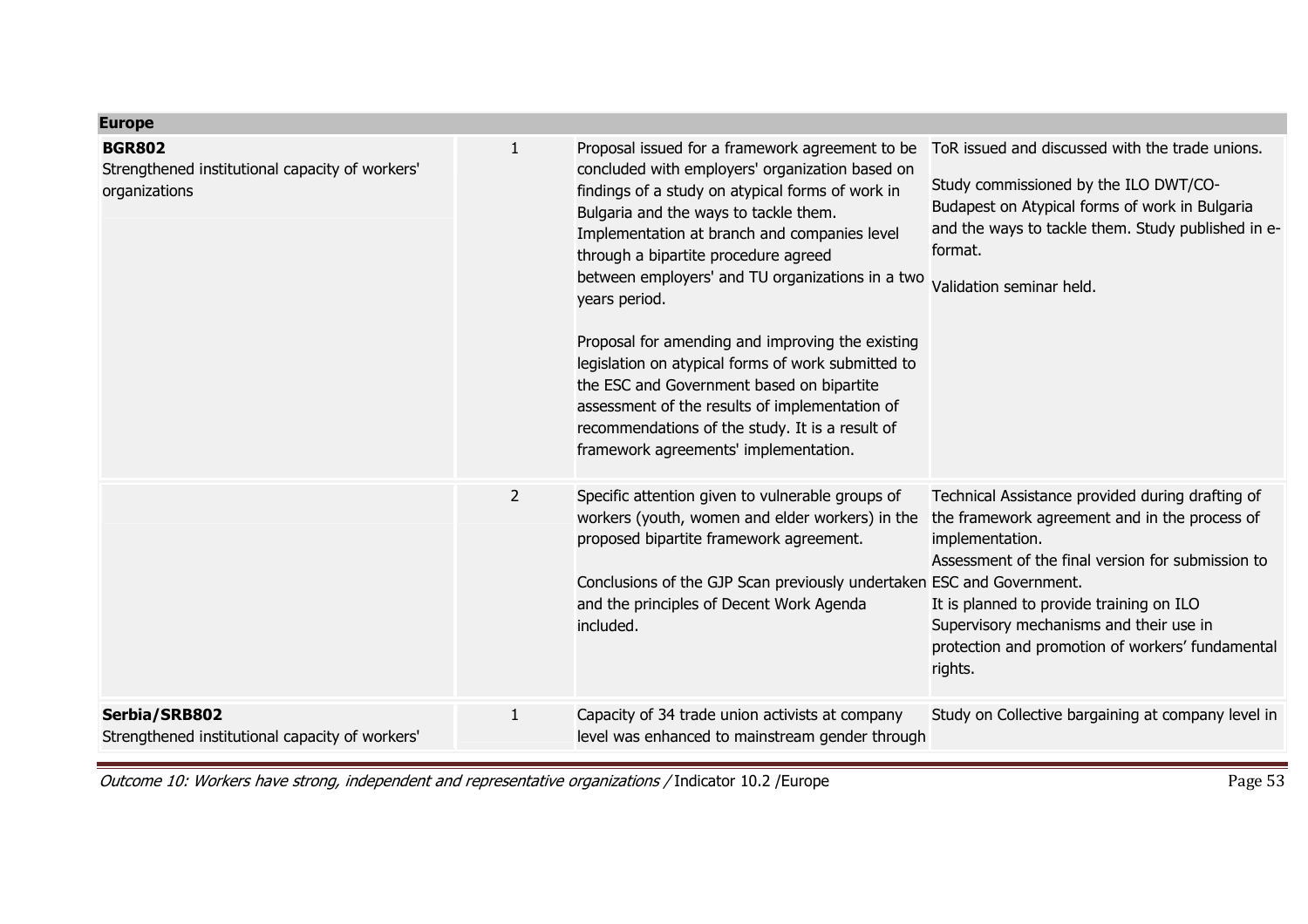| organizations                                             |                | collective bargaining in the Metal and Chemical<br>sectors.<br>Capacities were enhanced on ILO supervisory<br>mechanisms and their use in protecting workers'<br>fundamental rights, on collective bargaining<br>processes at national, sector and enterprise level;<br>and to effectively comment and react to proposals<br>on Labour Code amendments and efficiently<br>oppose to the increased level of flexibility in labour<br>relations is strengthened.<br>A sub-regional training seminar for trade union<br>representatives in the auto industry will aim at<br>enhancing the knowledge base on the ILO<br>Declaration on MNEs and Social Policies.<br>Contribution to the discussions on the DWCP for<br>Serbia 2013-2017 and strengthening of its<br>implementation. | Serbia, commissioned and validated.<br>Capacity building and technical assistance on<br>collective bargaining, gender mainstreaming and<br>ILO supervisory mechanism. |
|-----------------------------------------------------------|----------------|---------------------------------------------------------------------------------------------------------------------------------------------------------------------------------------------------------------------------------------------------------------------------------------------------------------------------------------------------------------------------------------------------------------------------------------------------------------------------------------------------------------------------------------------------------------------------------------------------------------------------------------------------------------------------------------------------------------------------------------------------------------------------------|-----------------------------------------------------------------------------------------------------------------------------------------------------------------------|
|                                                           | $\overline{2}$ | Special attention has been paid to ILO<br>Fundamental Conventions and their use<br>corroborated with ILO Supervisory Mechanisms for bargaining, ILO Supervisory Mechanisms and<br>better promoting and protecting workers'<br>fundamental rights.                                                                                                                                                                                                                                                                                                                                                                                                                                                                                                                               | Technical assistance and capacity building on<br>gender mainstreaming through collective<br>International Labour Standards.                                           |
| Kazakhstan/KAZ802<br>Workers have strong, independent and | 1              | The Federation of Trade Unions of the Republic of Workshops on informal economy, social security,<br>Kazakhstan (FPRK) has been closely involved in                                                                                                                                                                                                                                                                                                                                                                                                                                                                                                                                                                                                                             | gender equality, maternity protection (benefits)                                                                                                                      |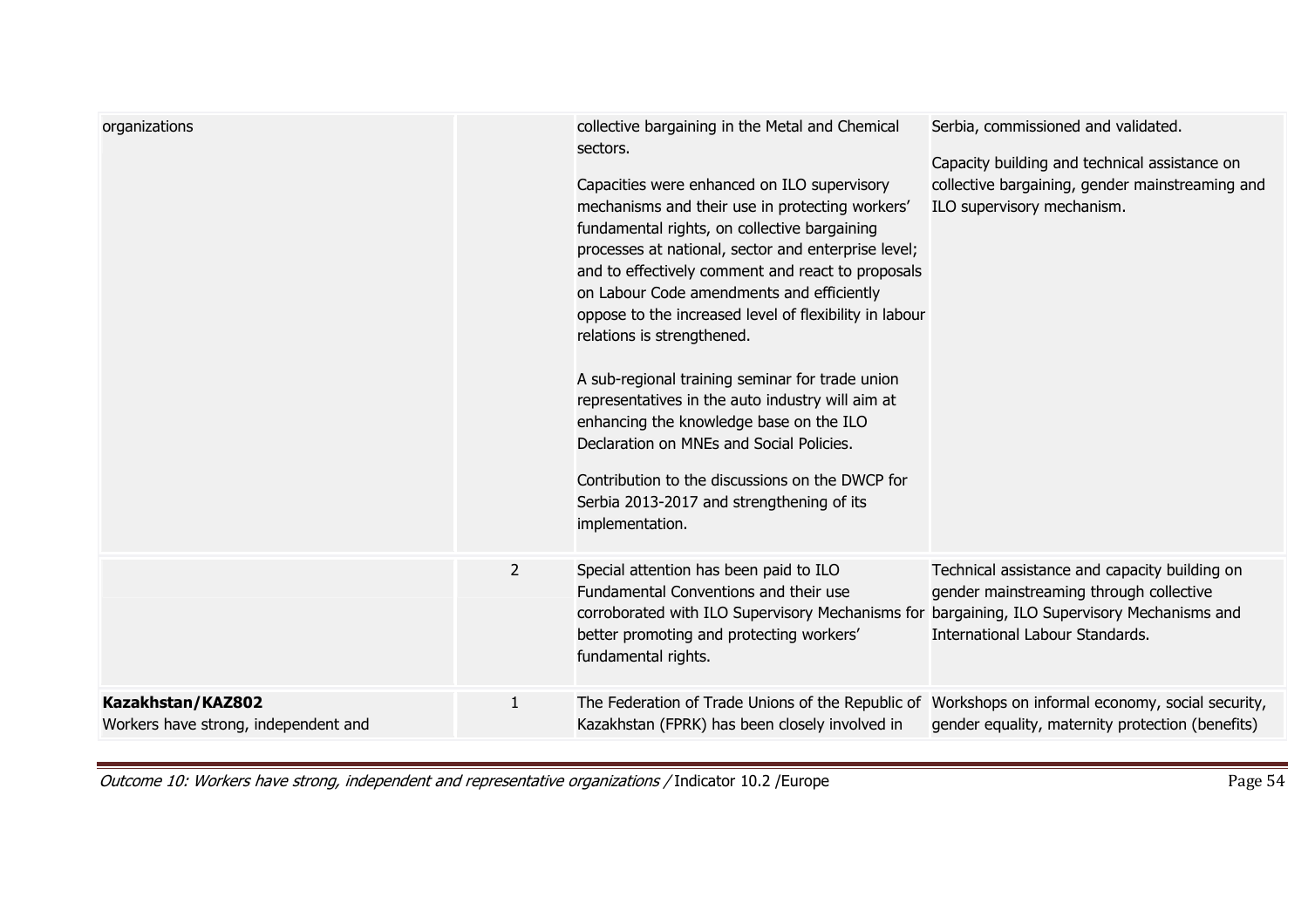| representative organizations |                | the development of the new Employment<br>Programme 2020 adopted in 2012. As part of its<br>implementation the FPRK has developed an action<br>plan supporting the transition from informal to<br>formal employment.<br>The FPRK has developed its position in the social<br>sphere (maternity protection, pensions).<br>The FPRK has been actively contributing in<br>implementation of DWCP 2010-2012, its<br>assessment in December 2012 and the<br>development of priorities and outcomes for the<br>new DWCP 2013-2015.<br>After the strikes in the oil sector, an Action Plan<br>was developed by FPRK on stabilization and<br>renewal of trade unions activities in the Western<br>Kazakhstan and the shift from industrial actions to<br>social dialogue. The Kazakh Labour Federation and<br>Confederation of Free Trade Unions have started<br>the consolidation process; cooperation agreement<br>signed aiming at uniting the trade unions. | (Astana, Apr 2013).<br>Workshop on OSH for trade unions in the NIS<br>region (ILO/ITUC/PERC, Astana, Jun 2013).<br>Technical expertise (consultancy) by Lithuanian<br>and EU experts on labour law/improvement of<br>labour legislation.<br>Technical expertise in developing trade union<br>position on maternity protection, social issues and<br>trade union modernization issues (Astana, Jul<br>$2013$ ).<br>Tripartite meetings on DWCP monitoring,<br>evaluation (Dec 2012) and development (Dec<br>$2012 - Jan/Feb 2013$ ).<br>The ILO is facilitating the process of consolidation<br>of trade unions in Kazakhstan. A strategic planning<br>workshop organized for KSPK in Almaty (Jan 2013)<br>and expertise provided for developing and signing<br>cooperation agreement. A uniting/ consolidating<br>event for TUs in the oil sector, and moving to<br>sectoral agreements (Atyrau, May 2013). |
|------------------------------|----------------|--------------------------------------------------------------------------------------------------------------------------------------------------------------------------------------------------------------------------------------------------------------------------------------------------------------------------------------------------------------------------------------------------------------------------------------------------------------------------------------------------------------------------------------------------------------------------------------------------------------------------------------------------------------------------------------------------------------------------------------------------------------------------------------------------------------------------------------------------------------------------------------------------------------------------------------------------------|-------------------------------------------------------------------------------------------------------------------------------------------------------------------------------------------------------------------------------------------------------------------------------------------------------------------------------------------------------------------------------------------------------------------------------------------------------------------------------------------------------------------------------------------------------------------------------------------------------------------------------------------------------------------------------------------------------------------------------------------------------------------------------------------------------------------------------------------------------------------------------------------------------------|
|                              | $\overline{2}$ | Trade unions in Kazakhstan increased awareness<br>on the international labour standards that are of<br>special importance for strengthening social<br>dialogue at all levels, prevention and resolution of                                                                                                                                                                                                                                                                                                                                                                                                                                                                                                                                                                                                                                                                                                                                             | 8 awareness-raising and capacity-building<br>workshops on workers' rights and promotion of<br>the ILO fundamental conventions organized.                                                                                                                                                                                                                                                                                                                                                                                                                                                                                                                                                                                                                                                                                                                                                                    |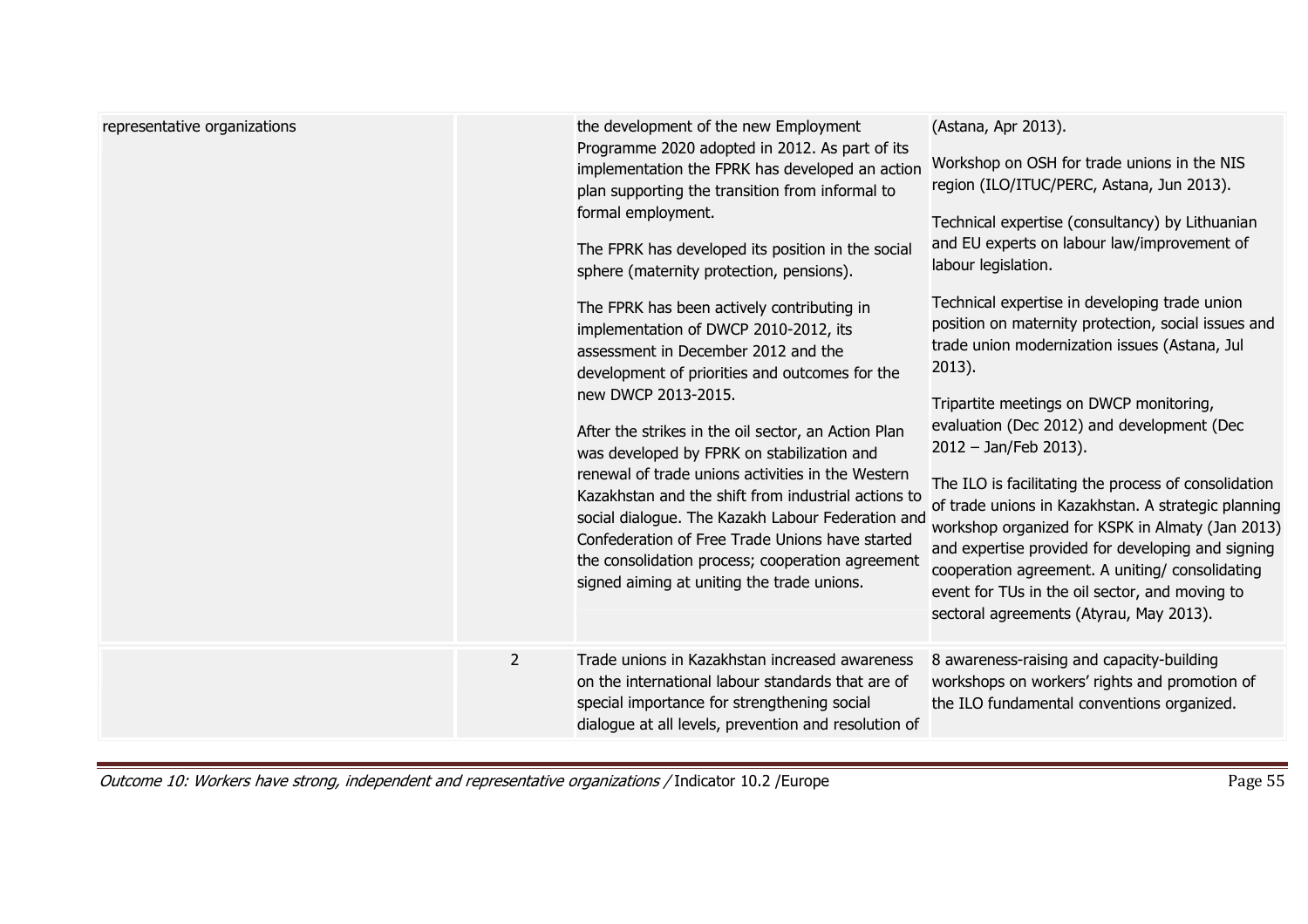|                                                                                                                                                                         |              | labour disputes. Special attention was given to the Workshop for trade union activists and trainers.<br>promotion of the ILO Conventions 87, 98, 144.<br>The FPRK has been campaigning on promotion of<br>the International Labour Standards, including<br>informal workers.<br>The ILO Convention 183 was ratified in<br>Kazakhstan, FPRK has played significant role in<br>this process. | Training on trade union representation in specific<br>economic sectors and regions<br>Capacity-building of trade union shop stewards in<br>Ust-Kamenogorsk<br>Training to improve the quality of sectoral<br>agreements.<br>Training on the principles of the ILO MNE<br>Declaration (focus on oil sector, Western<br>Kazakhstan: Aktau, Pavlodar).<br>Special training provided on collective bargaining,<br>prevention and regulation of labour disputes.<br>Capacity-building for trade unions in the oil sector<br>on the issues of mediation and conflict resolution<br>and OSH standards (Aktau, Mar 2013).<br>SWOT analysis and OSH workshops organized for<br>the Western Kazakhstan oil workers (Mar 2013). |
|-------------------------------------------------------------------------------------------------------------------------------------------------------------------------|--------------|--------------------------------------------------------------------------------------------------------------------------------------------------------------------------------------------------------------------------------------------------------------------------------------------------------------------------------------------------------------------------------------------|----------------------------------------------------------------------------------------------------------------------------------------------------------------------------------------------------------------------------------------------------------------------------------------------------------------------------------------------------------------------------------------------------------------------------------------------------------------------------------------------------------------------------------------------------------------------------------------------------------------------------------------------------------------------------------------------------------------------|
| <b>Russian Federation/RUS802</b><br>Strengthened capacity of trade unions in<br>promoting and implementing the decent work<br>agenda at the national and regional level | $\mathbf{1}$ | The Federation of Independent Trade Unions of<br>Russia (FNPR) and the Confederation of Labour of federal okrugs (Central, Siberian, Privolzhsky, Far<br>Russia (KTR) were closely involved in the<br>development of the new Employment Programme<br>2013-2020. The Russian trade unions prepared<br>draft law on limitation and regulation of temporary                                   | Conference: Promotion of the DW agenda in seven<br>East, Urals, North-West, North Caucasus Federal<br>Okrugs), in conjunction with a high-level DW<br>conference (Moscow, Dec 2012).                                                                                                                                                                                                                                                                                                                                                                                                                                                                                                                                 |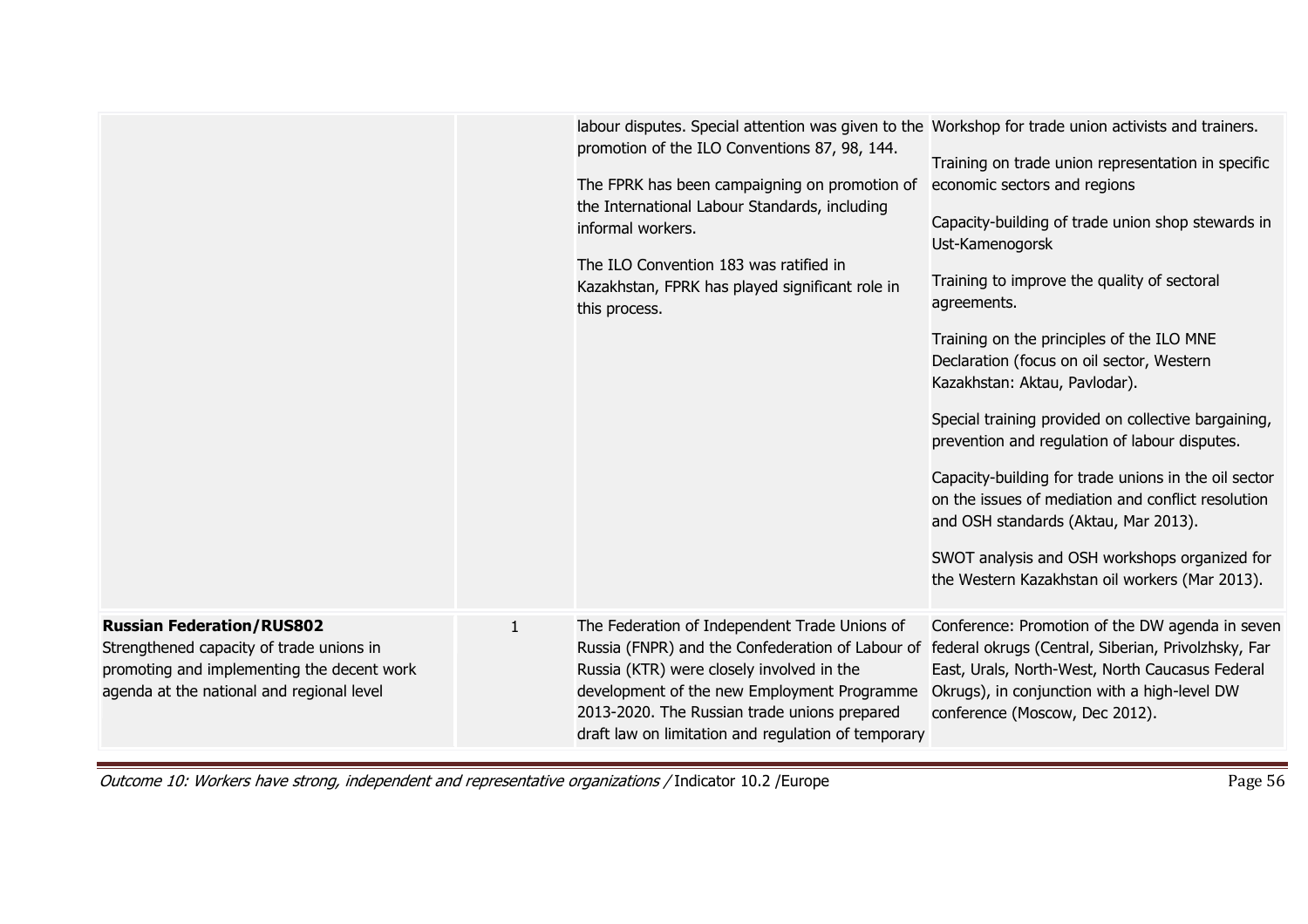| labour agencies. The draft law is currently passing Conference: Trade unions' role in formation of<br>hearings in the Parliament.<br>social policy (Moscow, May 2013).                                                                                                                                                                                                                                                       |
|------------------------------------------------------------------------------------------------------------------------------------------------------------------------------------------------------------------------------------------------------------------------------------------------------------------------------------------------------------------------------------------------------------------------------|
| Amendments in the Labour Code on work councils Technical assistance by ILO specialists on<br>employment, international labour standards and<br>and workers' representatives were adopted after<br>consultations with trade unions.<br>social security to the DW campaign.                                                                                                                                                    |
| Significant political and technical contribution by<br>Workshop: Collective bargaining on wages for the<br>trade unions to the international high-level Decent Siberia region trade union association (Jul 2013).<br>Work conference (Moscow, Dec 2012), including<br>Technical expertise to develop the unions' position<br>major input to its final documents and resolutions.<br>on medical insurance and pension report. |
| The Russian trade unions prepared Decent Work<br>Publication on "Putting Decent Work in the heart<br>standards for Russia and made the unions strong<br>of social policies" reflecting the trade union's<br>and principal commitment in adherence and<br>Decent Work campaign.<br>promotion of DW agenda. More than 800 TU<br>representatives from 8 Russian regions were<br>covered during the DW campaign.                 |
| The Russian trade unions actively participated and<br>contributed in the process of the development of a<br>new Programme of Cooperation 2013-2016<br>between the ILO and the Russian Federation<br>(signed in Dec 2012). The new General Agreement<br>to be signed by the end of 2013 included<br>negotiating and promoting Decent Work agenda.                                                                             |
| Trade union position on medical insurance and<br>pension report developed.                                                                                                                                                                                                                                                                                                                                                   |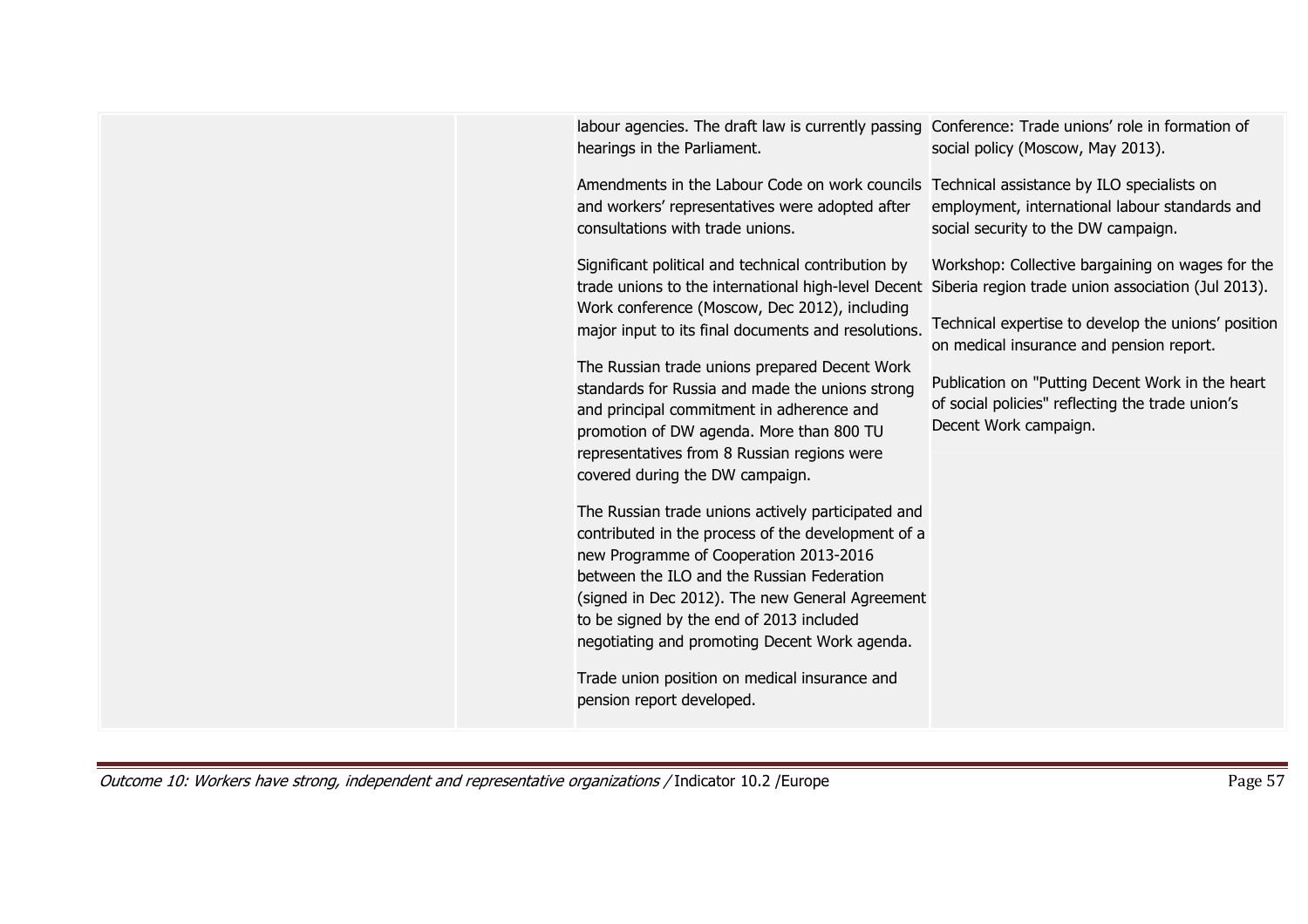| $\overline{2}$<br>The Recommendations of the Committee of<br>Trainings for FNPR and KTR on international<br>labour standards, including on newly ratified<br>Experts regarding the complaint by KTR discussed<br>and started to be applied.<br>conventions (Jul, Oct, Dec 2012).<br>The updated list of the ILO Conventions for<br>Tripartite Conference for SUR on entry into force<br>ratification suggested for inclusion to the new GA<br>of the ILO Maritime Labour Convention 2006<br>2014-2016 (including C102). Special items on<br>(Moscow, Dec 2012).<br>promotion and implementation of fundamental<br>Technical support in organizing a regional meeting<br>principles and rights at work place and list of the<br>on legal protections of workers for the Siberian<br>recommended ILO Conventions are included for<br>regional FNPR leaders, lawyers, Office of the<br>ratification. On the request of Russian trade<br>Prosecutor, labour inspection, regional authorities<br>unions, the ILO C102 is included for ratification in<br>(Jan 2013).<br>the tripartite general agreement as a priority;<br>FNPR has started active lobbying campaign.<br>Seminar for Central Okrug "The role of trade<br>unions in representing and protecting workers'<br>Situational analysis paper on Preparation of World-<br>rights" (Moscow region, Apr 2013).<br>Cup developed. |
|-----------------------------------------------------------------------------------------------------------------------------------------------------------------------------------------------------------------------------------------------------------------------------------------------------------------------------------------------------------------------------------------------------------------------------------------------------------------------------------------------------------------------------------------------------------------------------------------------------------------------------------------------------------------------------------------------------------------------------------------------------------------------------------------------------------------------------------------------------------------------------------------------------------------------------------------------------------------------------------------------------------------------------------------------------------------------------------------------------------------------------------------------------------------------------------------------------------------------------------------------------------------------------------------------------------------------------------------------------------------------------------|
|-----------------------------------------------------------------------------------------------------------------------------------------------------------------------------------------------------------------------------------------------------------------------------------------------------------------------------------------------------------------------------------------------------------------------------------------------------------------------------------------------------------------------------------------------------------------------------------------------------------------------------------------------------------------------------------------------------------------------------------------------------------------------------------------------------------------------------------------------------------------------------------------------------------------------------------------------------------------------------------------------------------------------------------------------------------------------------------------------------------------------------------------------------------------------------------------------------------------------------------------------------------------------------------------------------------------------------------------------------------------------------------|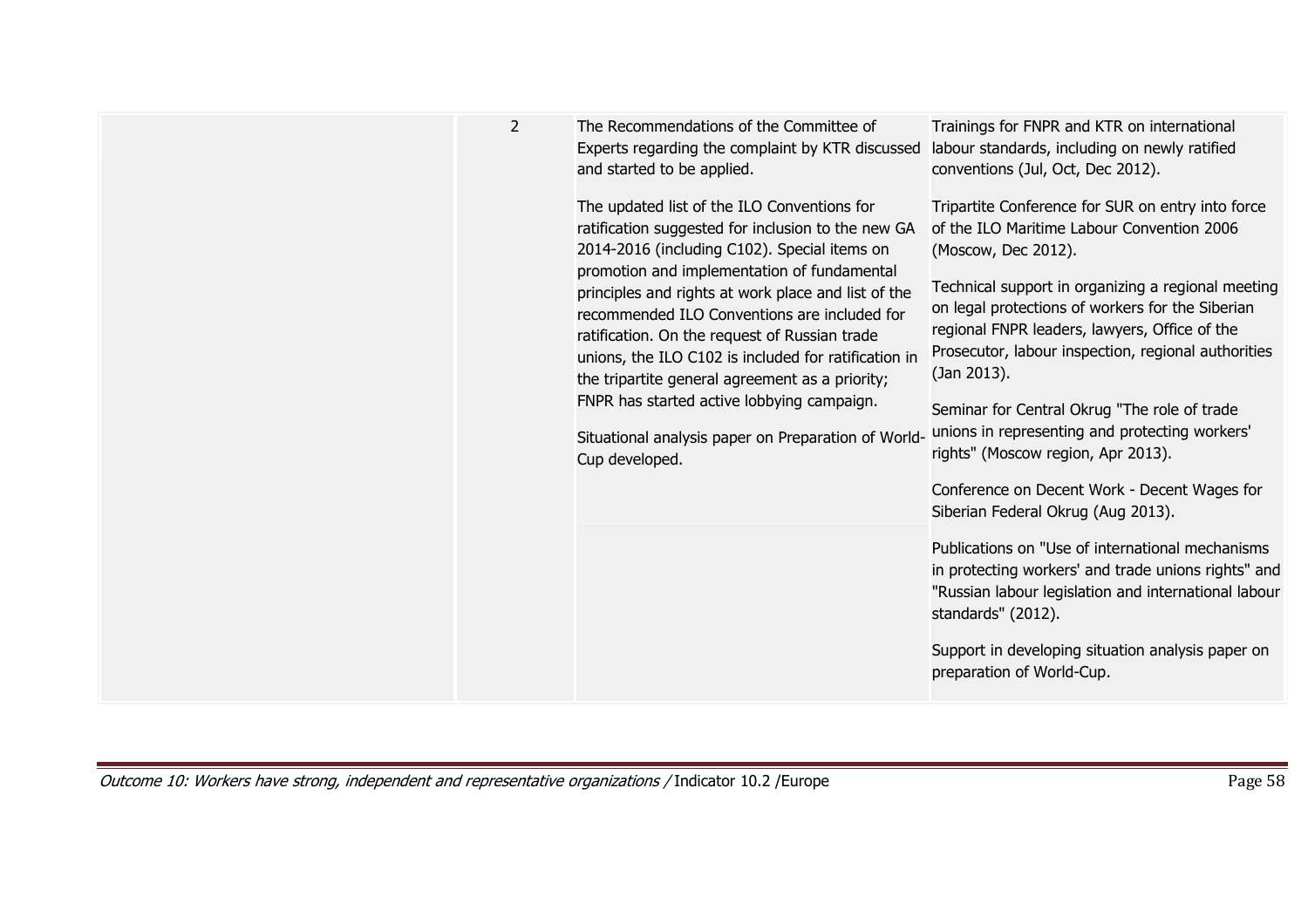| <b>Americas</b>                                                                                                                                                                     |                |                                                                                                                                                                                                                                                                                                                                                                                                                                                                                                                                                                                                                             |                                                                                                                                                                                                                                                                                                                                                                                                                                                                                                                                                                                                                |
|-------------------------------------------------------------------------------------------------------------------------------------------------------------------------------------|----------------|-----------------------------------------------------------------------------------------------------------------------------------------------------------------------------------------------------------------------------------------------------------------------------------------------------------------------------------------------------------------------------------------------------------------------------------------------------------------------------------------------------------------------------------------------------------------------------------------------------------------------------|----------------------------------------------------------------------------------------------------------------------------------------------------------------------------------------------------------------------------------------------------------------------------------------------------------------------------------------------------------------------------------------------------------------------------------------------------------------------------------------------------------------------------------------------------------------------------------------------------------------|
| <b>Plurinational States of Bolivia/BOL802</b><br>Capacidad institucional de las Organizaciones de<br>Trabajadores fortalecida                                                       | $\mathbf{1}$   | La Confederación Obrera Boliviana (COB) ha<br>fortalecido su capacidad técnica con un mayor<br>dominio de las Normas Internacionales del Trabajo organizaciones, como la de las trabajadoras<br>(NIT's), para incidir en la conformación de un<br>han elevado su intercambio sobre temas<br>normativos con el gobierno teniendo como base el<br>contenido de los convenios ratificados o no por<br>Bolivia.                                                                                                                                                                                                                 | La Oficina de la OIT realizó dos seminarios taller<br>para miembros del Ejecutivo de la COB y otras<br>remuneradas del hogar, para capacitar y actualizar<br>nuevo marco jurídico laboral. Dirigentes de la COB su formación sobre el sistema normativo de la OIT                                                                                                                                                                                                                                                                                                                                              |
|                                                                                                                                                                                     | $\overline{2}$ | El pliego anual de peticiones de la COB base de<br>negociación con el gobierno, tiene entresus<br>referencias, el contenido de las NIT's                                                                                                                                                                                                                                                                                                                                                                                                                                                                                    | La OIT contribuyo al estudio normativo del<br>fenómeno del avasallamiento; y otros aspectos<br>referidos a la aplicación de las NIT's a los<br>trabajadores y trabajadoras de la economía<br>informal y para la promoción del trabajo decente.                                                                                                                                                                                                                                                                                                                                                                 |
| Colombia/COL152<br>Mejorada la capacidad de las Organizaciones de<br>Trabajadores para desarrollar programas para<br>estimular la afiliación sindical y la negociación<br>colectiva | $\mathbf{1}$   | La Confederación de Trabajadores de Colombia (<br>CTC), la Central Unitaria de Trabajadores (CUT) y<br>la Confederación General de Trabajadores (CGT)<br>mantienen una activa participación para hacer<br>efectivos los derechos a la libertad sindical y<br>negociación colectiva, en particular para el sector<br>público, y en el ámbito de la Comisión Bipartita.<br>Por primera vez en la historia de Colombia, se<br>logra un Acuerdo Marco Nacional unificado, con lo<br>cual se materializa parte importante de los<br>derechos consagrados en los convenios 98 y 151.<br>Se ha brindado cooperación al programa de | La Oficina ha propiciado y facilitado con su<br>programa de asistencia técnica el proceso de<br>dialogo bipartito, en el marco de la coordinación<br>establecida con la Internacional de Servicios<br>Públicos (ISP) Andina. Se ha realizado una jornada<br>nacional pedagógica sobre el Decreto 1092. La<br>OIT ha contribuido con asistencia técnica al<br>crecimiento y fortalecimiento sindical. De la misma<br>manera, ha OIT ha contribuido a profundizar el<br>dominio sobre los mecanismos de control<br>normativo y el seguimiento a las decisiones de los<br>órganos de control normativo. La OIT ha |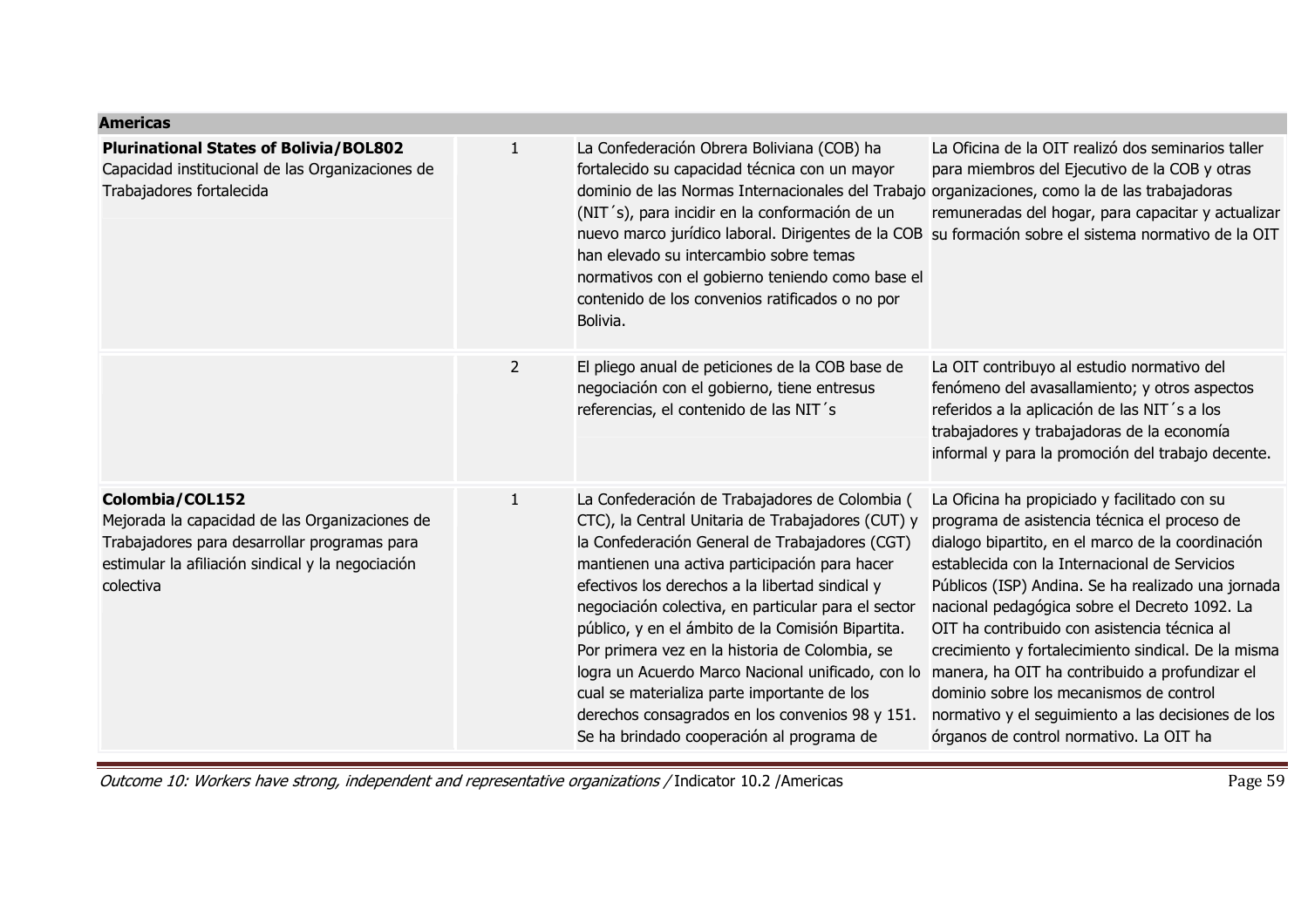|                                                                                                |                | un pequeño incremento en la sindicalización y el<br>fortalecimiento de los equipos promotores en el<br>interior del país. La CTC ha creado subdirectivas<br>regionales que corroboran el fortalecimiento<br>sindical.                                                                                                                                                                                                                                                                                                                                                                                                                                                                             | crecimiento sindical de la CUT, habiéndose logrado estimulado el acceso a CETCOIT para la solución a<br>través del dialogo y la mediación de casos<br>referidos a la libertad sindical y negociación<br>colectiva.                                                                                                                                        |
|------------------------------------------------------------------------------------------------|----------------|---------------------------------------------------------------------------------------------------------------------------------------------------------------------------------------------------------------------------------------------------------------------------------------------------------------------------------------------------------------------------------------------------------------------------------------------------------------------------------------------------------------------------------------------------------------------------------------------------------------------------------------------------------------------------------------------------|-----------------------------------------------------------------------------------------------------------------------------------------------------------------------------------------------------------------------------------------------------------------------------------------------------------------------------------------------------------|
|                                                                                                | $\overline{2}$ | Las organizaciones sindicales mantienen una<br>activa participación para hacer efectivos los<br>derechos a la libertad sindical y negociación<br>colectiva, en particular para el sector público, y en<br>el ámbito de la Comisión Bipartita. Las centrales<br>sindicales participan del proceso de diálogo en la<br>Comisión Permanente de Concertación y en las<br>Sub Comisiones Departamentales, espacios desde<br>los cuales se incide en la promoción del trabajo<br>decente y el combate a la pobreza, así como de<br>promoción y respeto a los derechos<br>fundamentales. Con todo ello, logran la aplicación<br>y puesta en práctica de la negociación colectiva y<br>consulta sindical. | La Oficina ha propiciado y facilitado con su<br>programa de asistencia técnica el proceso de<br>dialogo bipartito, en el marco de la coordinación<br>establecida con la ISP Andina. La OIT ha<br>contribuido con asistencia técnica y fondos<br>destinados al fortalecimiento de la participación en<br>los procesos de diálogo nacional y departamental. |
| Ecuador/ECU802<br>Capacidad institucional de las Organizaciones de<br>Trabajadores fortalecida | $\mathbf{1}$   | Las centrales sindicales que integran el Frente<br>Unitario de Trabajadores (FUT) y la Unión General<br>De Trabajadores de Ecuador (UGTE), y otras más,<br>ampliaron la formación de cuadros sindicales en el<br>uso y aprovechamiento de las NIT's para la<br>defensa de los derechos, y para la inclusión en el<br>proyecto de reforma normativa elaborado por el                                                                                                                                                                                                                                                                                                                               | El trabajo realizado por la OIT ha estado centrado<br>en actividades de formación y asesoramiento<br>sindical para el diálogo social y en el conocimiento<br>y aprovechamiento del sistema normativo. Se ha<br>brindado asistencia técnica para la revisión del<br>marco normativo laboral vigente y la elaboración                                       |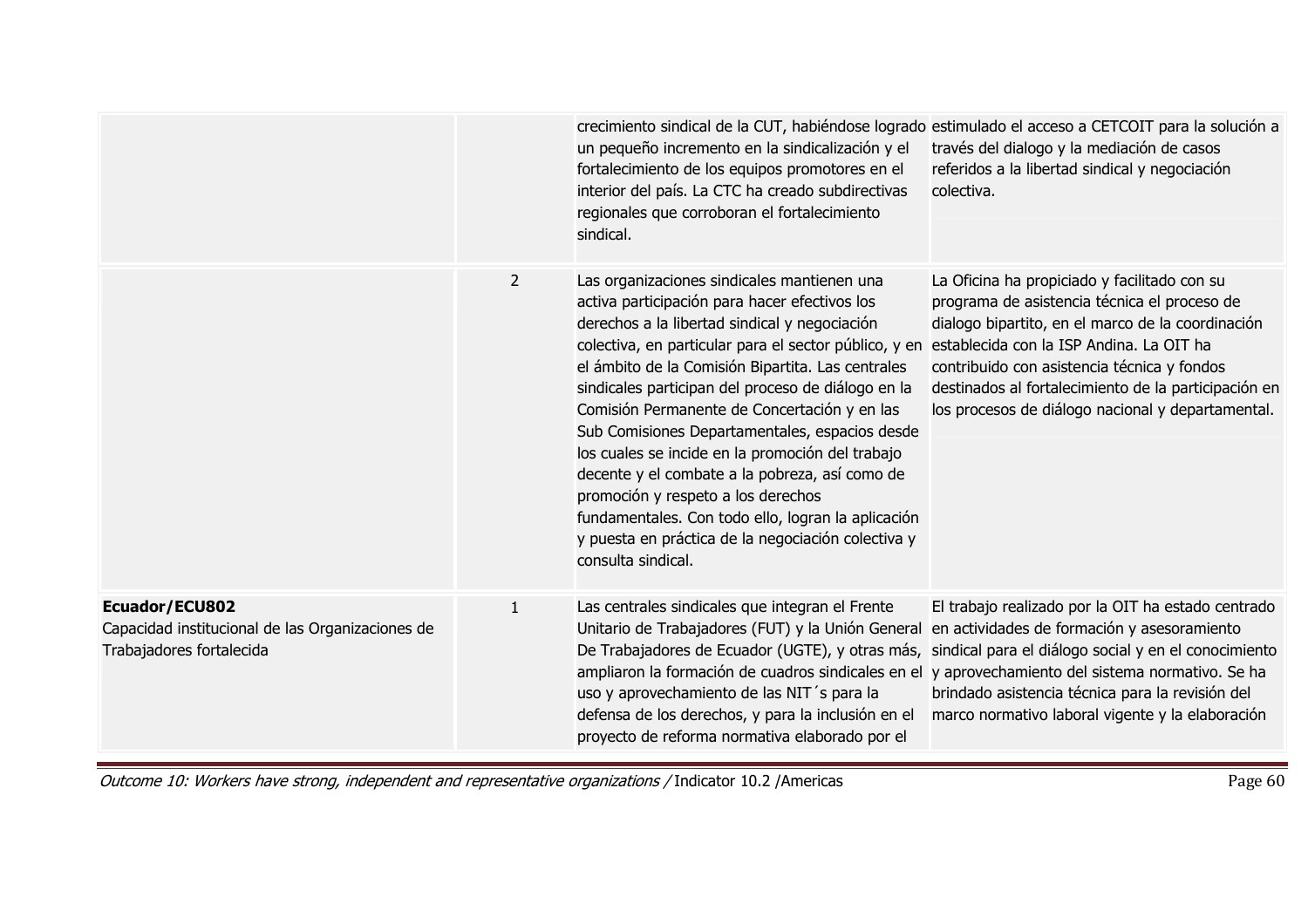|                                                                                                                                                                                                                                                    |                | FUT y la UGTE. Ese mismo colectivo de<br>organizaciones al igual que la Central Sindical de<br>Trabajadoras y Trabajadores de Ecuador (CSE), y<br>la Central Ecuatoriana de Organizaciones Clasistas<br>(CEDOC CLAT), han fortalecido su capacidad para<br>el dialogo social. Organizaciones sindicales del<br>sector público afiliadas a la Internacional de<br>Servicios Públicos, ISP y a la Internacional de la<br>Educación, IE hacen un mayor y mejor uso de los<br>medios de control normativo de la OIT.                                                                                                                                                                                   | de propuestas.                                                                                                                                                                        |
|----------------------------------------------------------------------------------------------------------------------------------------------------------------------------------------------------------------------------------------------------|----------------|----------------------------------------------------------------------------------------------------------------------------------------------------------------------------------------------------------------------------------------------------------------------------------------------------------------------------------------------------------------------------------------------------------------------------------------------------------------------------------------------------------------------------------------------------------------------------------------------------------------------------------------------------------------------------------------------------|---------------------------------------------------------------------------------------------------------------------------------------------------------------------------------------|
|                                                                                                                                                                                                                                                    | $\overline{2}$ | Iniciativa de los Trabajadores de la Nueva<br>Regulación laboral presentada a los Asambleístas y y seminarios de trabajo, en materia normativa y<br>otras autoridades. De la misma manera, han<br>establecido un amplio espectro de relaciones con<br>otras organizaciones del sector universitario y no<br>gubernamental, para incidir en la reforma laboral.                                                                                                                                                                                                                                                                                                                                     | Asistencia técnica brindada a través de reuniones<br>de acceso a otras experiencias de regulación<br>laboral.                                                                         |
| Peru/PER129<br>Organizaciones sindicales fortalecidas para elevar<br>el nivel de diálogo y unidad de acción para incidir<br>ante la Autoridad del Trabajo en la legislación<br>laboral con énfasis en libertad sindical y<br>negociación colectiva | $\mathbf{1}$   | Las organizaciones sindicales han participado<br>activamente en el sistema de control normativo de funcionamiento del sistema normativo a las<br>la OIT formulando observaciones sobre la<br>aplicación y cumplimiento, presentando quejas por Equipo Intersindical de NIT. Asi, se ha contribuido<br>las violaciones a la libertad sindical y<br>Reclamaciones por considerar que se ha dado una de las capacidades de diálogo social de un<br>falta generalizada de cumplimiento a los convenios colectivo de cada una de las 4 centrales sindicales<br>71 y 81. Han puesto en movimiento las<br>capacidades de diálogo desarrolladas ante el<br>Consejo Nacional del Trabajo, fundamentalmente. | La OIT ha brindado asistencia técnica sobre el<br>centrales sindicales y mantiene la cooperación al<br>a través de un proceso de formación al desarrollo<br>más importantes del país. |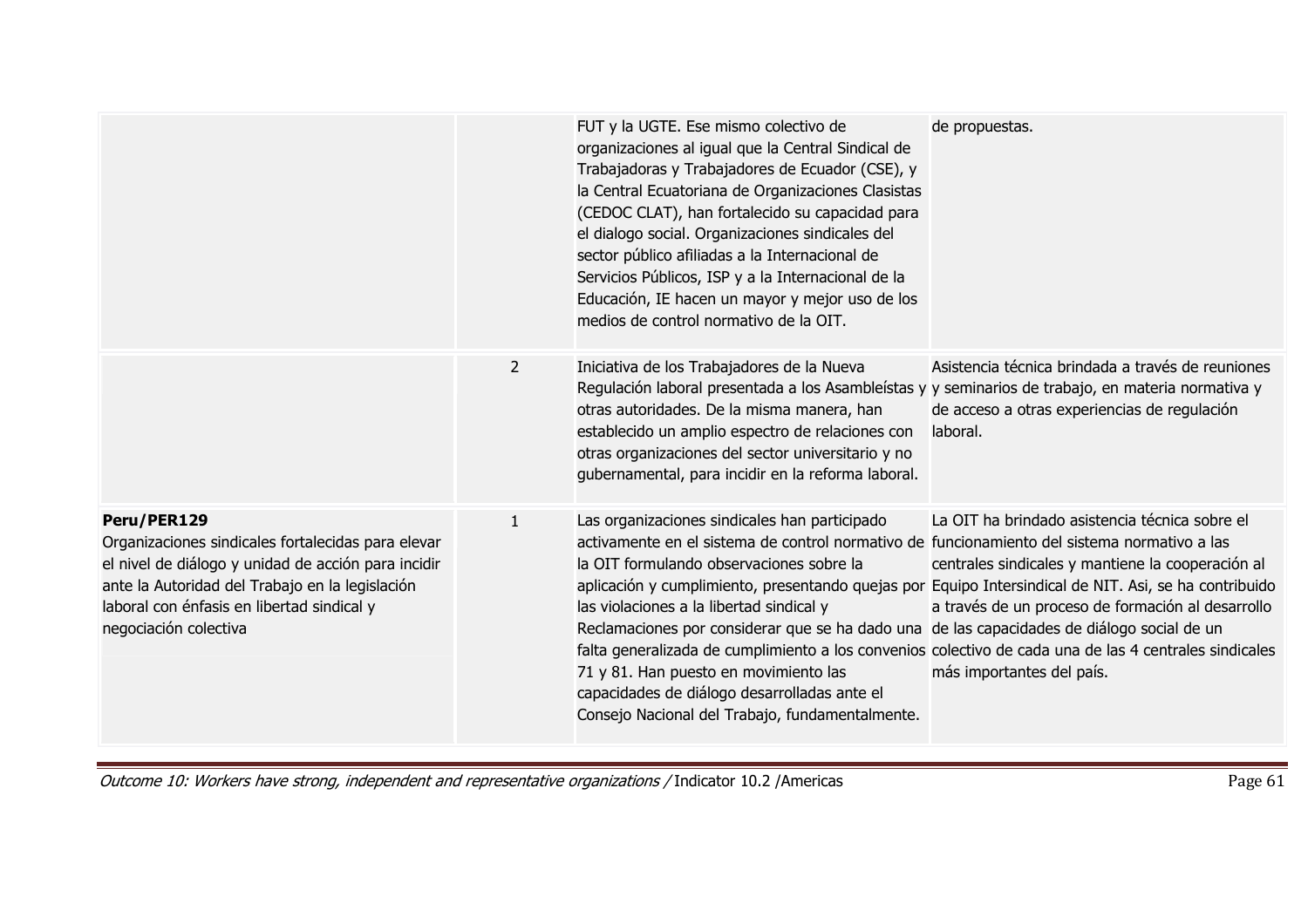|                                                                                                       | $\overline{2}$ | Las organizaciones sindicales han incidido en el<br>proceso de debate nacional y legislativo de la Ley<br>de Servicio Civil. La insatisfacción con el resultado<br>les ha llevado a gestionar una reunión de trabajo<br>con el Presidente de la Republica, y se ha<br>conformado una mesa de diálogo para la<br>reglamentación de dicha Ley y otros aspectos<br>concernientes.                                                                                                                                                                                                                                                                                                                                                                                                                                                                                                                                                             | Cooperación técnica brindada por la OIT a través<br>de actividades de formación, y en particular, de<br>múltiples reuniones de trabajo para facilitar su<br>coordinación y definición de estrategias.                                                                                                                                                                                                                                                                                                                                                                                                                                                                                                                                           |
|-------------------------------------------------------------------------------------------------------|----------------|--------------------------------------------------------------------------------------------------------------------------------------------------------------------------------------------------------------------------------------------------------------------------------------------------------------------------------------------------------------------------------------------------------------------------------------------------------------------------------------------------------------------------------------------------------------------------------------------------------------------------------------------------------------------------------------------------------------------------------------------------------------------------------------------------------------------------------------------------------------------------------------------------------------------------------------------|-------------------------------------------------------------------------------------------------------------------------------------------------------------------------------------------------------------------------------------------------------------------------------------------------------------------------------------------------------------------------------------------------------------------------------------------------------------------------------------------------------------------------------------------------------------------------------------------------------------------------------------------------------------------------------------------------------------------------------------------------|
| El Salvador/SLV802<br>Fortalecida la capacidad institucional de las<br>organizaciones de trabajadores | 1              | Las organizaciones sindicales cuentan con una<br>agenda de trabajo decente adoptada por "El<br>Movimiento de Unidad Sindical y Gremial de El<br>Salvador" (MUSYGES) y la Confederación Sindical<br>de Trabajadoras y Trabajadores de El Salvador<br>(CSTS), y con una propuesta sindical para el Pacto<br>Mundial por el Empleo (PME) de El Salvador,<br>difundida e integrada en las actividades de<br>capacitación sindical de las centrales, y puesta en<br>perspectiva con la estrategia de lucha contra la<br>pobreza. Las organizaciones, en este marco,<br>cuentan con nuevos conocimientos sobre los<br>mecanismos de control de la OIT, difundido entre<br>sus bases y filiales.<br>Las organizaciones sindicales ejecutan mini-<br>programas de trabajo infantil que forman parte del ejecución.<br>UNDAF de El Salvador en el componente de<br>erradicación del trabajo infantil como estrategia de<br>lucha contra la pobreza. | La OIT brindó asistencia técnica a través de una<br>consultoría (abril 2012) y 2 talleres de formación y<br>difusión de materiales (junio 2012, 60<br>sindicalistas) para el fortalecimiento de la agenda<br>de acción sindical en materia de mecanismos de<br>control de la OIT sobre libertad sindical y<br>negociación colectiva, y en materia de empleo en<br>el marco de la estrategia nacional de lucha contra<br>la pobreza.<br>La OIT y con el apoyo Gobierno de Estados<br>Unidos, auspició un taller nacional con MUSYGES y<br>CSTS (marzo 2013) para elaborar miniprogramas<br>de erradicación del trabajo infantil (julio 2013) con<br>ambas entidades sindicales, y ha provisto los<br>recursos necesarios a las centrales para su |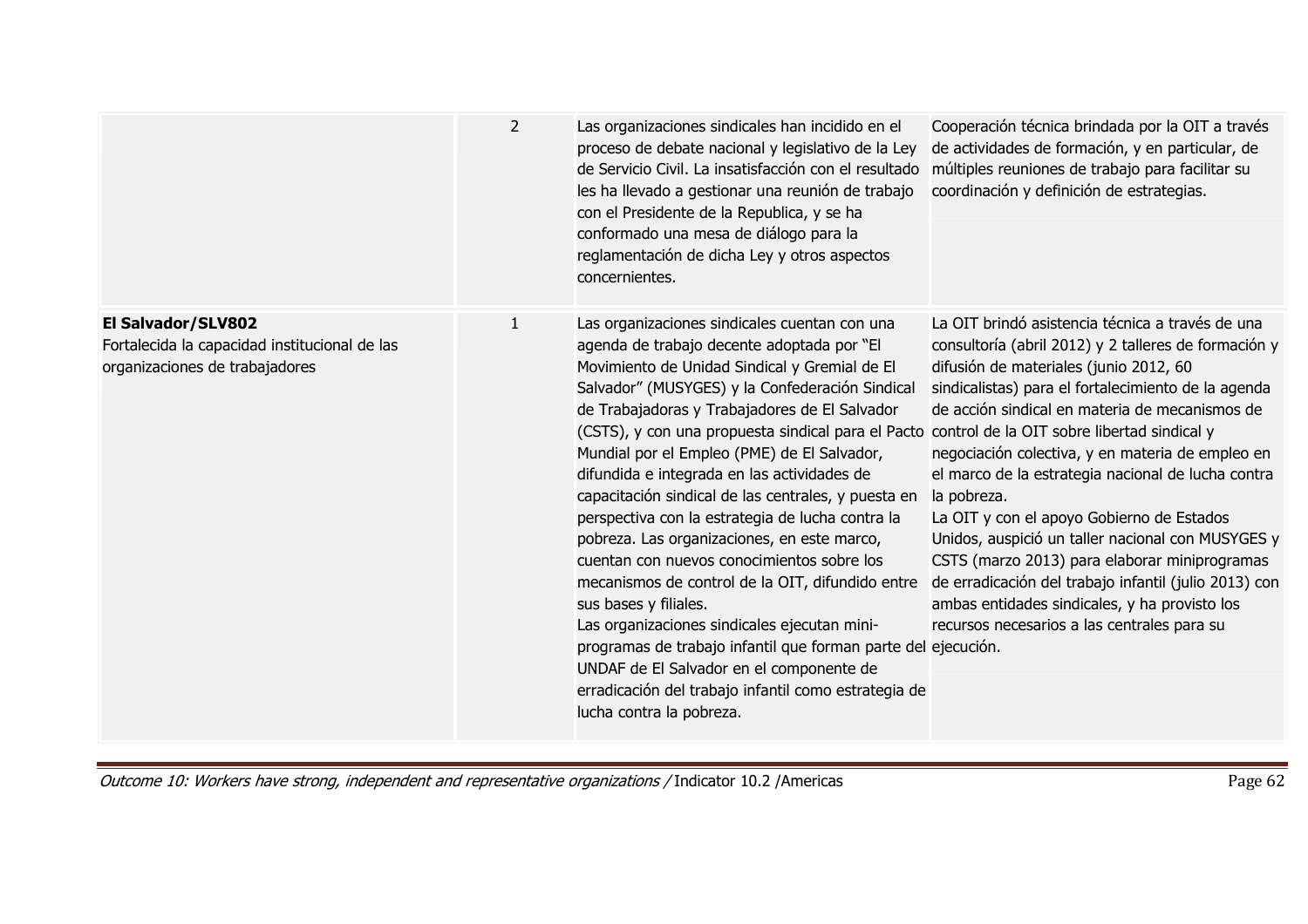|                                                                                                     | $\overline{2}$ | La estrategia de difusión de la propuesta sindical<br>para el Pacto Mundial para el Empleo (PME)<br>salvadoreño, publicada por las centrales, incluye la 2012), para apoyar la estrategia de difusión de la<br>promoción de un paquete de Normas<br>Internacionales para coadyuvar, a través del<br>diálogo social, al desarrollo del mundo del trabajo<br>desde la perspectiva del trabajo decente.                                                                                                                                                                                                                                                                                                                                                               | La OIT brindó asesoría técnica, a través de<br>sesiones de trabajo con las centrales (junio-agosto<br>propuesta sindical de Pacto Mundial para el<br>Empleo (PME) para el país.                                                                                                                                                                                          |
|-----------------------------------------------------------------------------------------------------|----------------|--------------------------------------------------------------------------------------------------------------------------------------------------------------------------------------------------------------------------------------------------------------------------------------------------------------------------------------------------------------------------------------------------------------------------------------------------------------------------------------------------------------------------------------------------------------------------------------------------------------------------------------------------------------------------------------------------------------------------------------------------------------------|--------------------------------------------------------------------------------------------------------------------------------------------------------------------------------------------------------------------------------------------------------------------------------------------------------------------------------------------------------------------------|
| Guatemala/GTM802<br>Fortalecida la capacidad institucional de las<br>organizaciones de trabajadores | 1              | Las organizaciones sindicales elaboraron una<br>Agenda Sindical del Trabajo Decente (marzo y<br>abril 2012), con énfasis en la libertad sindical y la<br>negociación colectiva, y la sometieron a<br>consideración de Gobierno y empleadores durante<br>el proceso de construcción del PTDP de Guatemala propias de los 4 objetivos estratégicos de la OIT.<br>que apoyó la OIT (desde mayo a octubre del<br>2012), y que finalmente fue incorporada de forma<br>muy aceptable para las centrales al PTDP firmado<br>tripartitamente en octubre de 2012. Dicha agenda<br>sindical va a ser también el referente para las<br>acciones de cooperación técnica de la OIT o de<br>otros cooperantes con el sindicalismo<br>guatemalteco en la implementación del PTDP. | Con el apoyo técnico de la OIT se logró la<br>elaboración de la Agenda Sindical de Trabajo<br>Decente, a través de un proceso de<br>acompañamiento técnico directo, y de reuniones<br>técnicas y talleres de capacitación en las materias<br>La OIT llevó a cabo 10 reuniones técnicas y 3<br>talleres (de enero a octubre de 2012), capacitando<br>a 100 sindicalistas. |
|                                                                                                     | $\overline{2}$ | En la Agenda Sindical de Trabajo Decente hay<br>referencias específicas de acción para la<br>promoción y ratificación de convenios OIT, así<br>como en el PTDP de Guatemala, y también en el<br>plan de implementación del PTDP se incluyen<br>acciones para reforzar el cumplimiento de los                                                                                                                                                                                                                                                                                                                                                                                                                                                                       | La OIT llevó a cabo 10 talleres (de enero a<br>octubre 2012), capacitando a 300 sindicalistas en<br>materia de mecanismos de control normativo de la<br>OIT, de libertad sindical y de negociación<br>colectiva, con apoyo financiero del Gobierno de                                                                                                                    |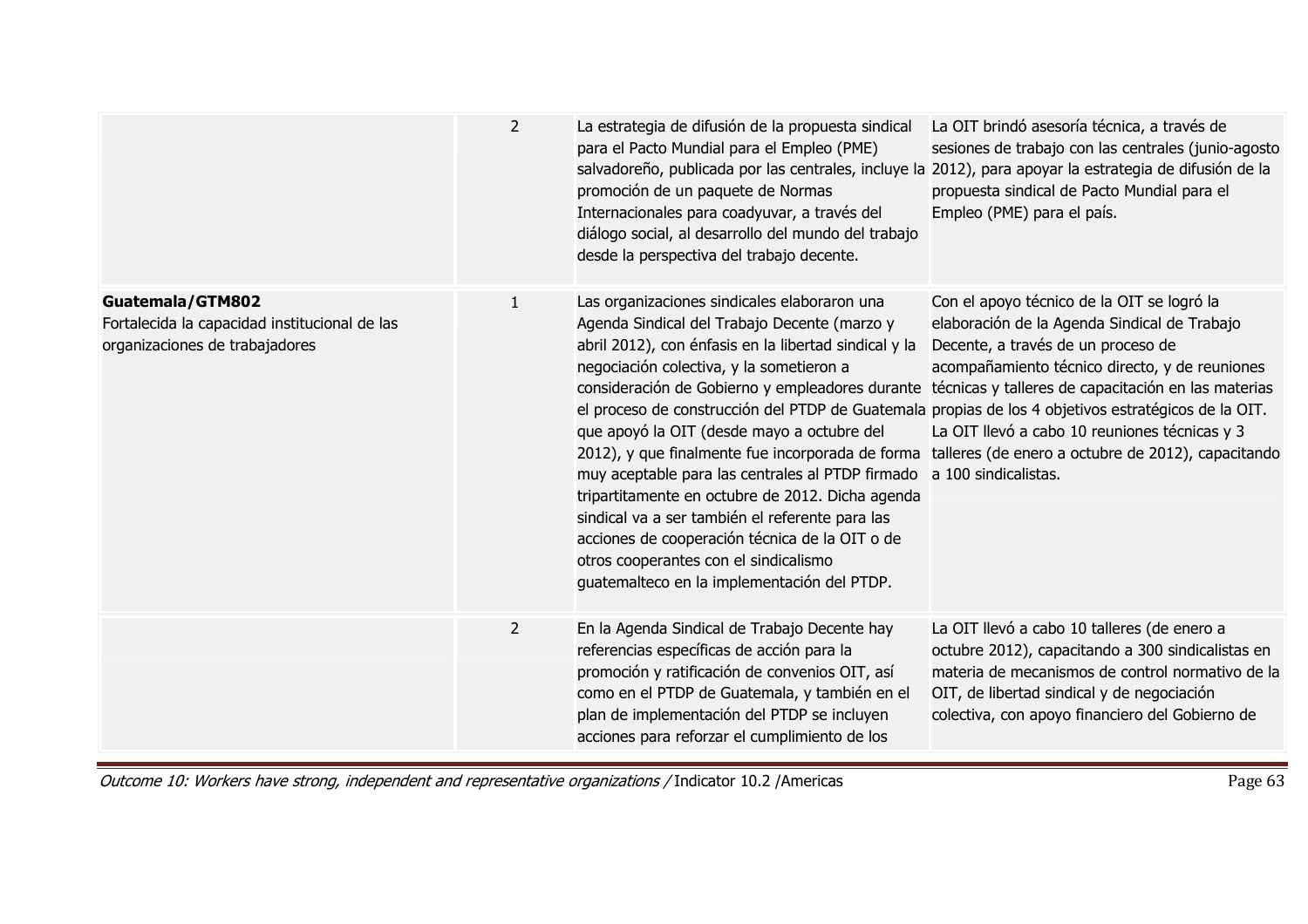|                                                                                                  |                | convenios ratificados, en especial los relativos a<br>los derechos sindicales.                                                                                                                                                                                                                                                                                                                                                                                                                                                                                                                                                                                                                                                                                                                                                                                                                                                                                                                | Estados Unidos.                                                                                                                                                                                                                                                                                                                                                                                                                                                                                                                                                                                                                                                                                                                                                                                                       |
|--------------------------------------------------------------------------------------------------|----------------|-----------------------------------------------------------------------------------------------------------------------------------------------------------------------------------------------------------------------------------------------------------------------------------------------------------------------------------------------------------------------------------------------------------------------------------------------------------------------------------------------------------------------------------------------------------------------------------------------------------------------------------------------------------------------------------------------------------------------------------------------------------------------------------------------------------------------------------------------------------------------------------------------------------------------------------------------------------------------------------------------|-----------------------------------------------------------------------------------------------------------------------------------------------------------------------------------------------------------------------------------------------------------------------------------------------------------------------------------------------------------------------------------------------------------------------------------------------------------------------------------------------------------------------------------------------------------------------------------------------------------------------------------------------------------------------------------------------------------------------------------------------------------------------------------------------------------------------|
| Panama/PAN802<br>Fortalecida la capacidad institucional de las<br>organizaciones de trabajadores | 1              | Las organizaciones sindicales del Consejo Nacional La OIT brindó apoyo técnico a las centrales<br>de Trabajadores Organizados (CONATO), y la<br>Confederación Nacional de Unidad Sindical<br>Independiente (CONUSI), desarrollaron una<br>agenda sindical de trabajo G1 decente (desde<br>enero a abril 2012), con énfasis en la libertad<br>sindical y la negociación colectiva, y la sometieron<br>a consideración del Gobierno y empleadores en<br>reuniones de trabajo auspiciadas por la OIT<br>(marzo-abril 2012, febrero-marzo 2013).<br>La CONUSI/Sindicato de la Construcción<br>(SUNCTRACS) integró en sus programas de<br>capacitación sindical un enfoque OIT en materia<br>de seguridad y salud en el trabajo, aplicado a los<br>mapas de riesgo de las empresas de construcción,<br>y a la negociación colectiva sectorial.<br>Conjuntamente con CONATO, han integrado este<br>enfoque en la agenda sindical de trabajo decente<br>que han presentado a Gobierno y empleadores. | sindicales para la elaboración de la agenda sindical<br>de trabajo decente, a través de un proceso de<br>acompañamiento con reuniones técnicas y talleres<br>de capacitación en las materias propias de los 4<br>objetivos estratégicos de la OIT. La OIT llevó a<br>cabo 3 reuniones técnicas y 3 talleres (marzo y<br>abril 2012), y 2 reuniones técnicas y un taller<br>(febrero 2013), capacitando en total a 200<br>sindicalistas.<br>La OIT prestó apoyo en la elaboración del<br>documento de diseño del programa de formación<br>Seguridad y Salud en el Trabajo (SST), financiado<br>con fondos RBSA, y presentado a los actores del<br>tripartismo, y trabajado con el sector sindical la<br>planificación educativa en materia de SST en 2<br>misiones de apoyo técnico (junio y julio 2013) al<br>efecto. |
|                                                                                                  | $\overline{2}$ | Las organizaciones sindicales cuentan en la<br>agenda sindical de trabajo decente con referencias Total: 60 sindicalistas), y 3 reuniones técnicas<br>sobre la Declaración de Principios y Derechos<br>Fundamentales del Trabajo, y la Declaración sobre capacitando a 120 sindicalistas en el enfoque del<br>la Globalización Equitativa y la Justicia Social.                                                                                                                                                                                                                                                                                                                                                                                                                                                                                                                                                                                                                               | La OIT llevó a cabo 2 talleres (marzo y abril 2012.<br>(abril y julio 2013. Total: 60 sindicalistas)<br>trabajo decente de la OIT, y tomando como marco<br>referencial la Declaración de Principios y Derechos                                                                                                                                                                                                                                                                                                                                                                                                                                                                                                                                                                                                        |

Page 64